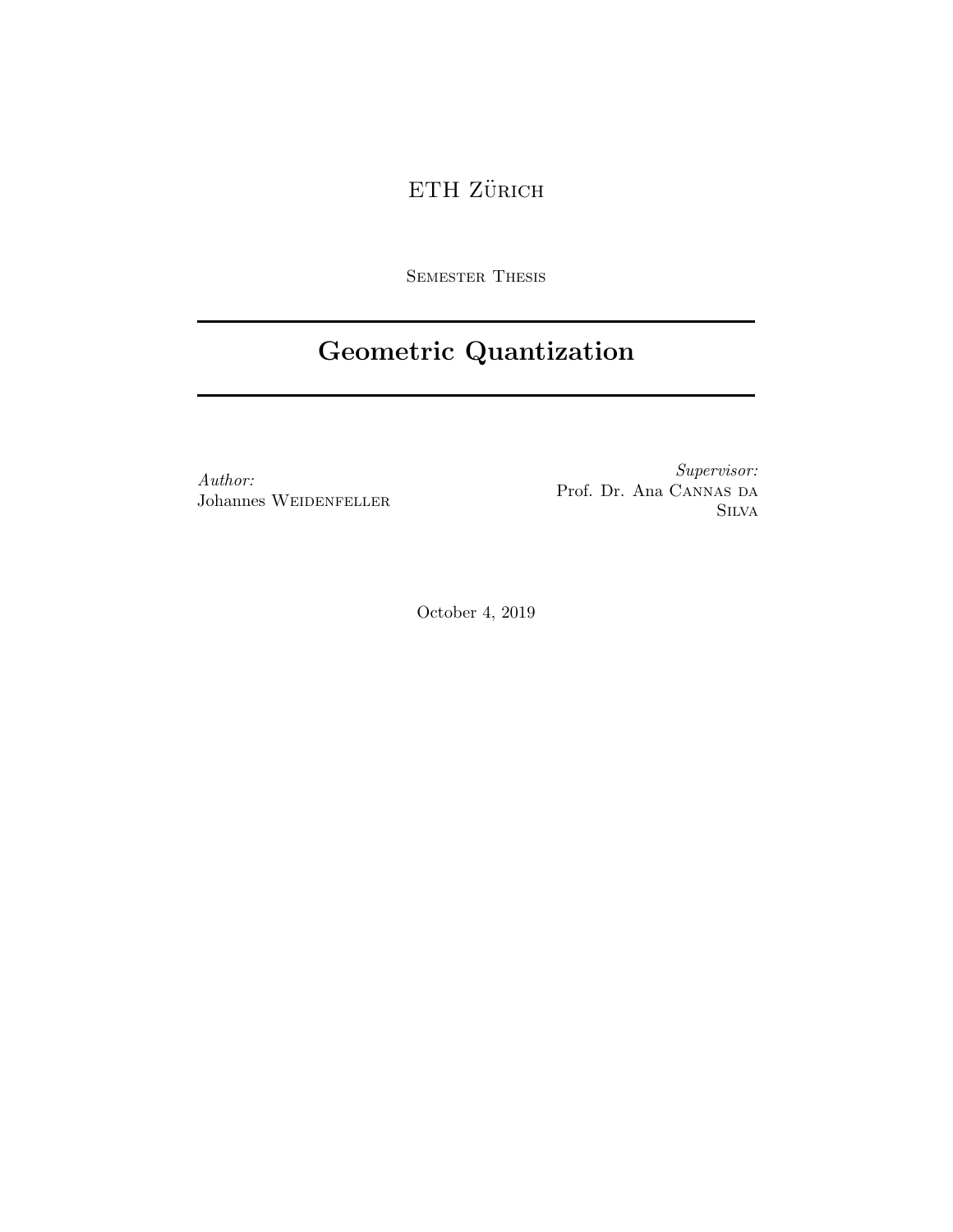#### <span id="page-1-0"></span>**INTRODUCTION**

Quantization is the process of transitioning from classical physical systems and phenomena to their quantum mechanical counterparts, in particular with the focus on keeping intact certain analogies between both descriptions, such as the symmetries of a system under consideration. While many different strategies have been developed during the 20th century to address this problem, it is now known that on the one hand not all quantum mechanical systems are represented by a correpsonding classical one and on the other hand it is impossible in a lot of cases to define a quantization procedure without giving up on at least some desirable properties. To this day the theory of Geometric Quantization remains one of the most sucessful ones in unifying various different quantization techniques that have proven to be successful when considering particular physical systems and in presenting a generalized procedure that can be applied in a vast multitude of cases.

This thesis is concerned with presenting the most fundamental aspects of Geometric Quantization, originally developed in its modern form by Betram Kostant and Jean-Marie Souriau, in a mostly self-contained way. We will begin by setting up the framework of quantization and motivating the desirable aspects of a quantization procedure by contrasting the formalisms of classical and quantum mechanics. The second section contains a description of the fundamental mathematical theories that lie at the heart of geometric quantization. In the third section we will discuss the process of prequantization in detail which will lead to a preliminary version of geometric quantization. Finally, the last section discusses how this can be extended through geometric quantization, in particular when applied to Kähler manifolds which will eventually lead to the description of holomorphic quantization.

At this point I would like to thank Prof. Dr. Cannas da Silva for suggesting the topic of this paper and for her patient supervision throughout the semester.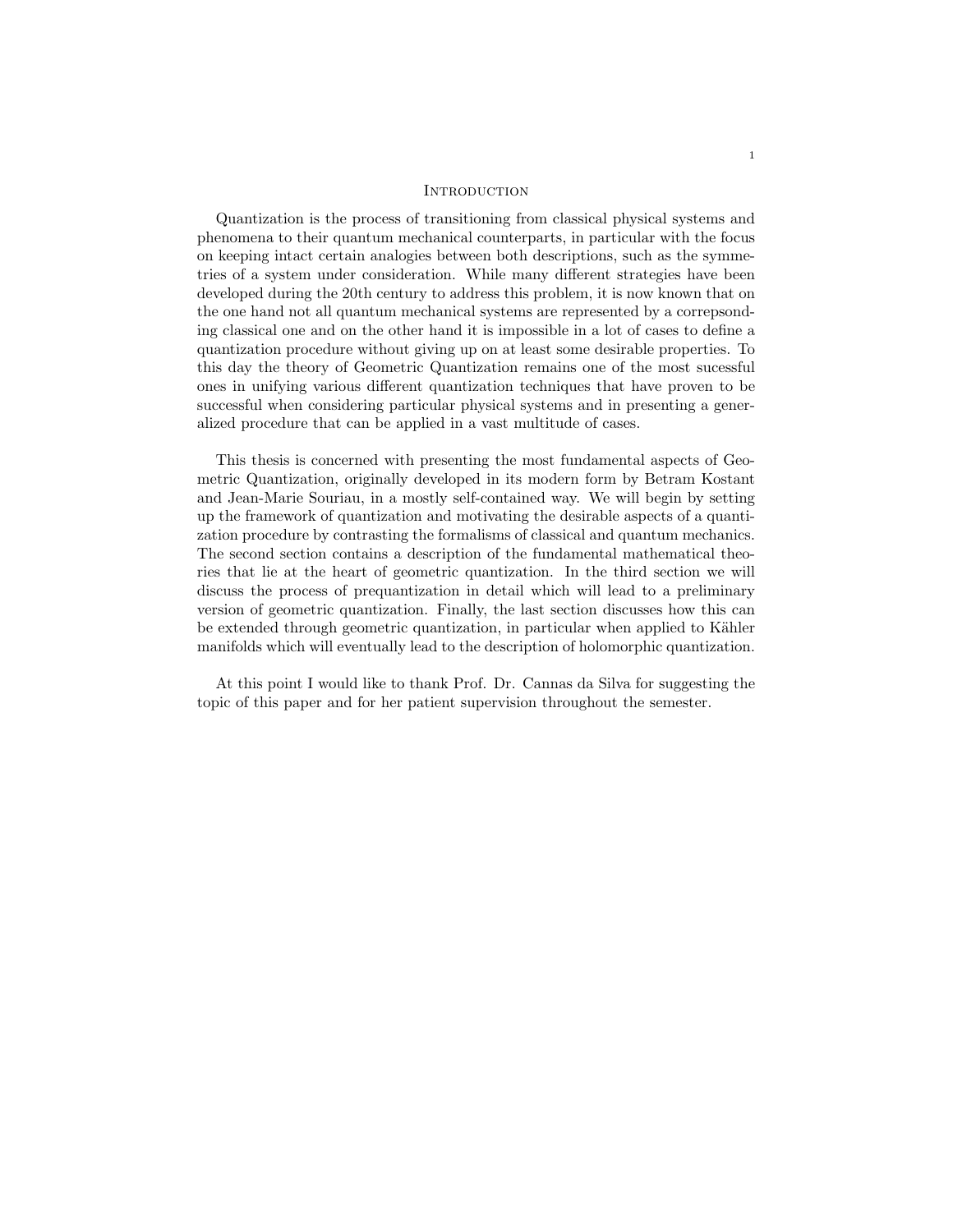# CONTENTS

| UUN LEN Lõ                                 |                |
|--------------------------------------------|----------------|
| Introduction                               | 1              |
| Canonical Quantization<br>1.               | 3              |
| Classical Mechanics<br>1.1.                | 3              |
| 1.2. Quantum Mechanics                     | 3              |
| Symmetry and Irreducibility<br>1.3.        | $\overline{5}$ |
| Canonical Quantization<br>1.4.             | 7              |
| Mathematical Preliminaries<br>2.           | 8              |
| 2.1.<br>Symplectic Manifolds               | 8              |
| Complex Vector Spaces<br>2.2.              | 9              |
| Complex Vector Bundles<br>2.3.             | 11             |
| Complex Manifolds<br>2.4.                  | 13             |
| 2.5. Polarizations                         | 15             |
| 2.6. Complex Connection Form and Curvature | 18             |
| 2.7.<br>Complex Line Bundles               | 21             |
| Prequantization<br>3.                      | 27             |
| Dirac's Quantum Conditions<br>3.1.         | 27             |
| Prequantum Bundles<br>3.2.                 | 28             |
| Integrality Conditions<br>3.3.             | 31             |
| Examples<br>3.4.                           | 34             |
| Quantization<br>4.                         | 34             |
| Polarized Sections<br>4.1.                 | 34             |
| 4.2. Quantum Operators                     | 36             |
| 4.3.<br>Holomorphic Quantization           | 36             |
| Outlook<br>4.4.                            | 37             |
| References                                 | 37             |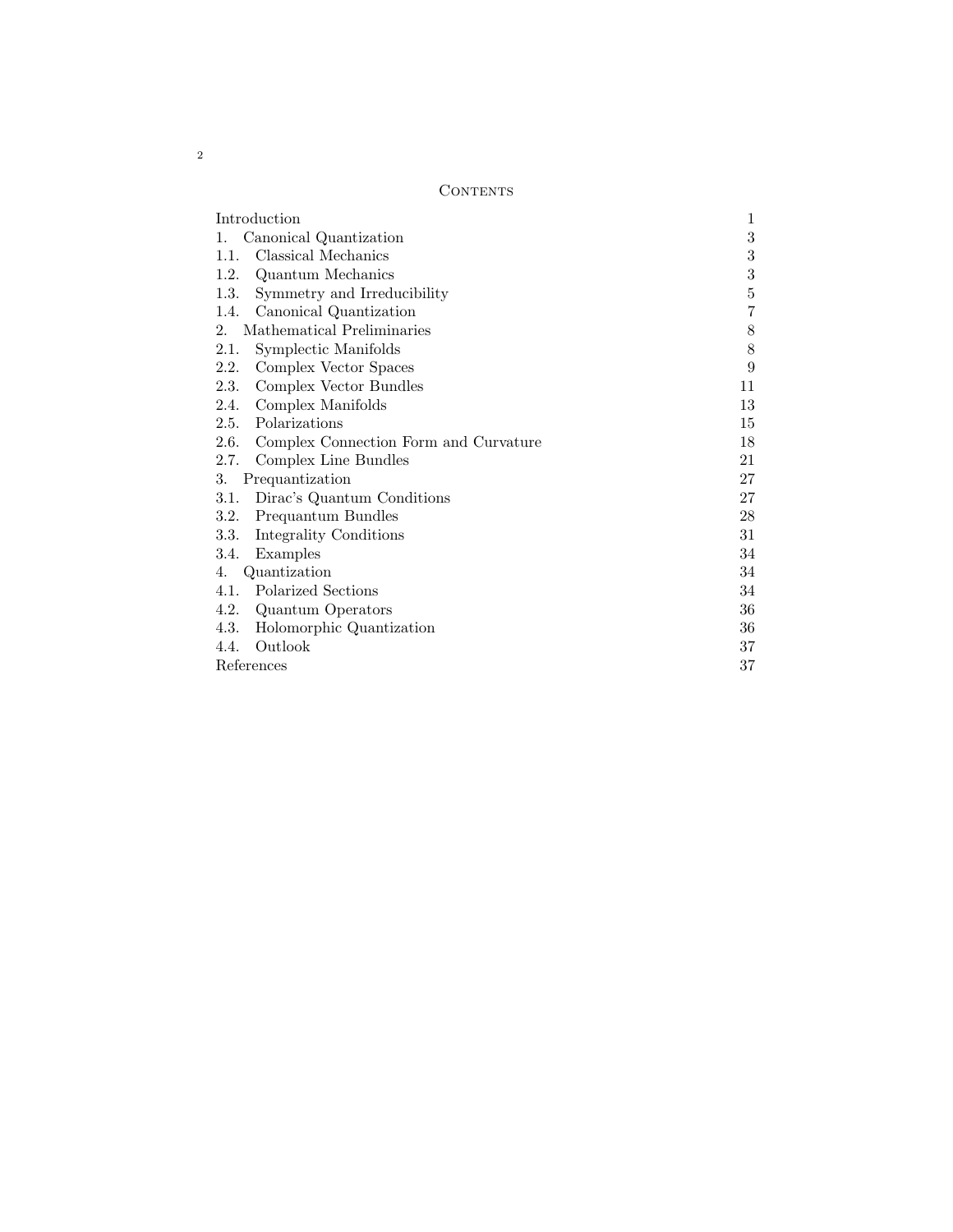#### 1. Canonical Quantization

<span id="page-3-1"></span><span id="page-3-0"></span>1.1. Classical Mechanics. To understand the concepts and goals of geometric quantization, we quickly review the basic formulation of classical mechanics in the language of symplectic geometry. In order to establish some comparability, we list the different aspects of the formalism in the same way as the postulates for the quantum mechanical formalism in subsection [1.2.](#page-3-2)

# Classical Mechanical Systems

# 1.) Phase Space

An arbitrary classical physical system is described by a symplectic manifold  $(M, \omega)$  (or more generally a Poisson Manifold  $(M, \{\})$ ). The state of the system is given by a point  $x \in M$ .

# 2.) Time Evolution

The evolution of a classical physical system is determined by a Hamiltonian  $H \in \mathcal{C}^{\infty}(M)$  and the corresponding Hamiltonian equations. In particular, the evolution of an observable in time is determined by

$$
\frac{\mathrm{d}f}{\mathrm{d}t} = X_H(f) = \{f, H\}.
$$

# 3.) Composite Systems

The phase space of a composite physical system is the Cartesian product of the individual phase spaces

$$
M_{AB}=M_A\times M_B.
$$

#### 4.) Observables

An observable  $f$  is a smooth (possibly complex-valued) function on  $M$ 

$$
f \in \mathcal{C}^{\infty}(M).
$$

The value of an observable for a system state  $x \in M$  is simply given by evaluating the function at the corresponding point  $f(x)$ .

<span id="page-3-2"></span>1.2. Quantum Mechanics. Before we discuss the formalism of quantum mechanics, let us review the basic definition of a Hilbert space which will play a central role.

**Definition 1.1** (Hilbert space). A complex Hilbert space  $\mathcal{H}$  is a complex vector space equipped with an inner product  $\langle \cdot, \cdot \rangle$ , that is complete with respect to the metric induced by  $\langle \cdot, \cdot \rangle$ .

If  $H$  is a Hilbert space, the inner product induces an isomorphism

$$
\Phi \colon \mathcal{H} \to \mathcal{H}^*, v \mapsto \langle v, \cdot \rangle.
$$

We write elements of H as so-called "kets"  $|\psi\rangle \in \mathcal{H}$  and the corresponding elements of the dual space under the isomorphism above as bras  $\Phi(|\psi\rangle) = \langle \psi | \in \mathcal{H}^*$ . Note that the formalism is chosen in a way, such that

$$
\langle \psi_1 | \psi_2 \rangle \coloneqq \langle \psi_1 | (|\psi_2 \rangle) = \langle \psi_1, \psi_2 \rangle.
$$

This is the popular Bra-ket or Dirac notation introduced by Dirac in 1939. For a more detailed account, see for example [\[12\]](#page-38-0).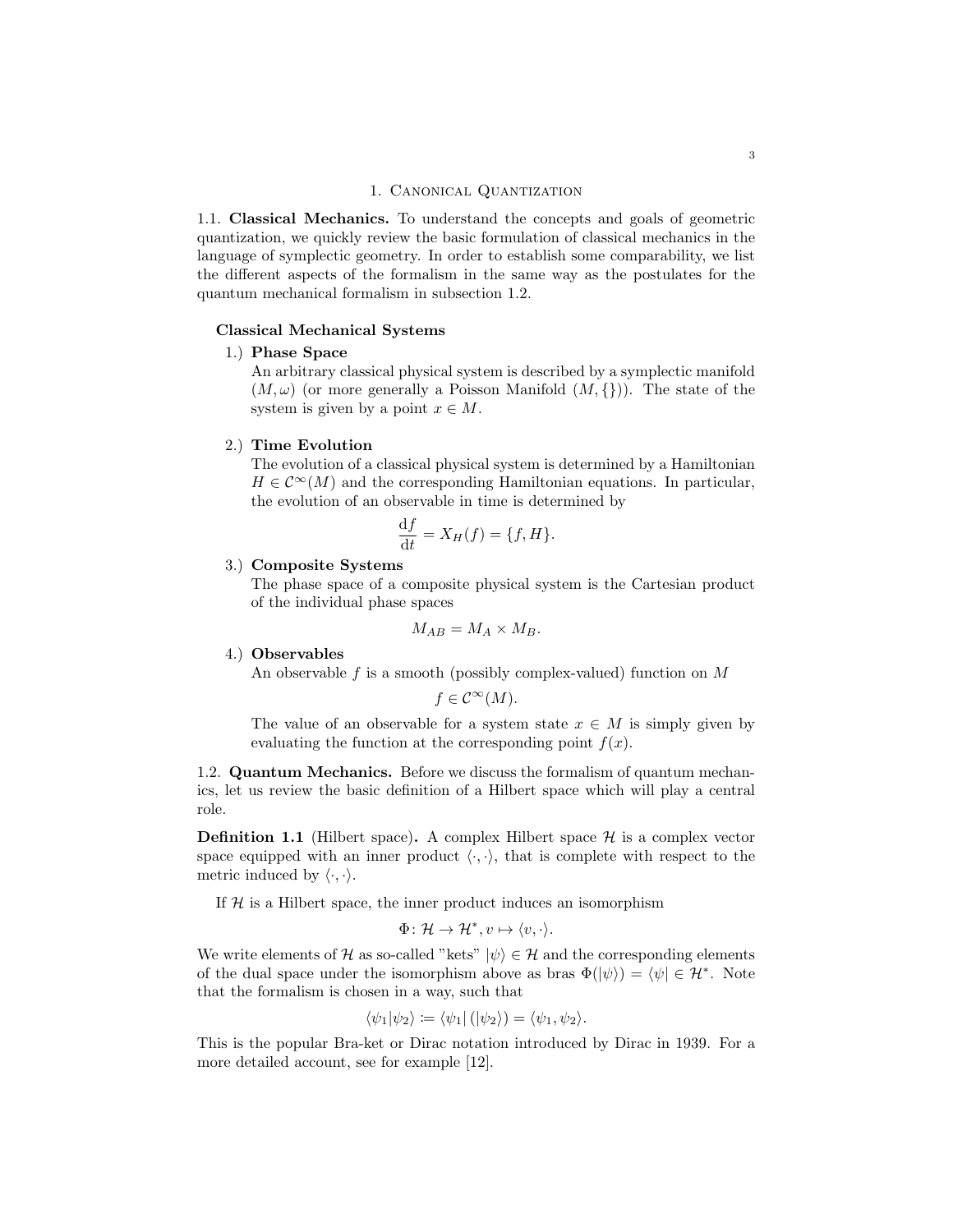The most important aspects of the formalism of quantum mechanics can be listed as a number of postulates (see  $[12], [4]$  $[12], [4]$ ). Note that this list is not exhaustive and one can take different axiomatic approaches to derive some of the postulates from others. However, here we simply try to summarize the most fundamental aspects in the mathematical formulation of quantum mechanics. The listed postulates can partly be derived from the original description of Quantum Mechanics by Dirac in his work "The Principles of Quantum Mechanics" [\[2\]](#page-37-3).

### The Postulates of Quantum Mechanics

# 1.) State Space

Any physical system is represented by a Hilbert space  $H$ . The state of the system is described by an element  $|\psi\rangle \in \mathcal{H}$ , such that  $\langle \psi | \psi \rangle = 1$ .  $|\psi\rangle$  is called the state vector of the system.

#### 2.) Time Evolution

The evolution of a closed system in time is described by a Hermitian operator  $H$  called the Hamiltonian operator and the Schrödinger equation

$$
i\hbar \frac{\mathrm{d}\left|\psi\right\rangle }{\mathrm{d}t}=H\left|\psi\right\rangle .
$$

It follows, that the evolution of a closed system in time is described by some unitary operation U, i.e. if we denote by  $|\psi(t)\rangle$  the state of the system at time  $t$ , we have

$$
|\psi(t_2)\rangle = U(t_2, t_1) |\psi(t_2)\rangle
$$

where  $U(t_2,t_1) = \exp\left(\frac{-iH(t_2-t_1)}{\hbar}\right)$  is a unitary operator called the time evolution operator for  $t_1, t_2$ .

#### 3.) Composite Systems

The state space of a composite physical system is the tensor product of the individual systems under consideration

$$
\mathcal{H}_{AB}=\mathcal{H}_{A}\otimes \mathcal{H}_{B}.
$$

# 4.) Observables

Observables are linear self-adjoint operators  $A$  on  $H$ . The expectation value of an observable A for a system in the state  $|\psi\rangle$  is given by

$$
\langle A \rangle = \langle \psi | A | \psi \rangle.
$$

#### 5.) Quantum Measurements

Measurements are described by a set of measurement operators  $\{M_m\}$  that satisfy

$$
\sum_m M_m^\dagger M_m = \mathbb{1},
$$

where the index  $m$  denotes the possible outcomes of the measurement. The probability of measuring outcome m for a state  $|\psi\rangle$  is then given by

$$
p(m) = \bra{\psi} M_m^{\dagger} M_m \ket{\psi}
$$

and after the measurement of an outcome  $m$ , the state collapses to

$$
|\psi'\rangle = \frac{M_m |\psi\rangle}{p(m)}.
$$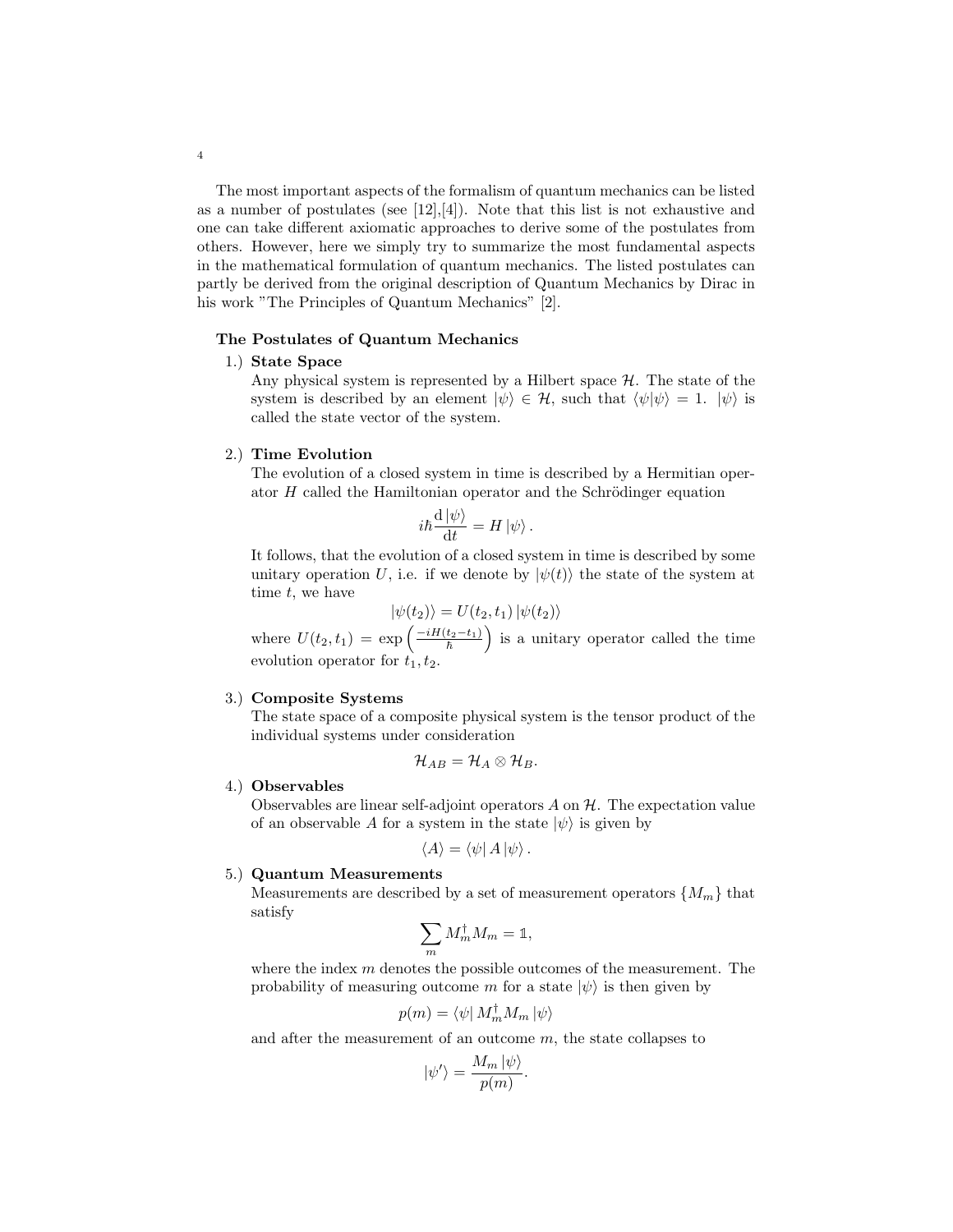Remark 1.2 (The Heisenberg Picture). The postulate about time evolution as formulated above refers to the so-called Schrödinger picture of quantum mechanics where operators are fixed and states evolve in time. Another formalism is provided by the Heisenberg picture. Here the state of the system is fixed and doesn't change but the operators corresponding to observables undergo a transformation in time, which then allows for changes in measurements or expectation values of the system. The evolution of quantum operators in the Heisenberg picture is determined by the Heisenberg equation

$$
i\hbar \frac{\mathrm{d}A(t)}{\mathrm{d}t} = [A(t), H(t)]
$$

where H again denotes the Hamiltonian operator of the system. Note the clear resemblance to the time evolution of classical observables in the language of symplectic geometry as discussed in subsection [1.1.](#page-3-1)

<span id="page-5-0"></span>1.3. Symmetry and Irreducibility. Two other important concepts we would like to capture with our quantization procedure are the related concepts of symmetry and irreducibility. In particular, if a classical system carries some kind of symmetry, our quantized system should carry an analogous symmetry of some form. We will largely follow [\[3\]](#page-37-4) and begin by comparing the concepts for the classical and quantum mechanical case. First, consider the notion of a complete set of observables, which intuitively describes a set of observables that fully determine the state of the system.

**Definition 1.3** (Complete Set of Classical Observables). Let  $(M, \omega)$  be a symplectic manifold. A set of classical observables  $f_1, \ldots, f_n \in C^{\infty}(M)$  is called complete if for an arbitrary observable  $g \in \mathcal{C}^{\infty}(M)$ , it holds that

$$
\{g, f_i\} = 0 \text{ for all } i \in \{1, \cdots, n\} \implies g = \text{const.}
$$

**Definition 1.4** (Complete Set of Quantum Observables). Let  $H$  be a Hilbert space. A set of self-adjoint operators (quantum observables)  $\hat{f}_1, \ldots, \hat{f}_n$  is called complete if for all operators  $\hat{g} \in \mathcal{O}(\mathcal{H})$ 

$$
[\hat{g}, \hat{f}_i] = 0 \text{ for all } i \in \{1, \dots, n\} \implies \hat{g} = z\mathbb{1} \quad \text{ for some } z \in \mathbb{C}.
$$

When discussing symmetries and the definition of irreducible spaces, we will need the concept of a group representation

**Definition 1.5** (Representation). A representation of a group  $G$  on a vector space V is a group homomorphism

$$
\rho \colon G \to GL(V).
$$

Every element of G thus induces a linear isomorphism  $\rho(g): V \to V$  and it holds that  $\rho(q_1) \circ \rho(q_2) = \rho(q_1q_2)$ .

**Definition 1.6** (Irreducibility). Let V be a vector space and  $\rho: G \to GL(V)$  some representation of a group G on V. A linear subspace  $W \subseteq V$  is called invariant under  $\rho$ , if  $\rho(W) \subseteq W$ . The representation  $\rho: G \to V$  is called irreducible, if the only invariant subspaces of V with respect to  $\rho$  are the trivial space  $\{0\}$  and V itself. In a slight abuse of notation, one sometimes simply calls the vector space V irreducible.

The concepts of completeness and irreducibility are related in the following way (see [\[3\]](#page-37-4)).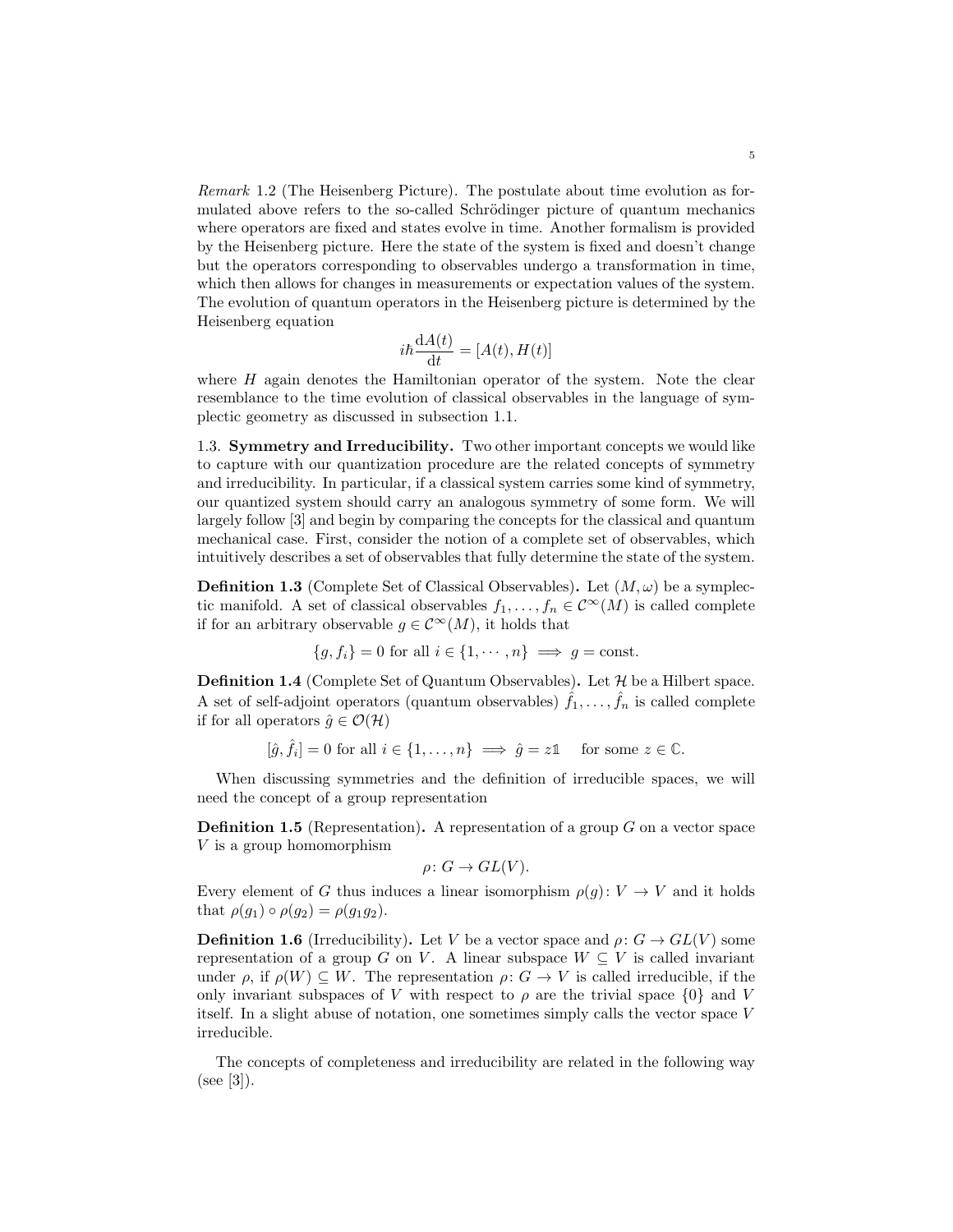**Lemma 1.7.** Let H be a Hilbert space and  $\hat{f}_i$  a complete set of self-adjoint operators on H. Then the only proper closed subspace of H that is invariant under all operators  $\tilde{f}_i$  is the trivial space  $\{0\}.$ 

*Proof.* Let  $W \subseteq \mathcal{H}$  be a closed linear subspace that is invariant under the operators  $\hat{f}_i$ . We can decompose any element  $\psi \in \mathcal{H}$  uniquely as

$$
|\psi\rangle = |\psi\rangle_{W} + |\psi\rangle_{W^{\perp}} \qquad |\psi\rangle_{W} \in W, |\psi\rangle_{W^{\perp}} \in W^{\perp}.
$$

Note that if W is invariant, then so is  $W^{\perp}$ , because the operators  $\hat{f}_i$  are self-adjoint. In particular for  $|\psi\rangle \in W^{\perp}$  and arbitrary  $|\psi'\rangle \in W$ 

$$
\langle \hat{f}_i(\psi) | \psi' \rangle = \langle \psi | \hat{f}_i(\psi') \rangle = 0.
$$

Denote by  $\pi_W : \mathcal{H} \to W$  the projection operator of W. Then for all  $i \in \{1, 2, \dots, n\}$ 

$$
\pi_W \circ \hat{f}_i(|\psi\rangle) = \pi_W(\hat{f}_i(|\psi\rangle_W) + \hat{f}_i(|\psi\rangle_{W^\perp})) = \hat{f}_i(|\psi\rangle_W) = \hat{f}_i \circ \pi_W(|\psi\rangle).
$$

Hence  $\pi_W$  commutes with all operators  $\hat{f}_i$ . However, then  $\pi_W = z \mathbb{1}$  for some  $z \in \mathbb{C}$ and it follows that  $W = \mathcal{H}$  or  $W = \{0\}.$ 

Definition 1.8 (Classical Symmetry). In classical mechanics a group of symmetries on a symplectic manifold  $(M, \omega)$  is a Lie group G with a symplectic action  $\psi$  on M, i.e. a group homomorphism

$$
\psi \colon G \to \text{Symp}(M).
$$

In order to describe quantum symmetries we consider the formulation of quantum mechanics in terms of ray spaces. Recall that the state of a quantum system was described by a normalized vector  $|\psi\rangle$  in a Hilbert space H. Equivalently one can also describe the system with the projective line space of  $H$ 

$$
\mathcal{PH} := \{ z | \psi \rangle | z \in \mathbb{C} \} = \mathcal{H} / \sim
$$
  

$$
|\psi_1\rangle \sim |\psi_2\rangle \Leftrightarrow |\psi_1\rangle = z | \psi_2\rangle \text{ for some } z \in \mathbb{C}
$$

The state of the quantum system is then described by some element in projective space  $[\ket{\psi}]_{\sim} \in \mathcal{PH}$ .

Note that according to the Measurement Postulate, the transition probability from one quantum state  $|\varphi\rangle$  to another quantum state  $|\psi\rangle$ , i.e. the probability to measure a state  $|\varphi\rangle$  as another state  $|\psi\rangle$  is given by

$$
\frac{|\langle \psi | \varphi \rangle|^2}{\langle \psi | \psi \rangle \langle \varphi | \varphi \rangle}.
$$

This motivates the following definition.

<span id="page-6-0"></span>Definition 1.9 (Quantum Symmetry). A quantum symmetry is a bijective map

$$
g\colon \mathcal{PH}\to \mathcal{PH},
$$

such that the ray product (and therefore the transition probability)

$$
\kappa\colon \mathcal{PH}\times \mathcal{PH}\to \mathbb{R}^+, \quad ( [|\psi\rangle]_{\sim}, [|\varphi\rangle]_{\sim}) \mapsto \frac{|\langle\psi|\varphi\rangle\,|^2}{\langle\psi|\psi\rangle\,\langle\varphi|\varphi\rangle}
$$

is conserved under g.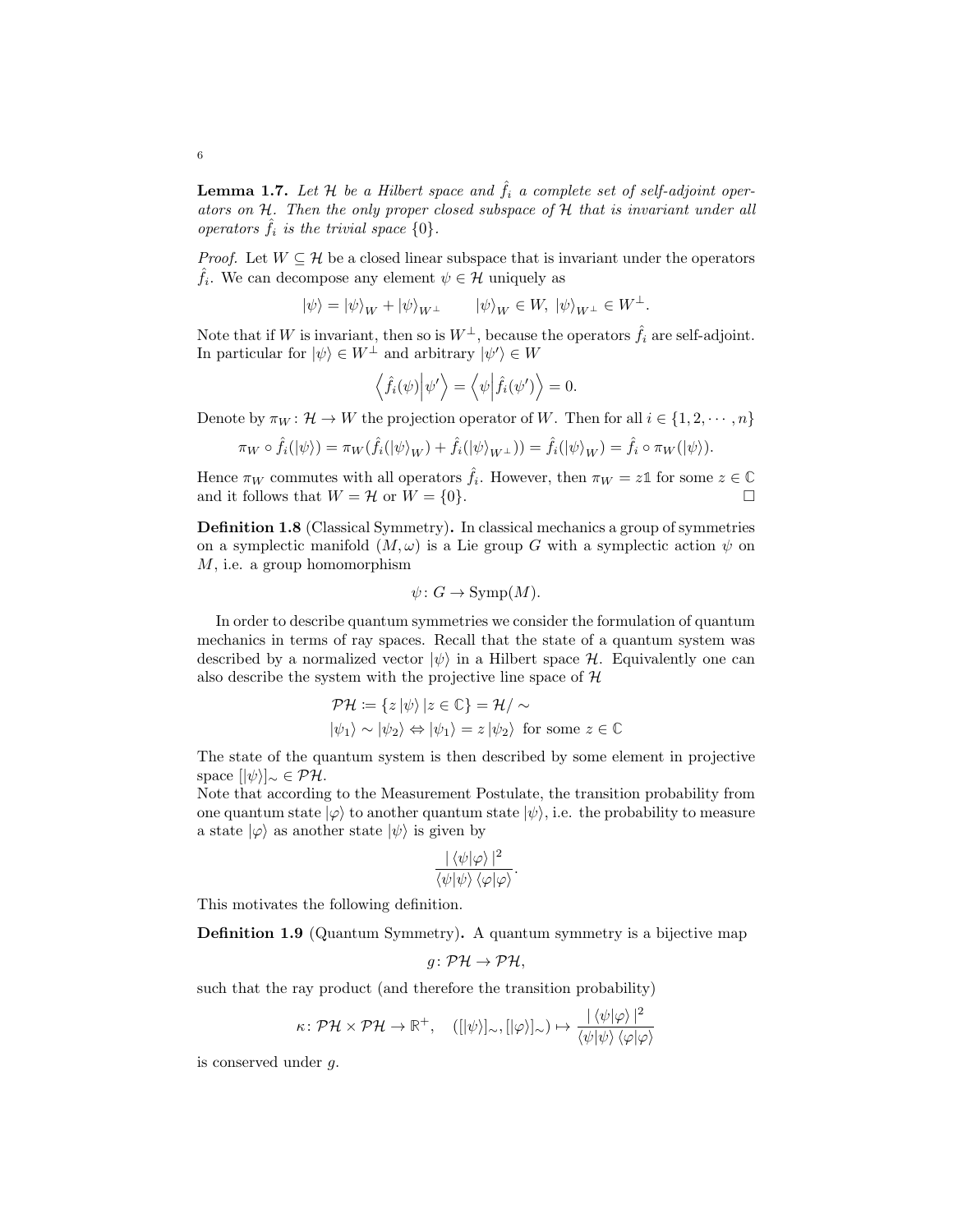An elementary theorem in the mathematical formulation of quantum mechanics proved by Eugene Wigner in 1931([\[16\]](#page-38-1)) relates quantum symmetries in the sense of Definition [1.9](#page-6-0) to unitary and anti-unitary operators on the underlying Hilbert space. An accessible proof of Wigner's Theorem [1.10](#page-7-1) can be found in [\[14\]](#page-38-2).

<span id="page-7-1"></span>**Theorem 1.10** (Wigner's Theorem). Let H be a Hilbert space and  $q: \mathcal{PH} \to \mathcal{PH}$ a quantum symmetry. Denote by  $\pi: \mathcal{H} \to \mathcal{P}\mathcal{H}$  the projection under complex lines. Then there exists a unitary or an anti-unitary operator  $U_q$ , such that for all  $|\psi\rangle \in \mathcal{H}$ 

$$
\pi \circ U_g(\ket{\psi}) = g \circ \pi(\ket{\psi}).
$$

If  $U_g$ ,  $U'_g$  are two such operators inducing g, it further holds that

$$
U_g = e^{i\alpha} U'_g.
$$

<span id="page-7-0"></span>1.4. Canonical Quantization. The previous discussion of the mathematical formulation of classical and quantum mechanics now allows us to define certain conditions that should hold when quantizing a classical system. A detailed introduction to quantization and a presentation of different elementary methods can be found in [\[1\]](#page-37-5). To begin with, we consider canonical quantization of a classical mechanical system with  $n$  degrees of freedom in Euclidean space. Here the phase space is simply given by  $M = \mathbb{R}^n \times \mathbb{R}^n$  with canonical coordinates  $p_i, q_i$  and the corresponding Hilbert space for the quantum system is the space of square-integrable functions  $\mathcal{H}=L^2(R^n).$ 

The goal of canonical quantization is to assign to every classical observable  $f \in$  $\mathcal{C}^{\infty}(M)$  a quantum observable, i.e. some self-adjoint operator  $Q_f \in \mathcal{O}(\mathcal{H})$ , such that the following quantization conditions are satisfied (cf.  $[1]$ ). Note that any classical observable is a function in the coordinates of  $M$ , hence a function of  $q_i, p_i$ .

# Quantization Conditions

1.) Linearity

The assignment  $f \mapsto Q_f$  is linear

$$
Q_{f+g} = Q_f + Q_g \qquad Q_{\lambda f} = \lambda Q_f, \quad \lambda \in \mathbb{C}.
$$

2.) Identity Operator

If we denote by 1 the constant function of value 1 on  $M$ , then 1 induces the identity operator  $\mathbb{1}$  on  $\mathcal{H}$ 

$$
Q_1=\mathbb{1}.
$$

#### 3.) Commutation Relations

The assignment  $f \mapsto Q_f$  preserves the structure of the Poisson bracket  $\{\cdot,\cdot\}$ on M and the commutator  $[\cdot, \cdot]$  on H up to a constant  $i\hbar$ 

$$
[Q_f, Q_g] = i\hbar Q_{\{f,g\}}.
$$

#### 4.) Position and Momentum Operators

For the canonical coordinates  $q_i, p_i$ , we recover the standard position and momentum operators defined  $Q_{q_i}, Q_{p_i}$ , defined by

$$
Q_{q_i}(|\psi\rangle) = q_i |\psi\rangle \qquad Q_{p_i}(|\psi\rangle) = -i\hbar \frac{\partial |\psi\rangle}{\partial q_i}.
$$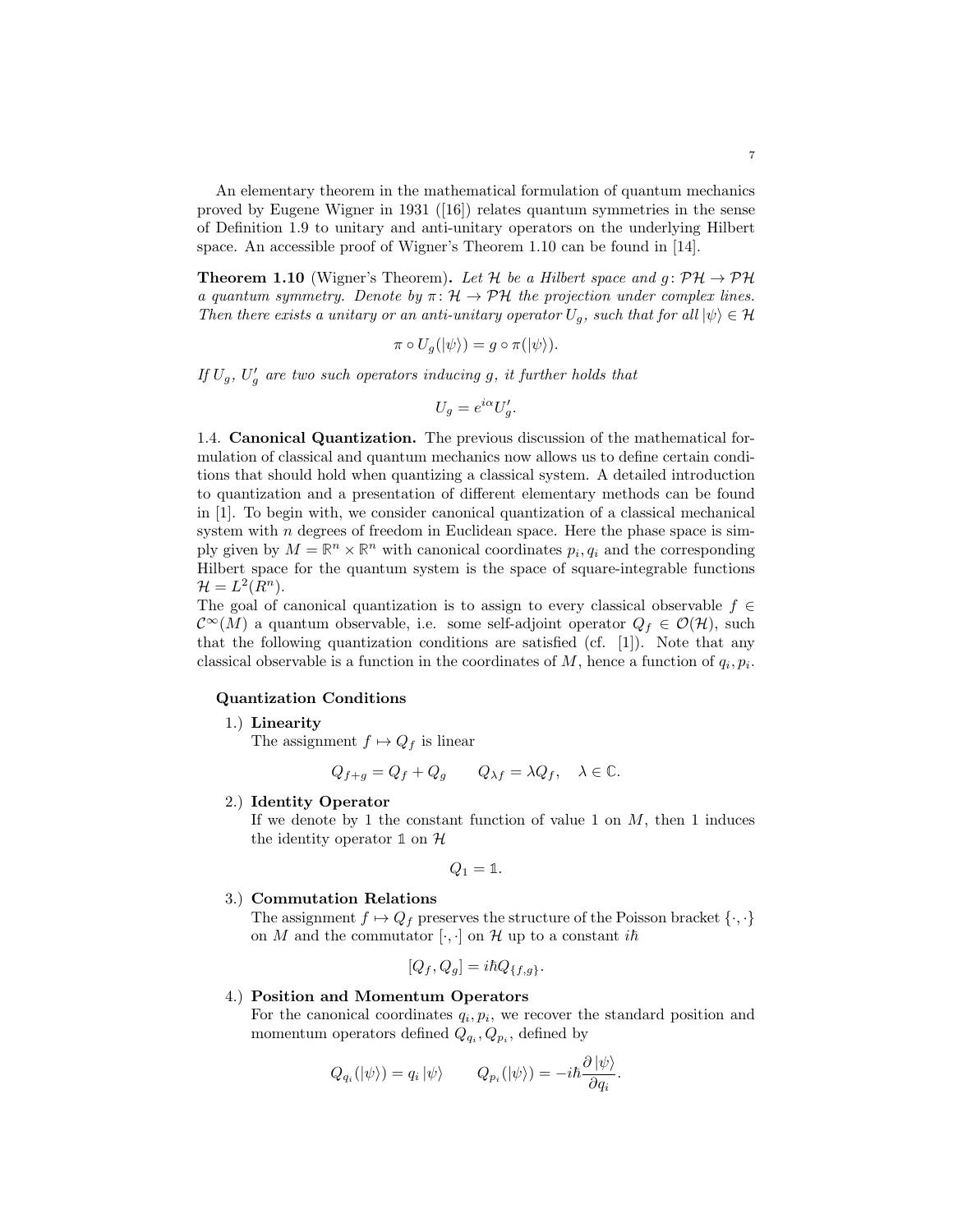#### 5.) von Neumann Rule

For any function  $g: \mathbb{R} \to \mathbb{R}$  and any observable  $f \in C^{\infty}(M)$  for which the operator expression  $g(Q_f)$  is defined, it holds that

$$
Q_{g \circ f}(|\psi\rangle) = g(Q_f)(|\psi\rangle).
$$

(Note that for the operator expression we identify multiplication in **R** with composition in  $\mathcal{O}(\mathcal{H})$ , e.g. if  $g(x) = x^2$ , then  $g(Q_f) = Q_f \circ Q_f$ .

Unfortunately the conditions as stated above are inconsistent with each other and one can show that there exists no mapping  $f \mapsto O_f$  defined on  $\mathcal{C}^{\infty}(M)$  satisfying 1.) - 5.). In fact, any choice of three out of the listed conditions 1.), 3.), 4.) and 5.) already leads to a contradiction([\[1\]](#page-37-5)). As one example we consider

**Theorem 1.11** (Groenewold's Theorem). There is no quantization operator  $f \mapsto$  $Q_f$  satisfying quantum conditions 1.), 3.) and 4.) that is defined for all  $f \in C^{\infty}(M)$ which can be expressed as polynomials in  $q_i, p_i$  of degree up to  $\lambda$ .

This result is due to Hilbrand J. Groenewold [\[5\]](#page-37-6).

There have been different approaches in altering the requirements for a quantization procedure. The method of deformation quantization for example only considers conditions 1.)-4.) and only requires the commutation relations 3.) to hold in the limit of  $\hbar \to 0$ .

The approach of geometric quantization explained herein is based on restricting the space of quantizable observables and not taking the von Neumann Rule into account. In doing so, we obtain a theory that can be extended to arbitrary classical mechanical systems modeled on symplectic manifolds  $(M, \omega)$ . We will review the quantization conditions when discussing prequantization in earnest in section [3.](#page-27-0)

#### 2. Mathematical Preliminaries

<span id="page-8-0"></span>In this section, we will describe most necessary mathematical concepts that will be needed in the precise formulation of prequantization and holomorphic geometric quantization in sections [3](#page-27-0) and [4.](#page-34-1) We assume that the reader is familiar with differential geometry and basic concepts of symplectic geometry, however, we will quickly review the concepts used most prominently in the following discussions.

The most relevant topics are covered in the subsections about Polarizations [2.5](#page-15-0) and Complex Line Bundles [2.7.](#page-21-0) Readers familiar with both symplectic and complex geometry should be able to read only these parts or even jump straight ahead to the description of Prequantization in section [3](#page-27-0) and still follow the main procedure.

<span id="page-8-1"></span>2.1. Symplectic Manifolds. A detailed introduction to symplectic geometry including proofs of the statements listed here can be found in [\[13\]](#page-38-3).

Definition 2.1 (Symplectic Manifold). Let M be a smooth manifold. A symplectic form  $\omega$  on M is a closed non-degenerate differential 2-form. The pair  $(M, \omega)$  is called a symplectic manifold.

Remark 2.2. Note that any symplectic manifold necessarily has even dimension.

**Definition 2.3** (Local Symplectic Potential). Let  $(M, \omega)$  be a symplectic manifold. A one-form  $\theta$  defined on some subset  $U \subseteq M$ , such that on U it holds that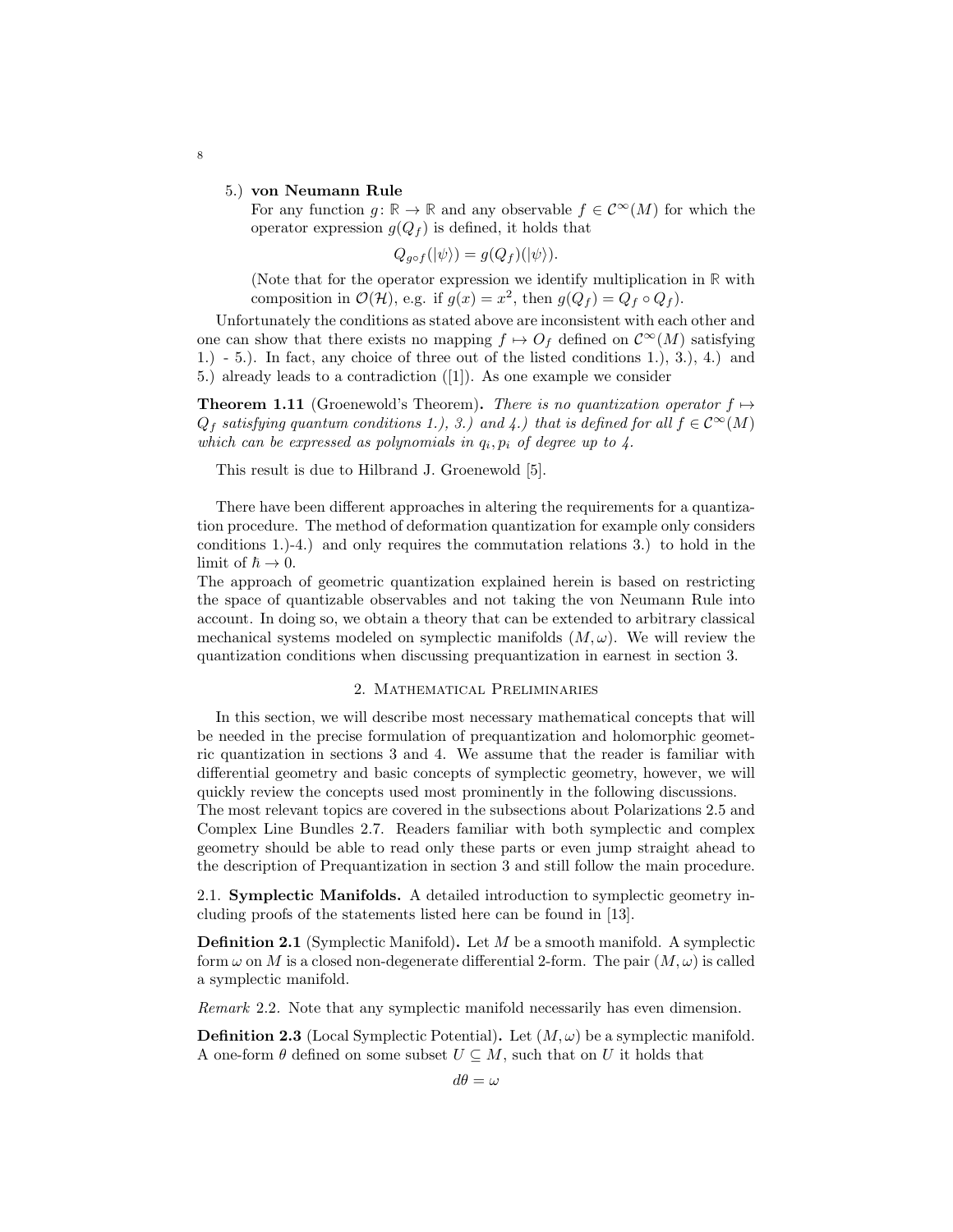is called a local symplectic potential of  $(M, \omega)$ .

**Definition 2.4** (Hamiltonian Vector Field). Let  $(M, \omega)$  be a symplectic manifold and let  $f \in \mathcal{C}^{\infty}(M)$  be a smooth function on M. Then there exists a unique vector field  $X_f \in \mathcal{X}(M)$ , such that

$$
\omega(X_f, \cdot) = -df.
$$

 $X_f$  is called the Hamiltonian vector field of f.

Definition 2.5 (Poisson Manifold). Let M be a smooth manifold. A Poisson structure on M is a Lie bracket  $\{\cdot,\cdot\}$  on  $\mathcal{C}^{\infty}(M)$  that satisfies the Leibniz rule

$$
\{f, gh\} = \{f, g\}h + g\{f, h\}
$$

The pair  $(M, \{\cdot, \cdot\})$  is called a Poisson manifold.

**Lemma 2.6** (Poisson Structure of a Symplectic Manifold). Let  $(M, \omega)$  be a symplectic manifold. Then the following defines a Poisson structure on M

$$
\{f,g\} \coloneqq \omega(X_f, X_g) = X_f(g).
$$

**Lemma 2.7.** Let  $(M.\omega)$  be a symplectic manifold. The assignment

$$
\mathcal{C}^{\infty}(M) \to \mathcal{X}(M), \qquad f \mapsto X_f
$$

is a Lie algebra homomorphism with respect to the Poisson bracket  $\{\cdot,\cdot\}$  on  $\mathcal{C}^{\infty}(M)$ and the Lie bracket of vector fields  $[\cdot, \cdot]$ , i.e.  $X_{\{f,g\}} = [X_f, X_g]$ .

**Definition 2.8** (Symplectomorphism). Let  $(M, \omega)$ ,  $(M', \omega')$  be two symplectic manifolds. A diffeomorphism  $\varphi \colon M_1 \to M_2$  is called a symplectomorphism if

$$
\varphi^*\omega'=\omega.
$$

We denote the set of symplectomorphisms on  $M$  by  $\text{Symp}(M)$ .

<span id="page-9-0"></span>2.2. Complex Vector Spaces. In the procedure of prequantization we will eventually work with complexified tangent bundles and complex line bundles. In the following subsections we will discuss the most important concepts involved when discussing complex as opposed to real manifolds.

To begin with, we consider different constructions that allow us to turn real vector spaces into complex ones, i.e. vector spaces over **C**. A detailed introduction to complex finite vector spaces can be found in [\[6\]](#page-37-7).

<span id="page-9-1"></span>**Definition 2.9** (Complex Structure). Let  $V$  be a real vector space. A complex structure on V is a linear operator

$$
J: V \to V, \quad \text{such that} \ \ J^2 = -1.
$$

**Lemma 2.10.** Let  $V$  be a real vector space equipped with a complex structure  $J$ . Then J induces a complex vector space structure on V where scalar multiplication is given by

$$
\cdot: \mathbb{C} \times V \to V, \quad (a+bi, v) \mapsto av + bJ(v).
$$

*Proof.* The scalar multiplication defined by  $J$  as above is clearly distributive with respect to addition in  $\mathbb C$  and  $V$  and trivially  $1 \cdot v = v$ . It remains to show that  $\cdot$  is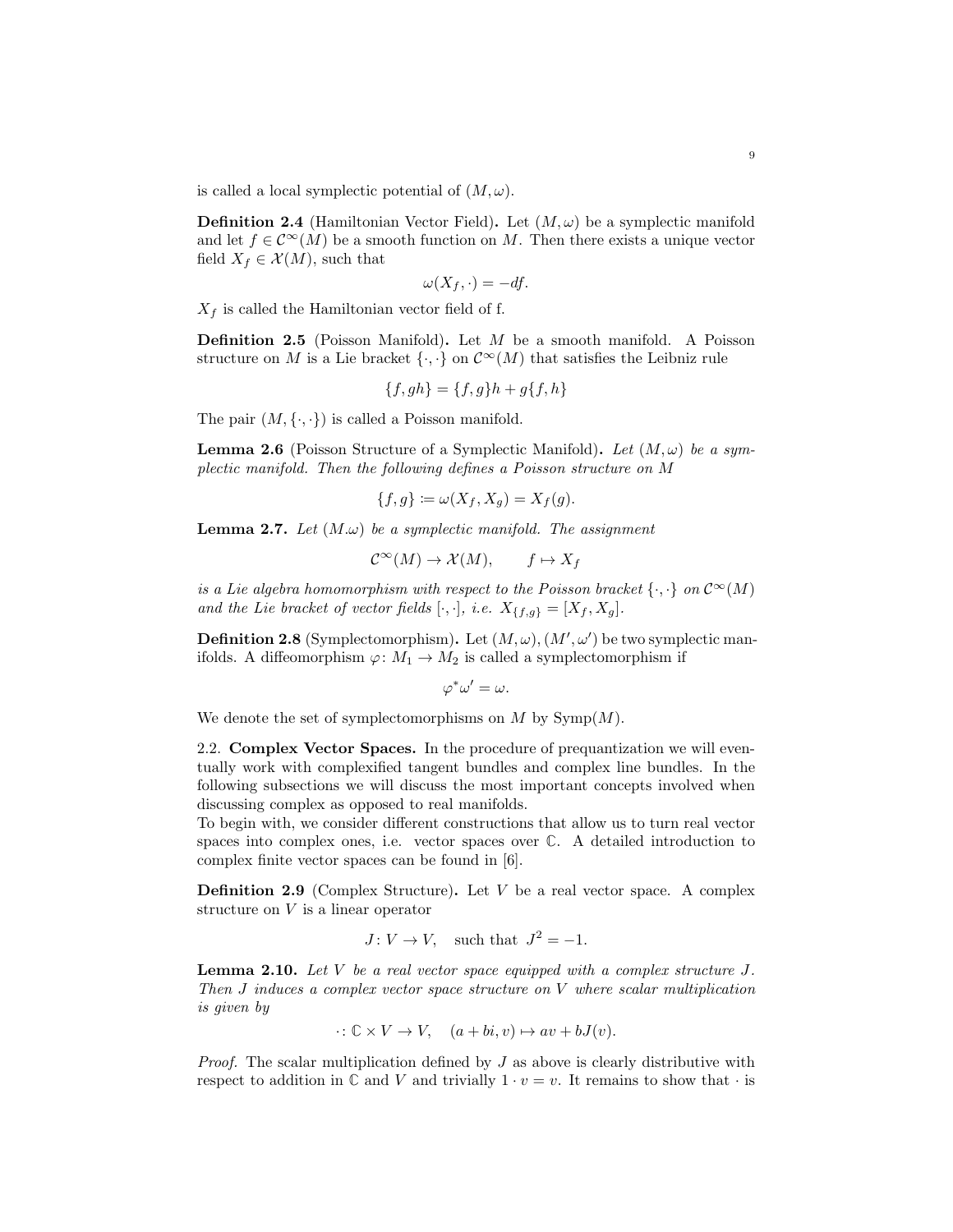associative. Let therefore  $a + bi$ ,  $c + di \in \mathbb{C}$  and consider

$$
((a+bi)(c+di)) \cdot v = ((ac-bd) + (bc+ad)i) \cdot v
$$
  

$$
= (ac-bd)v + (bc+ad)J(v)
$$
  

$$
= acv + adJ(v) + bcJ(v) - bd(v)
$$
  

$$
= (a+bi) \cdot (cv + dJ(v))
$$
  

$$
= (a+bi) \cdot ((c+di) \cdot v).
$$

 $\Box$ 

 $\Box$ 

In the literature, complex structures as defined in [2.9](#page-9-1) are often referred to as almost complex structures. The distinction will only become important once we consider complex structures on manifolds.

Definition 2.11 (Complexification). Let V be a real vector space. We define the complexification of  $V$  as the complex vector space given by the tensor product of V and  $\mathbb{C}$  over the real numbers  $V_{\mathbb{C}} := V \times \mathbb{C}$ , where scalar multiplication is defined via

$$
\cdot: \mathbb{C} \times V_{\mathbb{C}}, \quad (z(v, z')) \mapsto (v, zz').
$$

**Lemma 2.12.** Let  $V$  be a real finite-dimensional vector space. Then we can identify  $V_{\mathbb{C}} \cong V \oplus V$  as complex vector spaces, where scalar multiplication on  $V \oplus V$  is defined via

 $\cdot: \mathbb{C} \times (V \oplus V), \quad (a + bi, (v_1, v_2)) \mapsto (av_1 - bv_2, bv_1 + av_2)$ 

*Proof.* Any decomposable element  $(v, z) \in V_{\mathbb{C}}$  can be uniquely written as a sum

$$
(v, z) = (v, a + bi) = (av, 1) + (bv, i).
$$

This already sets up the isomorphism  $\Psi: V_{\mathbb{C}} \to V \oplus V$  defined on decomposable elements as  $(v, a + bi) \mapsto (av, bv)$  and extended linearly to  $V_{\mathbb{C}}$ .

 $\Psi$  is linear by definition. Choose some basis  $v_1, \ldots, v_n$  of V and let  $v, v' \in V$ . Then we can write  $v = \sum_j \alpha^j v_j, v' = \sum_j \beta^j v_j$  and the inverse of  $\Psi$  is given by

$$
\Psi^{-1}(v, v') = \Psi^{-1}\left(\sum_j(\alpha jv_j, \beta^j v_j)\right) = \sum_j(v_j, \alpha^j + \beta^j i).
$$

Hence  $\Psi$  is bijective. Furthermore, scalar multiplication is respected, since

$$
\Psi((a+bi)(v, c+di)) = \Psi(v, (ac-bd) + (ad+bc)i)
$$

$$
= ((ac-bd)v), ((ad+bc)v)
$$

$$
= (a+bi) \cdot (cv, dv)
$$

$$
= (a+bi) \cdot \Psi(v, c+di).
$$

**Definition 2.13.** Under the above identification, we will often write vectors in  $V_c$ as  $v = x + iy$ , where  $x, y \in V$  denote the components of v as an element of  $V \oplus V$ . We then define the complex conjugate

$$
\overline{v} \coloneqq x - iy
$$

and denote elements v with  $v = \overline{v}$  as real elements.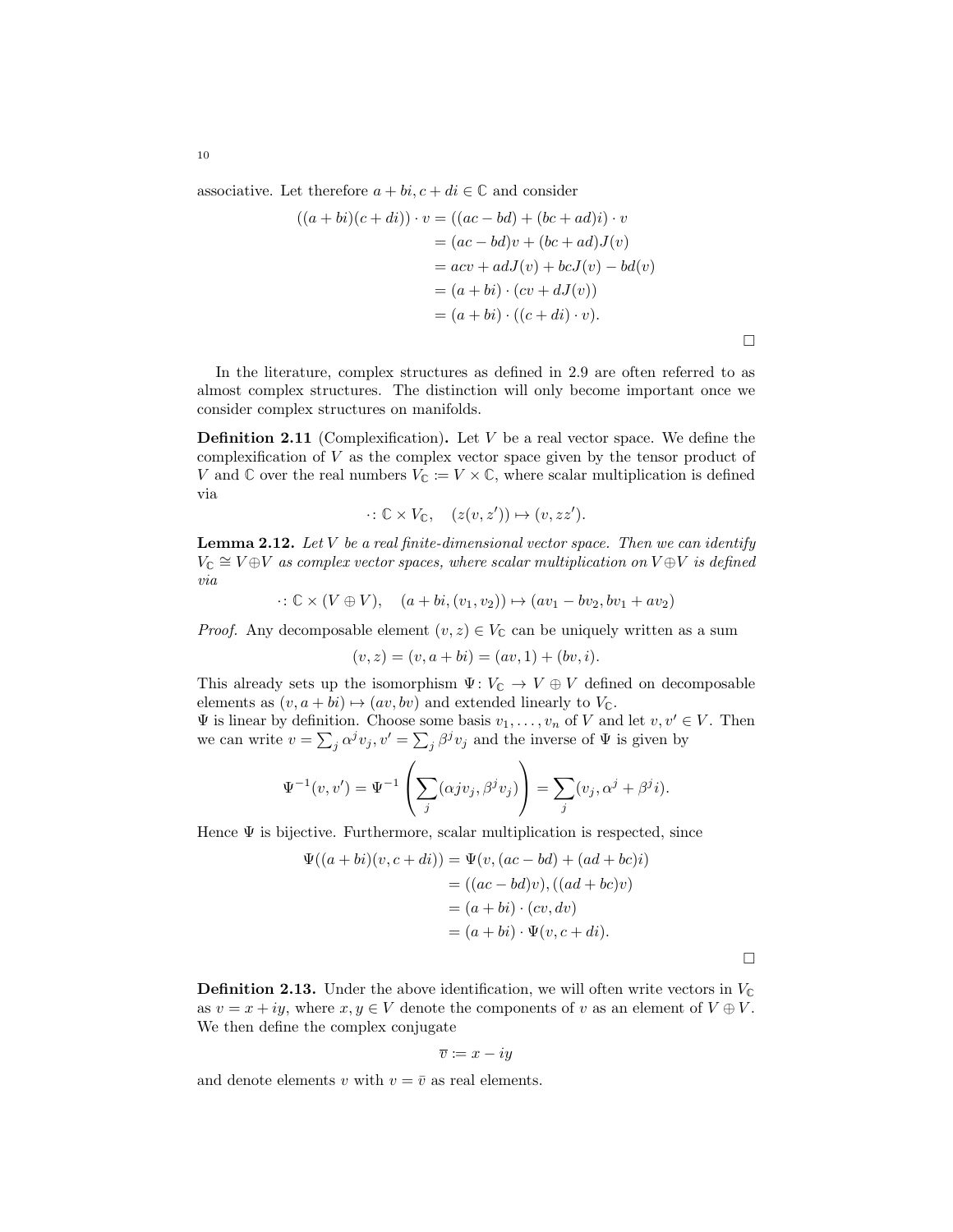*Remark* 2.14. Let V be a real vector space of dimension n equipped with a complex complex structure as defined in [2.9.](#page-9-1) Then

$$
\dim_{\mathbb{C}}(V) = \dim_{\mathbb{R}}(V) = n \quad \dim_{\mathbb{C}}(V_{\mathbb{C}}) = 2n
$$

Consider now a vector space V equipped with an almost complex structure J. We can extend J linearly over  $\mathbb C$  to define an automorphism on  $V_{\mathbb C}$ , i.e.

$$
J(v, z) = (J(v), z).
$$

Since  $J^2 = -1$ , the eigenvalues of J are then given by i,  $-i$ , which leads to the following definition.

<span id="page-11-1"></span>**Definition 2.15** (r-s-Forms). Let V be a real vector space and denote by  $J$  the extension of an almost complex structure on V to  $V_{\mathbb{C}}$ . A vector  $v \in V_{\mathbb{C}}$  is called a (1,0)-vector if  $J(v) = iv$  and a (0, 1)-vector if  $J(v) = -iv$ .

A 1-form  $\omega \in V^*_{\mathbb{C}}$  is called a  $(1,0)$ -form if it vanishes on all  $(0,1)$ -vectors and a  $(0, 1)$ -form if it vanishes on all  $(1, 0)$ -vectors.

An  $(r, s)$ -form is an element of  $\Lambda^{(r+s)}(V^*)$  that can be written as a linear combintation of exterior products of exactly r  $(1, 0)$ -forms and s  $(0, 1)$ -forms. Any p-form  $\alpha \in \Lambda^p(V^*)$  can be uniquely written as a linear combination of  $(p, 0), (p 1, 1), \ldots, (0, p)$  – forms.

<span id="page-11-0"></span>2.3. Complex Vector Bundles. In the following subsection we will generalize the concepts discussed above to complex vector bundles. Most ideas discussed here are completely analogous to the real case and are covered in most introductory texts to (complex) differential geometry (such as [\[7\]](#page-37-8),[\[9\]](#page-37-9)).

Definition 2.16 (Complex Vector Bundle). Let M be a smooth manifold. A complex vector bundle on  $M$  is a real vector bundle

 $\pi: E \to M$ ,

such that the fibres of  $E$  are complex vector spaces and there exist vector bundle charts that are linear over **C**.

We would like a way to classify what it means for two vector bundles to be equivalent. This leads us to the definition of isomorphies of vector bundles.

**Definition 2.17** (Complex Vector Bundle Isomorphism). Let  $E, E'$  be two complex vector bundles over the same manifold M. A vector bundle isomorphism is a bijective map  $\Psi : E \to E'$ , such that  $\Psi$  restricts to a complex isomorphism  $\Psi_x: E_x \to E'_x$  on all fibres  $E_x$  of E. We write  $E \cong E'$  for two isomorphic vector bundles.

**Definition 2.18** (Transition Functions). Let  $E$  be a complex vector bundle of dimension n and  $\{U_i, \varphi_i\}$  a vector bundle atlas of E. The corresponding transition functions are the unique functions

$$
c_{ij}: U_i \cap U_j \to \mathrm{GL}(\mathbb{C}, n),
$$

such that for all  $z \in \mathbb{C}^n, x \in U_i \cap U_j$ 

$$
(\varphi_i \circ \varphi_j^{-1})(x, z) = (x, c_{ij}(x)z).
$$

We can use transition functions to construct new vector bundles from scratch.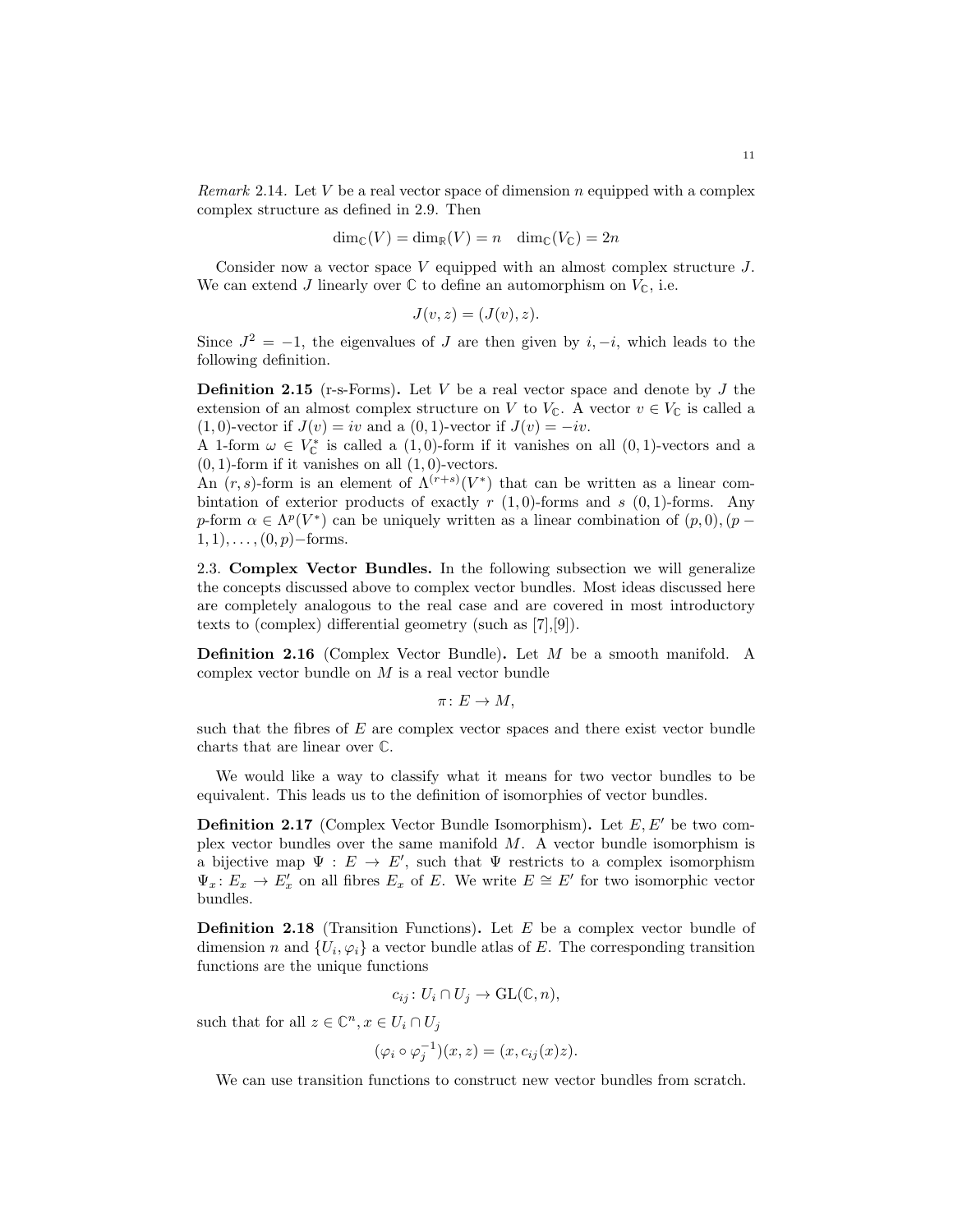<span id="page-12-0"></span>**Lemma 2.19.** Let E be a complex vector bundle and  $\{U_i\varphi_i\}$  a trivialization of E. Then the corresponding transition functions  $c_{ij}$  satisfy the following cocycle conditions

i)  $c_{ij} = c_{ji}^{-1}$  on  $U_{ij} \coloneqq U_i \cap U_j$ ii)  $c_{ij} c_{jk} = c_{ik}$  on  $U_{ik} \coloneqq U_i \cap U_j \cap U_k$ .

Conversely, if M is a smooth manifold and  $\{U_i\}$  an open covering of M with a family of functions  $c_{ij} : U_{ij} \to GL(\mathbb{C}, n)$ , such that the conditions above are satisfied, we can construct a vector bundle E on M of dimension n, such that the  $c_{ij}$  are the transition functions of E and E is uniquely defined up to isomorphy of vector bundles.

While two vector bundles with the same transition functions are always isomorphic, the converse does not hold necessarily. The following Lemma classifies isomorphy in terms of the transition functions.

**Lemma 2.20.** Let  $E_1, E_2$  be two complex vector bundles of dimension n over M that trivialize over an open covering  $\{U_i\}_{i\in I}$  of M with corresponding transition functions  $c_{ij}, c'_{ij} : U_i \cap U_j \to GL(\mathbb{C}, n)$ .  $E_1$  and  $E_2$  are isomorphic if and only if there exist smooth functions

$$
h_i\colon U_i\to GL(\mathbb{C},n),
$$

such that for all  $x \in U_i \cap U_j$ 

$$
c'_{ij}(x) = h_i^{-1}(x)c_{ij}(x)h_j(x).
$$

Remark 2.21. As in the real case, we can construct new complex vector bundles from existing ones using ordinary vector space constructions. In particular if  $E, E_1, E_2$ are complex vector bundles on  $M$ , we can consider the fibrewise defined bundles

$$
E_1 \otimes_{\mathbb{C}} E_2 := \bigcup_{x \in M} (E_1)_x \otimes_{\mathbb{C}} (E_2)_x
$$
  
Hom <sub>$\mathbb{C}} (E_1, E_2) := \bigcup_{x \in M} \text{Hom}_{\mathbb{C}} ((E_1)_x, (E_2)_x).$   

$$
E^* := \bigcup_{x \in M} E_x^*
$$</sub>

Furthermore, using the concept of complexification discussed in subsection [2.2,](#page-9-0) we can obtain a complex vector bundle  $E_{\mathbb{C}}$  from a real vector bundle E through

$$
E_{\mathbb{C}} \coloneqq \bigcup_{x \in M} (E_x)_{\mathbb{C}}
$$

called the complexification of E.

In the following, when dealing with complex vector bundles we will simply write Hom( $E_1, E_2$ ) and  $E_1 \otimes E_2$  without specifying that we're dealing with  $\mathbb C$  as the underlying field.

By making use of the complexification of the tangent space we can now define complex vector fields and differential forms in a completely analogous way to their real counterparts.

Definition 2.22 (Complex Vector Fields and Differential Forms). Let M be a smooth manifold. A complex vector field  $X$  is a smooth section of the complexified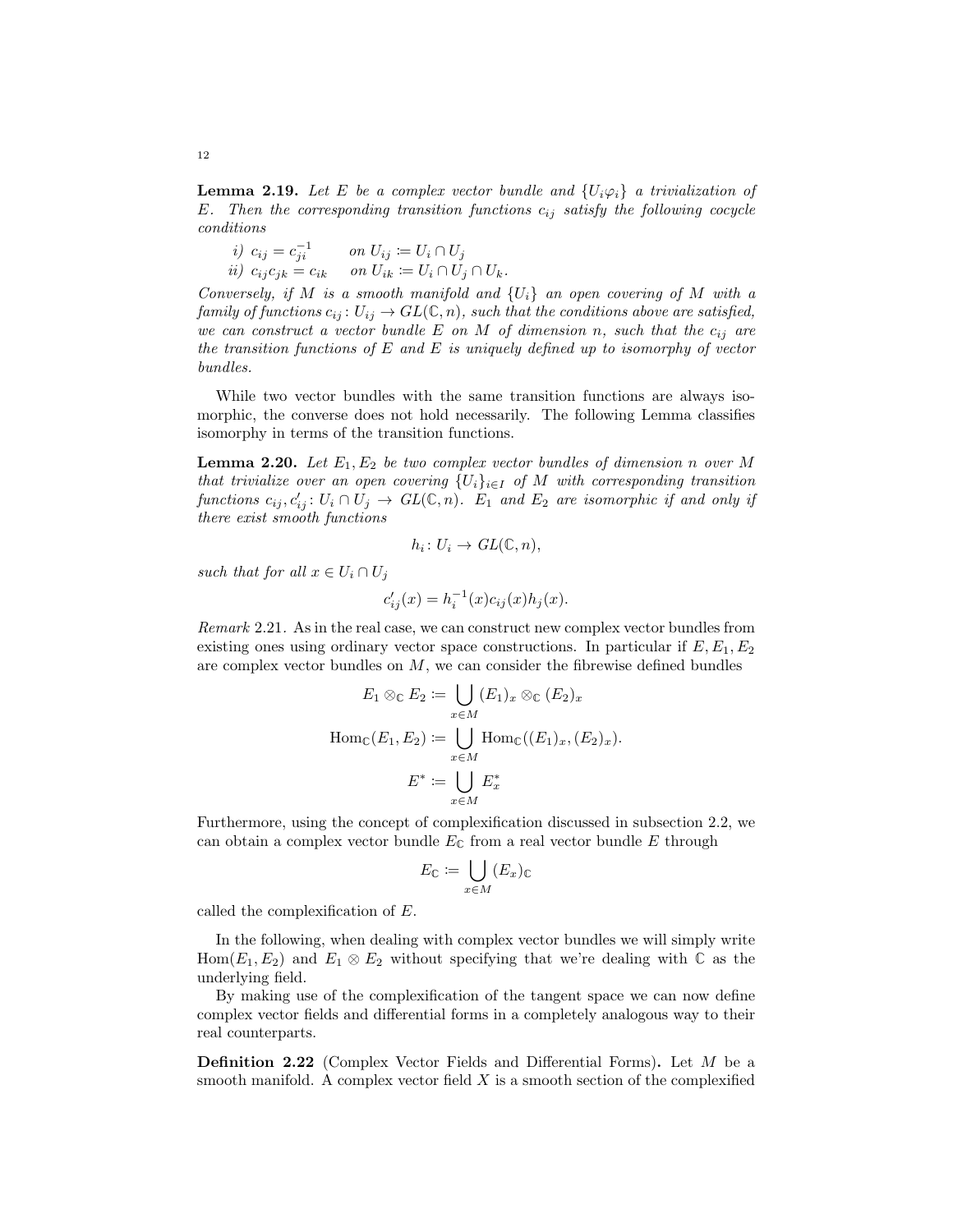tangent bundle  $TM_{\mathbb{C}} \cong TM \otimes \mathbb{C}$ .

A complex tensor field of type  $(r, s)$  over M is a section of

 $(TM_{\mathbb{C}})^r \otimes (TM_{\mathbb{C}}^*)^s.$ 

A complex differential form of degree p is an element of  $\Lambda^p(TM_{\mathbb{C}}^*)$ .

Remark 2.23. Note that when we consider the dual space  $V^*$  of a complex vector space  $V$ , the elements of  $V^*$  are complex- not real-valued functions on  $V$ . In particular if we apply a complex 1-form  $\omega \in \Lambda_{\mathbb{C}}(M)$  to a complex vector field  $X \in \mathcal{X}_{\mathbb{C}}(M)$ , we generally obtain a complex-valued function on M

$$
\omega(X)\in\mathcal{C}^\infty_{\mathbb{C}}(M)
$$

In the context of prequantization, we will discuss line bundles with a hermitian structure. Recall the definition of a Riemannian metric on smooth manifolds.

**Definition 2.24** (Riemannian Metric). Let  $\pi: E \to M$  be a smooth vector bundle. A Riemannian metric g on E is a section  $g \in \Gamma(E^* \otimes E^*)$ , such that  $g_x$  is an inner product on  $E_x$  for all  $x \in M$ , i.e. linear, symmetric and positive definite.

A Riemannian metric on M is a Riemannian metric on the tangent bundle TM.

Analogously we can define hermitian structures when considering complex vector bundles.

**Definition 2.25** (Hermitian Structure). Let  $\pi: E \to M$  be a complex vector bundle. A hermitian structure on E is a Hermitian inner product on the fibres  $E_x$ of E that varies smoothly with  $x \in M$ .

<span id="page-13-0"></span>2.4. Complex Manifolds. Up to this point, we have only considered complex vector bundles over real manifolds. We will now discuss the notion of a complex manifold.

<span id="page-13-1"></span>**Definition 2.26** (Complex Manifold). A complex manifold of dimension  $n$  is a smooth manifold M with an atlas of complex charts  $\{U_i, \phi_i : U_i \to \phi_i(U_i) \subset \mathbb{C}^n\}_{i \in I}$ , such that the corresponding transition functions  $\phi_i \circ \phi_j^{-1}$  are holomorphic.

Note that any such atlas can be considered as a smooth atlas under the identification  $\mathbb{C} \cong \mathbb{R}^2$  and M necessarily has even real dimension  $2n$ .

Based on the definition of an almost complex structure on vector spaces [2.9,](#page-9-1) we can define the weaker notion of an almost complex structure on a smooth manifold.

Definition 2.27 (Almost Complex Manifold). Let M be a smooth manifold. An almost complex structure on M is a vector bundle homomorphism on the tangent bundle of M

$$
J\colon TM\to TM,
$$

such that for all  $x \in M$ , the fibre homomorphism  $J_x$  is an almost complex structure on the vector space  $T_xM$ , i.e.

$$
J_x^2 = -1.
$$

A manifold M equipped with an almost complex structure is called an almost complex manifold.

If  $(M, \omega)$  is a symplectic manifold equipped with a symplectic form  $\omega$ , we say that J is compatible with  $\omega$  if for all  $X, Y \in \mathcal{X}(M)$ 

$$
\omega(J(X), J(Y)) = \omega(X, Y).
$$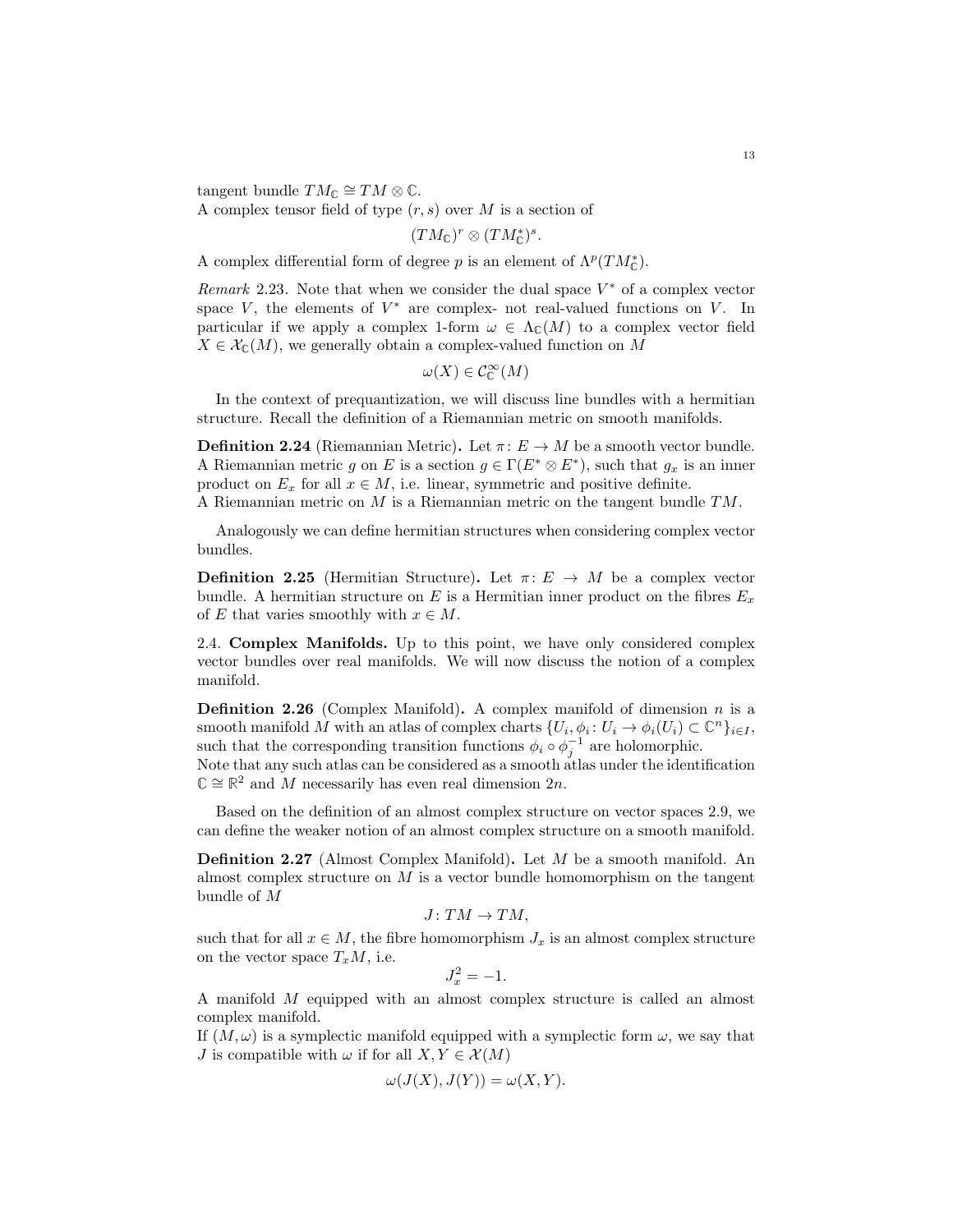As it turns out, the two concepts are closely related and an almost complex structure gives rise to a complex structure if it's integrable.

<span id="page-14-3"></span>**Definition 2.28.** Let  $M$  be a smooth manifold equipped with an almost complex structure  $J$ . We can extend  $J$  linearly to define a vector bundle homomorphism  $J_{\mathbb{C}}: TM_{\mathbb{C}} \to TM_{\mathbb{C}}$ . Then there is a decomposition

$$
TM_{\mathbb{C}}(M) \cong T^{(1,0)}(M) \oplus T^{(0,1)}(M),
$$

such that  $J_{\mathbb{C}}$  acts as multiplication by i on  $T^{(1,0)}(M)$  and as multiplication by  $-i$  on  $T^{(0,1)}(M)$  (cf. Definition [2.15\)](#page-11-1).  $T^{(1,0)}(M)$  and  $T^{(0,1)}(M)$  are called the holomorphic and anti-holomorphic tangent bundles of the almost complex manifold  $(\omega, J)$ .

<span id="page-14-4"></span>**Definition 2.29** (Integrability). Let M be a smooth manifold. An almost complex structure  $J$  on  $M$  is called integrable if the Lie bracket is closed on the holomorphic tangent bundle  $T^{(1,0)}(M)$ , i.e.

$$
X, Y \subseteq T^{(1,0)}(M) \implies [X, Y] \subseteq T^{(1,0)}(M).
$$

One can in fact show that integrable almost complex structures are equivalent to complex structures in the sense of definition [2.26.](#page-13-1)

<span id="page-14-0"></span>Proposition 2.30. Every integrable almost complex structure is induced by a unique complex structure.

Another way to characterize integrability of an almost complex structure is by considering the corresponding Nijenhius tensor.

**Definition 2.31** (Nijenhius-Tensor). Let M be a smooth manifold and  $A \in \mathcal{T}^{(1,1)}(M)$ be a  $(1, 1)$ -tensor. The Nijenhius-Tensor  $N_A$  of A is the  $(1, 2)$ -tensor defined by

$$
N_A(X,Y) := -A^2[X,Y] + A([AX,Y] + [X,AY]) - [AX,AY].
$$

<span id="page-14-1"></span>Theorem 2.32 (Newlander–Nirenberg Theorem). An almost complex structure J is integrable if and only if the corresponding Nijenhius-Tensor  $N_J$  vanishes.

A partial proof for Proposition [2.30](#page-14-0) and Theorem [2.32](#page-14-1) can be found in [\[8\]](#page-37-10).

The connection betwen symplectic and (almost-)complex manifolds lies in the definition of a Kähler manifold. These will provide an important subcase for the geometric quantization procedure and lead to the formalism of holomorphic quantization.

<span id="page-14-2"></span>**Definition 2.33** (Kähler Manifold). An almost-Kähler Manifold is a triple  $(M, \omega, J)$ , such that

- i)  $(M, \omega)$  is a symplectic manifold, i.e.  $\omega$  is a symplectic form on M,
- ii)  $(M, J)$  is an almost complex manifold, i.e. J is an almost complex structure on M
- iii) J is compatible with  $\omega$ , i.e. for all  $X, Y \in \mathcal{X}(M)$

$$
\omega(J(X), J(Y)) = \omega(X, Y).
$$

If J is additionally integrable, we say that  $(M, \omega, J)$  is a Kähler manifold.

As it turns out, we can consider several different view points of Kähler manifolds, depending on whether one would like to emphasize the symplectic, complex or Riemannian structure. This is captured in the following definition.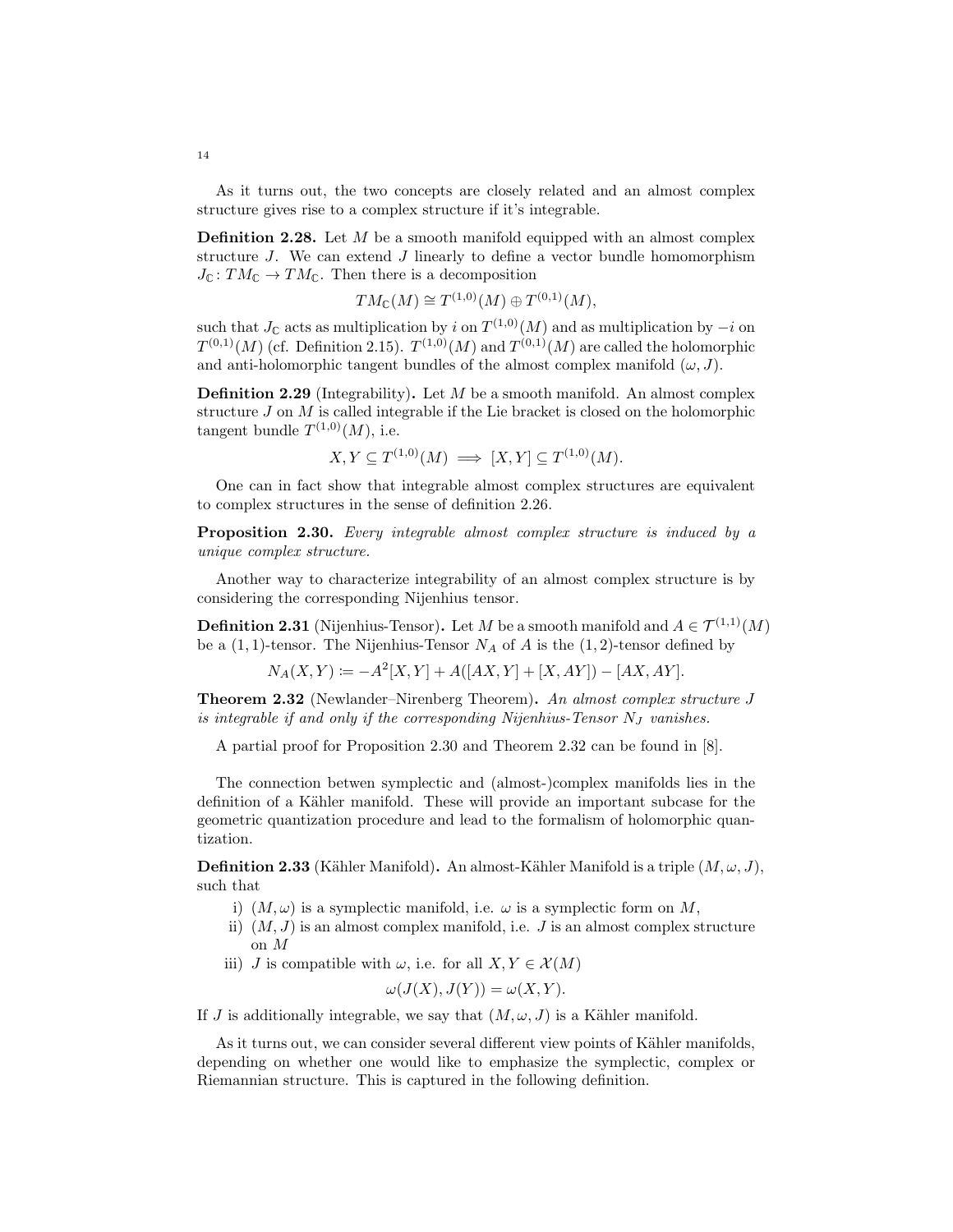**Definition 2.34** (Compatible Triple). Let  $M$  be a smooth manifold equipped with a Riemannian metric q, a symplectic form  $\omega$  and an almost complex structure J. For  $\omega$  and q define corresponding isomorphisms

 $\Psi_g: TM \to TM^*, \quad v \mapsto g(v, \cdot) \qquad \Psi_\omega: TM \to TM^*, \quad v \mapsto \omega(v, \cdot).$ 

The triple  $(q, \omega, J)$  is called compatible if for all  $u, v \in TM$ 

- i)  $g(u, v) = \omega(u, Jv)$ ,
- ii)  $\omega(u, v) = g(Ju, v)$ ,
- iii)  $J(u) = \Psi_g^{-1} \circ \Psi_\omega(u)$ .

Note that this implies, that each structure is completely determined by the other two.

<span id="page-15-0"></span>2.5. Polarizations. When passing from prequantization to the formalism of geometric quantization, the main concept one needs is that of a complex polarization. In the following let  $(M, \omega)$  denote a symplectic manifold.

**Definition 2.35** (Real Polarization). A real polarization of  $M$  is a smooth distribution P which is integrable and Lagrangian.

Definition 2.36 (Complex Polarization). A complex polarization of M is a complex distribution  $P$  on  $M$ , such that

- i) P is Lagrangian with respect to  $TM_{\mathbb{C}}$ , i.e. for all  $x \in M$ ,  $P_x$  is a Lagrangian subspace of  $(TM_{\mathbb{C}})_x$ ,
- ii)  $P$  is integrable,
- iii) the dimension of  $P \cap \overline{P} \cap TM$  is constant.

The second condition can be replaced by the following.

**Lemma 2.37.** Let P be a complex distribution on  $M$ . P is integrable, if and only if for all  $x \in M$  there exists a neighborhood U and complex-valued functions  $f_1, \ldots, f_n$ defined on U, such that  $\overline{P}$  is spanned by the corresponding Hamiltonian vector fields  $X_{f_1}, \ldots, X_{f_n}$ .

We can construct two kinds of real polarizations from a complex one.

**Definition 2.38** ((Co-)isotropic Distributions). Let  $P$  be a complex polarization of M. Then

$$
D\coloneqq P\cap \bar{P}\cap TM
$$

defines a real isotropic distribution and

$$
E := (P + \bar{P}) \cap TM = D^{\perp}
$$

defines a real co-isotropic distribution. We call  $D$  and  $E$  the corresponding isotropic and co-isotropic distributions of P, respectively.

The following definitions will be needed when we introduce polarized sections for the description of geometric quantization in section [4.](#page-34-1)

**Definition 2.39** (Strongly integrable). Let P be a complex polarization of M and denote by  $D$  and  $E$  the corresponding isotropic and coisotropic distributions.  $P$  is strongly integrable or reducible if

i)  $E$  is integrable,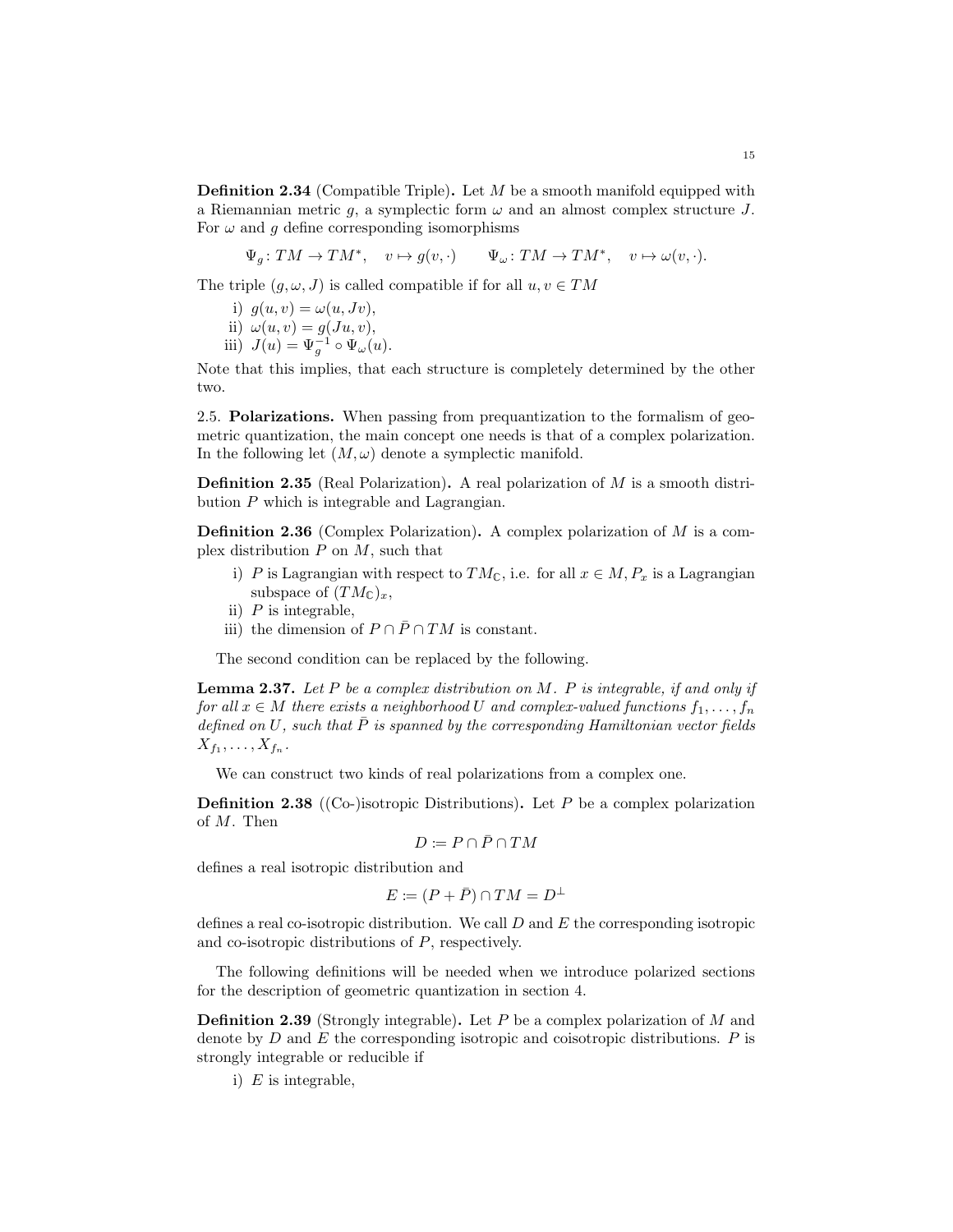ii) The spaces of integral manifolds of  $D$  and  $E$ 

$$
\mathcal{D} = M/D \quad \mathcal{E} = M/E
$$

are smooth manifolds,

iii) The projection  $\pi: \mathcal{D} \to \mathcal{E}$  is a submersion.

**Definition 2.40** (Polarized Function). Let P be a complex polarization on  $M$ . A complex function  $f \in \mathcal{C}^{\infty}(M)$  is called polarized if

 $P(f) = 0.$ 

**Definition 2.41** (Adapted Symplectic Potential). Let  $P$  a complex polarization on M. A symplectic potential  $\theta$  is called adapted to P, if

$$
\theta(X) = 0 \qquad \forall X \subseteq P.
$$

**Definition 2.42** (Admissible Polarization). Let  $(M, \omega)$  be a symplectic manifold. A complex polarization P on M is admissible if for all  $x \in M$  there exists a neighborhood  $U_x$  and a local symplectic potential adapted to  $P$ .

<span id="page-16-0"></span>**Lemma 2.43.** Let  $(M, \omega)$  be a symplectic manifold and P a complex polarization on  $M$ . If  $P$  is strongly integrable, then  $P$  is admissible.

Let now P be a complex polarization on  $(M, \omega)$  and define on P

$$
\tilde{h}(X,Y) := i\omega(X,\overline{Y}).
$$

Then ker( $\tilde{h}$ ) =  $P \cap \overline{P}$ , since clearly  $P \cap \overline{P} \subseteq \text{ker}(\tilde{h})$  and if  $X \in \text{ker}(\tilde{h})$ , then necessarily  $X \in P$  (since  $\tilde{h}$  was defined on P) and at the same time

$$
\omega(X,\overline{Y}) = -ih(X,Y) = 0
$$

for all  $Y \in P$ , hence  $X \in P \cap \overline{P}$  since  $\overline{P}$  is Lagrangian. Thus  $\tilde{h}$  projects to define a non-degenerate two-form on  $P/(P \cap \overline{P})$ . If wen denote this form by h, then we can define the type of a polarization.

**Definition 2.44** (Type of a Polarization). Let  $P$  be a complex polarization and h the non-degenerate 2-form constructed as above. Then the type  $(r, s)$  of P is exactly the type of h.

We will further discuss two extreme cases

**Definition 2.45.** Let P be a complex polarization of M with type  $(r, s)$ . P is called

- i) Kähler if  $P \cap \overline{P} = 0 \Leftrightarrow r + s = n$ ,
- ii) real if  $P = \overline{P} \Leftrightarrow r = s = 0$ ,
- iii) positive if  $r = n$ .

The following proposition relates the concept of a Kähler polarization to the previously introduced definition of K¨ahler manifolds [2.33](#page-14-2) and hence motivates the name.

<span id="page-16-1"></span>**Proposition 2.46.** Let  $(M, \omega)$  be a symplectic manifold. The existence of Kähler polarizations is equivalent to the existence of a compatible complex structure, i.e. a Kähler manifold structure on M.

In particular,

i) if  $(M, \omega, J)$  is a Kähler manifold, the corresponding holomorphic and antiholomorphic polarizations are Kähler polarizations.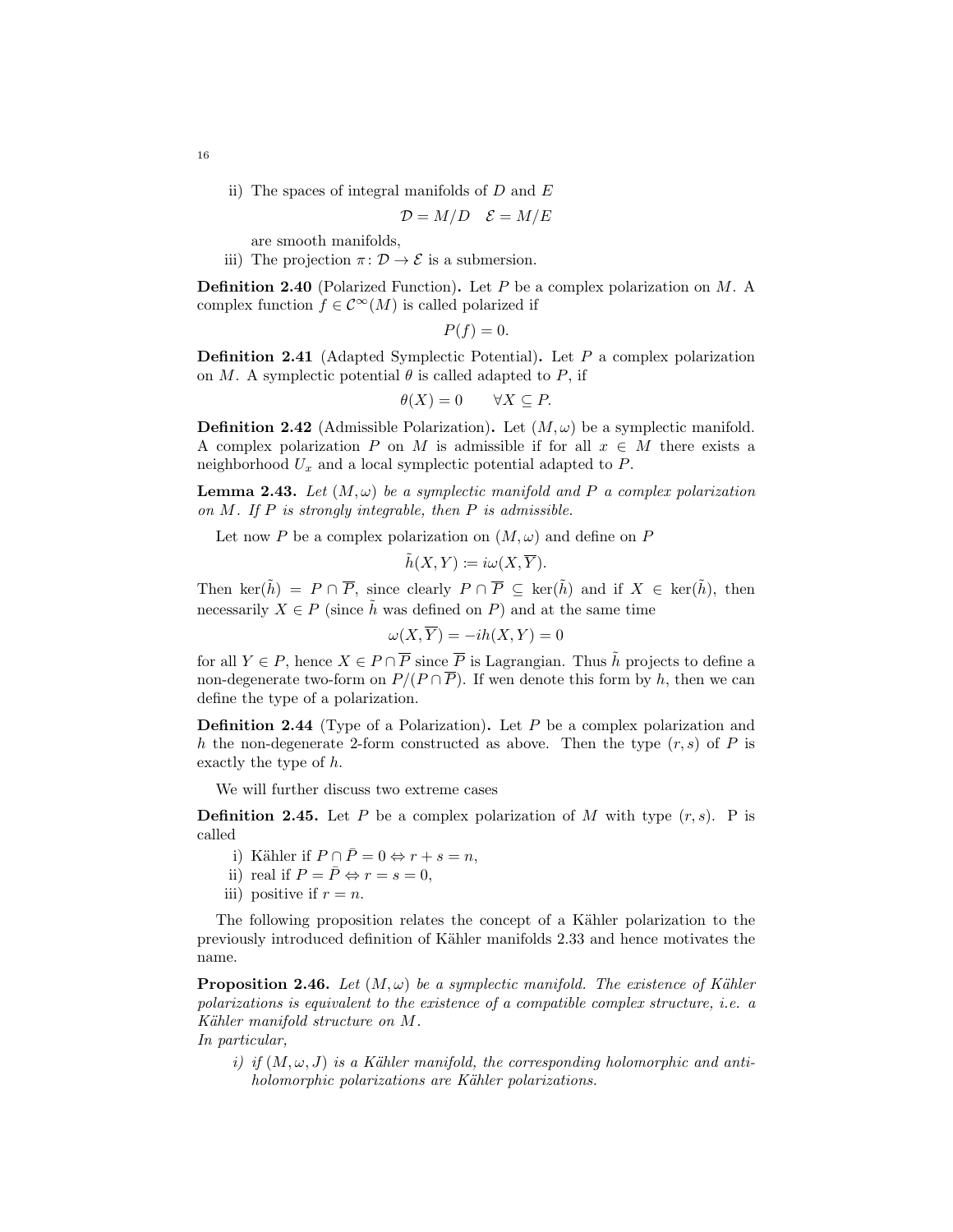ii) if  $(M, \omega)$  is a symplectic manifold equipped with a Kähler polarization P, we can construct a complex structure J on M that is compatible with  $\omega$ , such that P and  $\overline{P}$  are the corresponding holomorphic and anti-holomorphic tangent bundles.

Proof.  $\Rightarrow$ :

Let  $(M, \omega, J)$  be a Kähler manifold and consider the holomorphic and anti-holomorphic tangent bundles P,  $\overline{P}$ . From Definition [2.28,](#page-14-3) it immediately follows that  $P \cap \overline{P} = 0$ . Furthermore, if the dimension of M is 2n, then the dimensions of P and  $\overline{P}$  are both  $n$ . It remains to be shown that  $P$  is integrable, but that follows from the integrability of J.

⇐:

For the converse, let P be a Kähler polarization on  $(M, \omega)$ , then  $TM_{\mathbb{C}} = P \oplus \overline{P}$ , since both have dimension *n* and  $P \cap \overline{P} = 0$ . We can write any  $X \in TM_{\mathbb{C}}$  in a unique way as  $X = X_P + X_{\overline{P}}$ , where  $X_P \in P$  and  $X_{\overline{P}} \in \overline{P}$ . Then define a complex structure  $J$  in the following way

$$
J\colon TM_{\mathbb C}\to TM_{\mathbb C},\quad X\mapsto iX_P-iX_{\overline P}.
$$

It holds that

$$
J^{2}(X) = J(iX_{P} - iX_{\overline{P}}) = i^{2}X_{P} + i^{2}X_{\overline{P}} = -X
$$

and clearly

$$
X \in P \implies J(X) = iX \qquad X \in \overline{P} \implies J(X) = -iX,
$$

hence  $T^{(1,0)}(M) = P$  and  $T^{(0,1)}(M) = \overline{P}$ . Since P and  $\overline{P}$  are involutive, J is integrable by definition [2.29.](#page-14-4) Furthermore J is compatible with  $\omega$ , since

$$
\omega(JX, JY) = \omega(iX_P - iX_{\overline{P}}, iY_P - iY_{\overline{P}})
$$
  
=  $\omega(iX_P, -iY_{\overline{P}}) + \omega(-iX_{\overline{P}}, iY_P)$   
=  $\omega(X_P, Y_{\overline{P}}) + \omega(X_{\overline{P}}, Y_P)$   
=  $\omega(X_P + X_{\overline{P}}, Y_P + Y_{\overline{P}})$   
=  $\omega(X, Y),$ 

since P and  $\overline{P}$  are Lagrangian and thus  $(M, \omega, J)$  is a Kähler manifold.

<span id="page-17-0"></span>**Proposition 2.47.** Let  $(M, \omega)$  be a Kähler manifold and denote by P,  $\overline{P}$  the Kähler polarizations of the holomorphic and anti-holomorphic tangent bundles. Denote by  $z_i$  the complex coordinates, such that

$$
P = span\left\{\frac{\partial}{\partial z_j}\right\} \qquad \overline{P} = span\left\{\frac{\partial}{\partial \overline{z}_j}\right\}.
$$

Then there exists a function  $K$  on  $M$  called a Kähler scalar, such that the symplectic  $form \omega can be expressed as$ 

$$
\omega = i \sum_{i,j} \frac{\partial^2 K}{\partial z_i \partial \overline{z}_j} dz_i \wedge d\overline{z}_j.
$$

Thus there exist local symplectic potentials

$$
\theta = i \sum_{j} \frac{\partial K}{\partial z_j} dz_j \qquad \overline{\theta} = i \sum_{j} \frac{\partial K}{\partial \overline{z}_j} d\overline{z}_j
$$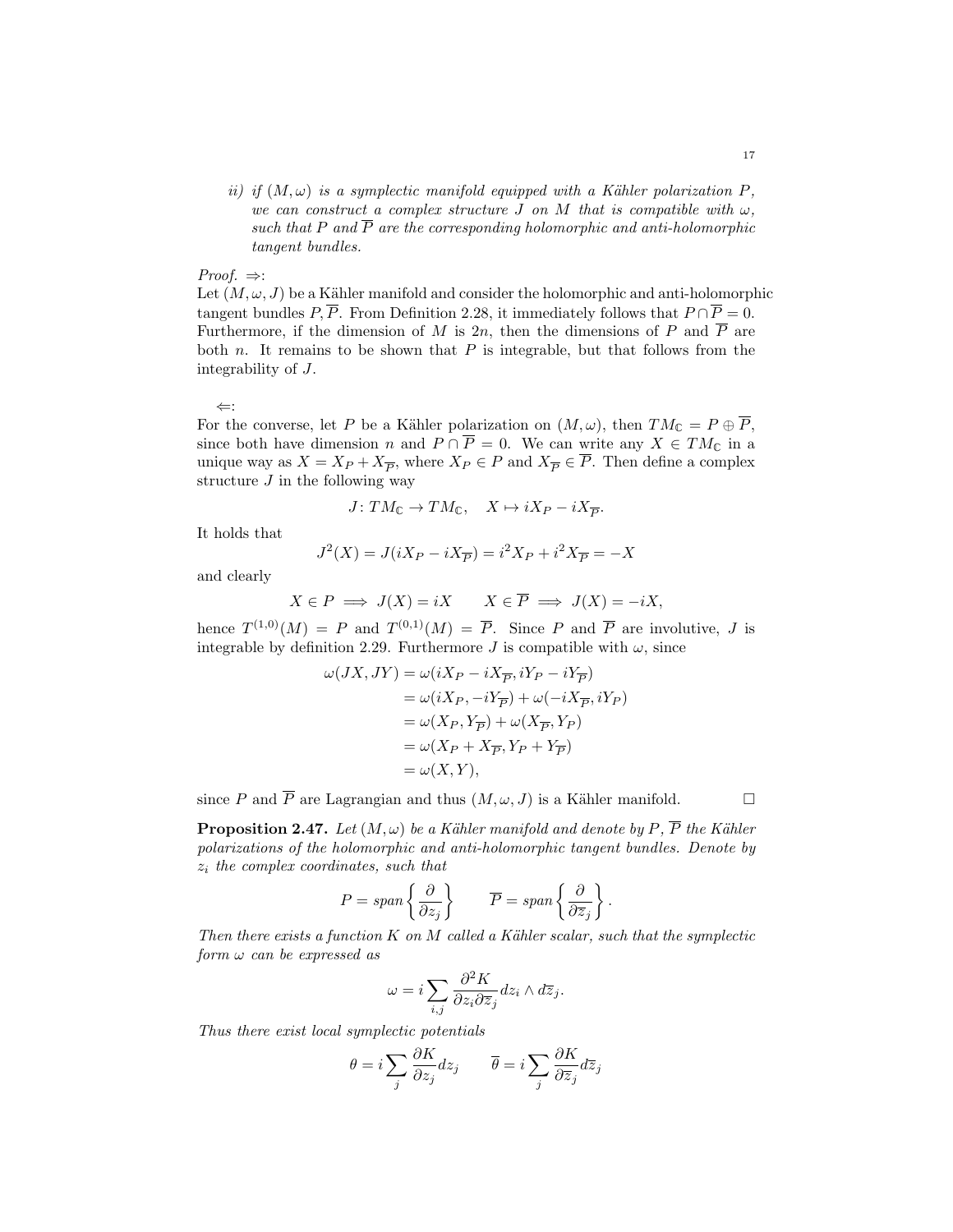that are adapted to P and  $\overline{P}$ , respectively.

For a proof of this statement, see [\[10\]](#page-37-11).

<span id="page-18-0"></span>2.6. Complex Connection Form and Curvature. This subsection deals with the definition and properties of connections on complex vector bundles, which lie at the heart of the prequantization procedure. While we discuss the most fundamental aspects for arbitrary vector bundles, we are mainly interested in the often much simpler case of a line bundle. The latter is discussed in more detail in the following subsection [2.7.](#page-21-0)

Recall the definition of a real connection:

**Definition 2.48** (Connection). Let  $\pi: E \to M$  be a smooth vector bundle. A connection  $\nabla$  (or covariant derivative operator) on E is an operator

$$
\nabla : \mathcal{X}(M) \times \Gamma(E) \to \Gamma(E)
$$

with the following properties

- i)  $\nabla_{X+Y}(s) = \nabla_X(s) + \nabla_Y(s)$ ii)  $\nabla_{fX}(s) = f\nabla_{X}(s)$ iii)  $\nabla_X(s_1 + s_2) = \nabla_X(s_1) + \nabla_X(s_2)$
- iv)  $\nabla_X(fs) = f \nabla_X(s) + X(f)s$

for all  $X, Y \in \mathcal{X}(M), f \in \mathcal{C}^{\infty}(M), s, s_1, s_2 \in \Gamma(E)$ . In other words,  $\nabla$  has to be  $\mathcal{C}^{\infty}$ -linear in the first argument (i), ii)), linear in the second argument (iii)) and satisfy the so-called Leibniz condition (iv)).

A connection on M is a connection on the tangent bundle TM. In this case,  $\nabla$  is an operator

$$
\nabla: \mathcal{X}(M) \times \mathcal{X}(M) \to \mathcal{X}(M).
$$

We can define connections on complex vector bundles in an equivalent way.

<span id="page-18-1"></span>**Definition 2.49.** Let  $\pi: E \to M$  be a complex vector bundle. A connection  $\nabla$  (or covariant derivative operator) on  $E$  is an operator

$$
\nabla : \mathcal{X}^{\mathbb{C}}(M) \times \Gamma(E) \to \Gamma(E)
$$

with the following properties

- i)  $\nabla_{X+Y}(s) = \nabla_X(s) + \nabla_Y(s)$
- ii)  $\nabla_{fX}(s) = f\nabla_{X}(s)$ iii)  $\nabla_X(s_1 + s_2) = \nabla_X(s_1) + \nabla_X(s_2)$ iv)  $\nabla_X(fs) = f \nabla_X(s) + X(f)s$

for all  $X, Y \in \mathcal{X}^{\mathbb{C}}(M)$ ,  $f \in \mathcal{C}_{\mathbb{C}}^{\infty}(M)$ ,  $s, s_1, s_2 \in \Gamma(E)$ . In other words,  $\nabla$  has to be  $\mathcal{C}_{\mathbb{C}}^{\infty}$ -linear in the first argument (i), ii)), linear (over the complex numbers) in the second argument (iii)) and satisfy the Leibniz condition (iv)).

A complex connection on  $M$  is a connection on the complexified tangent bundle TM<sub>c</sub>. In this case,  $\nabla$  is an operator

$$
\nabla \colon \mathcal{X}^{\mathbb{C}}(M) \times \mathcal{X}^{\mathbb{C}}(M) \to \mathcal{X}^{\mathbb{C}}(M).
$$

In the following we will consider only complex connections on complex manifolds M and will therefore refer to them simply as connections on M.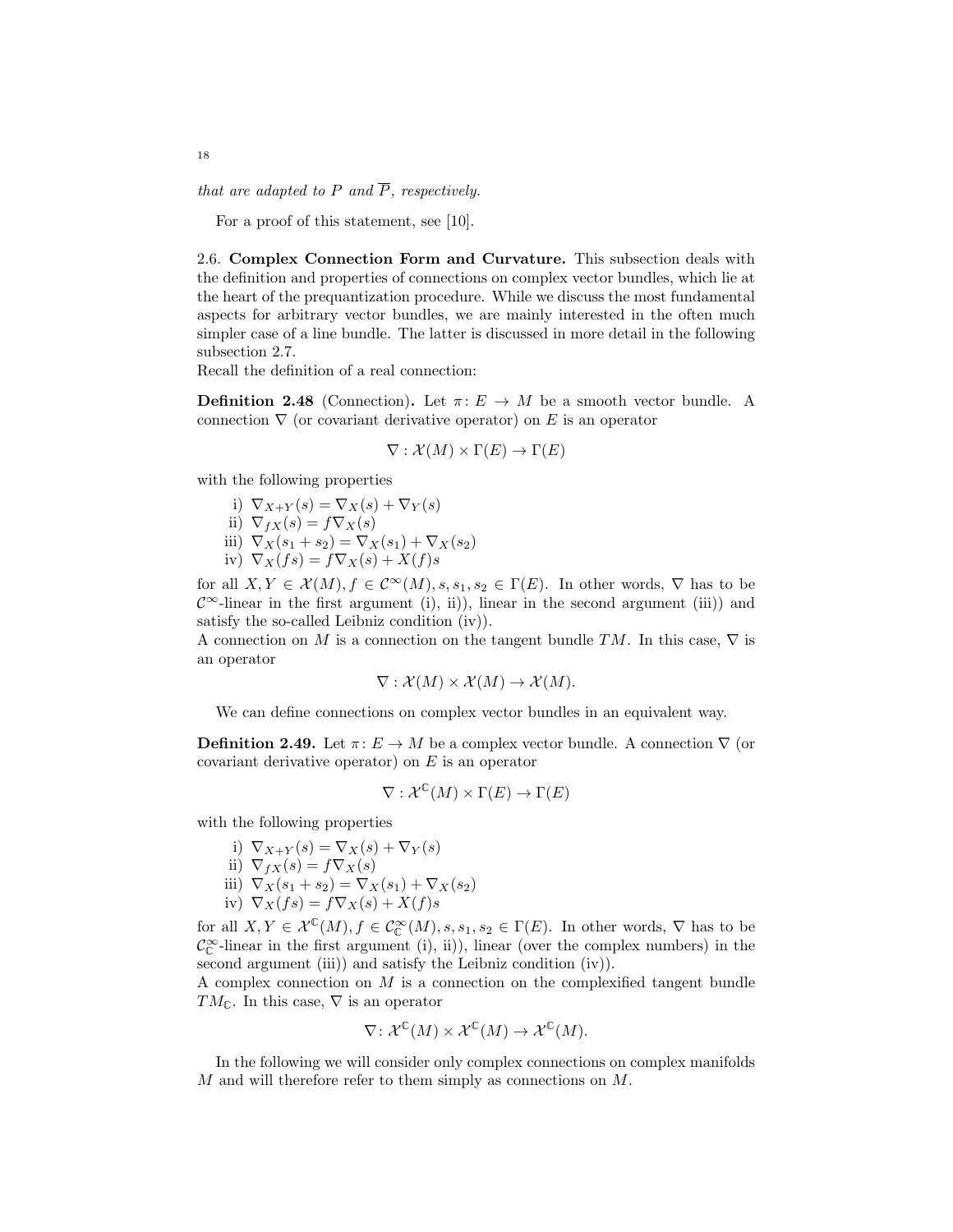$\nabla: \Gamma(E) \to \text{Hom}_{\mathcal{C}^{\infty}}(\mathcal{X}(M), \Gamma(E)) \cong \Gamma(E) \otimes \Omega^1(M).$ 

If we denote by  $\Omega^p(M, E)$  the E-valued p-forms on M, we thus have

$$
\nabla \colon \Gamma(E) \cong \Omega^0(M, E) \to \Omega^1(M, E).
$$

**Proposition 2.51** (Exterior covariant derivative). Let  $\pi: E \to M$  be a vector bundle with connection  $\nabla$ . We can extend  $\nabla$  to a family of  $\mathbb{C}\text{-linear operators}$ 

$$
\nabla^p \colon \Omega^p(M, E) \to \Omega^{p+1}(M, E)
$$

by recursively defining  $\nabla^p$  on decomposable elements via

$$
\nabla^p(\omega \otimes s) \coloneqq d\omega \otimes s + (-1)^p \omega \wedge \nabla s
$$

for all  $\omega \in \Omega^p(M)$ ,  $s \in \Gamma(E)$ .

<span id="page-19-1"></span>**Definition 2.52** (Curvature Form). Let  $\pi: E \to M$  be a (complex) vector bundle with connection  $\nabla$ . The curvature form of  $\nabla$  is the Hom $(E, E)$ -valued 2-form

$$
\Omega \coloneqq \nabla^1 \circ \nabla \colon \Gamma(E) \cong \Omega^0(M, E) \to \Omega^2(M, E).
$$

In particular, for  $X, Y \in \mathcal{X}(M)$  and  $s \in \Gamma(E)$ 

$$
\Omega(X, Y)(s) = \nabla^1(\nabla(s))(X, Y)
$$

One way to characterize a connection locally is the notion of a connection form, which is dependent on the choice of a local frame.

<span id="page-19-0"></span>**Definition 2.53** (Connection Form). Let  $\pi: E \to M$  be a (complex) vector bundle of fibre dimension n and let  $\nabla$  be a connection on E. Choose a local frame  $e \coloneqq$  ${e_i}_{i=1...n}$  of E over some  $U \subseteq M$ . The connection form associated with  $(U, e)$  is defined as the  $n \times n$ -matrix of one-forms  $\omega_{ij}$ , such that for all  $i \in \{1, 2, \ldots n\}$ 

$$
\nabla e_i = \sum_{j=1}^k \omega_{ij} \otimes e_j.
$$

Remark 2.54. While the connection form associated with a local frame is not necessarily defined globally (on all of  $M$ ), we can always choose a covering  $\{U_k\}_{k\in K}$  of M and corresponding local frames  $e^k = \{e_i^k\}_{i=1...n}$ , such that we obtain a matrix of one forms for each  $k \in K$ .

Because any arbitrary section can locally be expressed via a local frame, we can express the covariant derivative of an arbitrary section, using a local frame and the corresponding connection form. In particular if  $s = f^i e_i$  is an arbitrary local section (with the Einstein summation convention)

$$
\nabla s = \nabla (f^i e_i) = df^i \otimes e_i + f^i \nabla e_i = df^i \otimes e_i + f^i w_i^j \otimes e_j.
$$

<span id="page-19-2"></span>Remark 2.55. Note that the definition of the connection 1-form in the literature sometimes includes a prefactor of i or  $2\pi i$ , particularly in discussions of Geometric Quantization. This leads to slightly differing statements in some cases, however, we will try to make apparent whenever this is the case.

Let us now consider how the connection form changes when we choose a different local frame.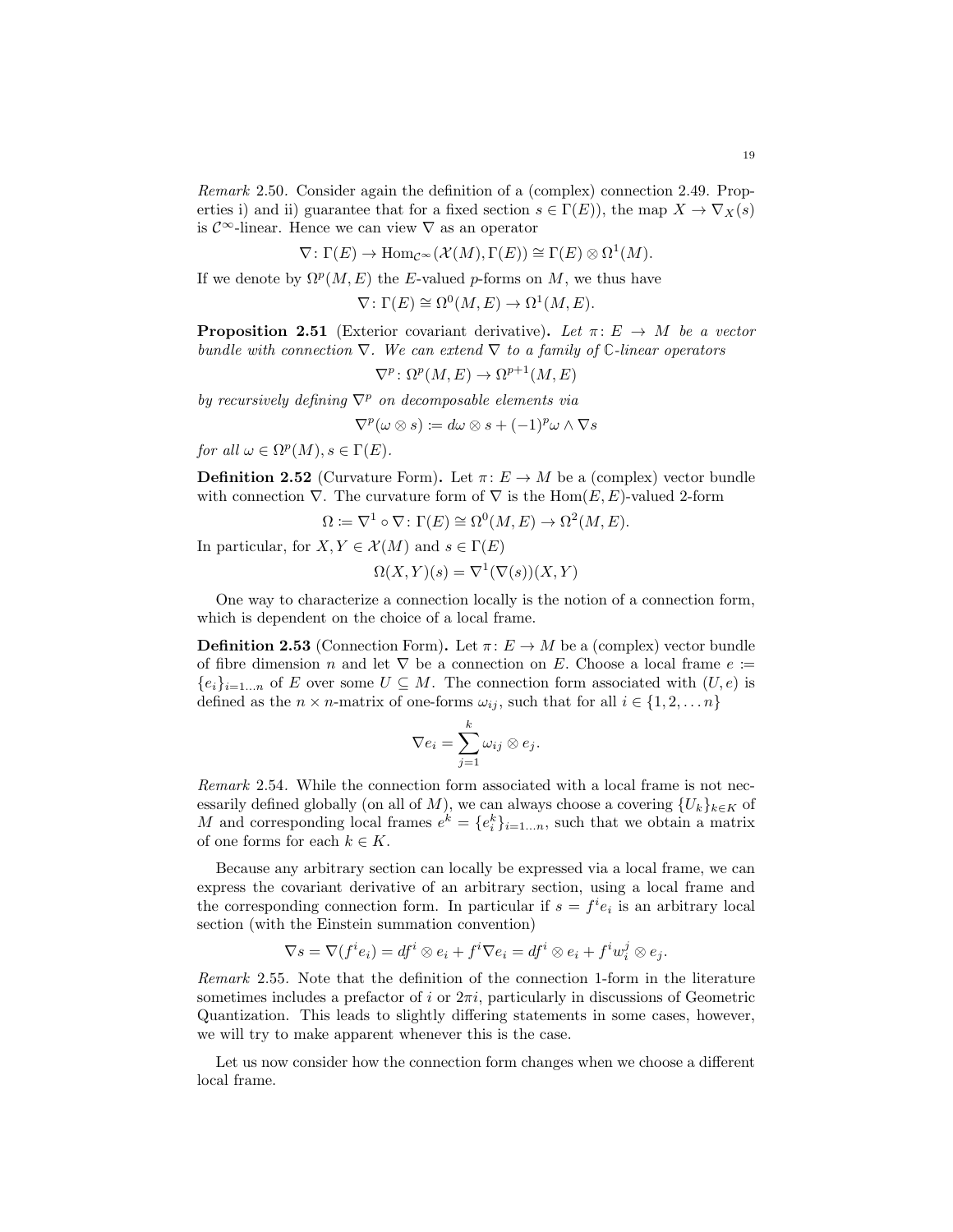20

<span id="page-20-1"></span>**Lemma 2.56** (Change of Frame). Let  $\nabla$  be a connection on a complex vector bundle E of fibre dimension k and let  $e := \{e_i\}_{i=1...k}$  be a local frame of E with corresponding conection form  $w_{ij}$ . The connection form  $w'_{ij}$  of a second local frame defined via

$$
e_i' = \sum_j f_{ij} e_j
$$

where  $f_{ij} \in \mathcal{C}^{\infty}(\mathcal{M})$ , is then given by

$$
w' = df f^{-1} + f w f^{-1}
$$

where w, w' denote the  $k \times k$ -matrices of the corresponding connection one-forms and f denotes the invertible  $k \times k$  matrix with entries  $f_{ij}$ .

Proof. We prove the statement with the defining property of a connection one-form from Definition [2.53.](#page-19-0) Consider therefore

$$
\sum_{j=1}^{k} w'_{ij} \otimes e'_{j} = \nabla e'_{i} = \sum_{j=1}^{k} \nabla (f_{ij} e_{j})
$$
\n
$$
= \sum_{j=1}^{k} (df_{ij} \otimes e_{j} + f_{ij} \nabla e_{j})
$$
\n
$$
= \sum_{j=1}^{k} \left( df_{ij} \otimes \sum_{l=1}^{k} f_{jl}^{-1} e'_{l} + f_{ij} \sum_{m=1}^{k} w_{jm} \otimes e_{m} \right)
$$
\n
$$
= \sum_{j=1}^{k} \left( df_{ij} \otimes \sum_{l=1}^{k} f_{jl}^{-1} e'_{l} + f_{ij} \sum_{m=1}^{k} w_{jm} \otimes \sum_{l=1}^{k} f_{ml}^{-1} e'_{l} \right)
$$
\n
$$
= \sum_{l=1}^{k} \left( \sum_{j=1}^{k} df_{ij} f_{jl}^{-1} + \sum_{j=1}^{k} \sum_{m=1}^{k} f_{ij} w_{jm} f_{ml}^{-1} \otimes e'_{l} \right)
$$
\n
$$
= \sum_{j=1}^{k} \left( (df f^{-1})_{ij} + (fw f^{-1})_{ij} \otimes e'_{j} \right),
$$

where in the last step we swapped the indices j and l.

We can now relate the connection one-form to the curvature form from Definition [2.52.](#page-19-1) Recall that the curvature form  $\Omega$  is a  $Hom(E, E)$ -valued 2-form. In particular, if we choose a local frame  $e_1, \ldots, e_n$ , we can express  $\Omega$  as a matrix of 2-forms.

<span id="page-20-0"></span>**Proposition 2.57** (Cartan's Structure Identity). Let E be a vector bundle with connection  $\nabla$  and denote by  $\Omega$  the corresponding curvature form. If we choose a local frame  $e_1, \ldots, e_n$  of E and denote by w the connection one-form of  $\nabla$ , it holds that

$$
\Omega = dw - [w, w].
$$

In particular if we consider  $\Omega$  as a matrix of bundle-valued 2 forms, then

$$
\Omega_{ij} = dw_{ij} - \sum_{k=1}^{n} w_{ik} \wedge w_{kj}.
$$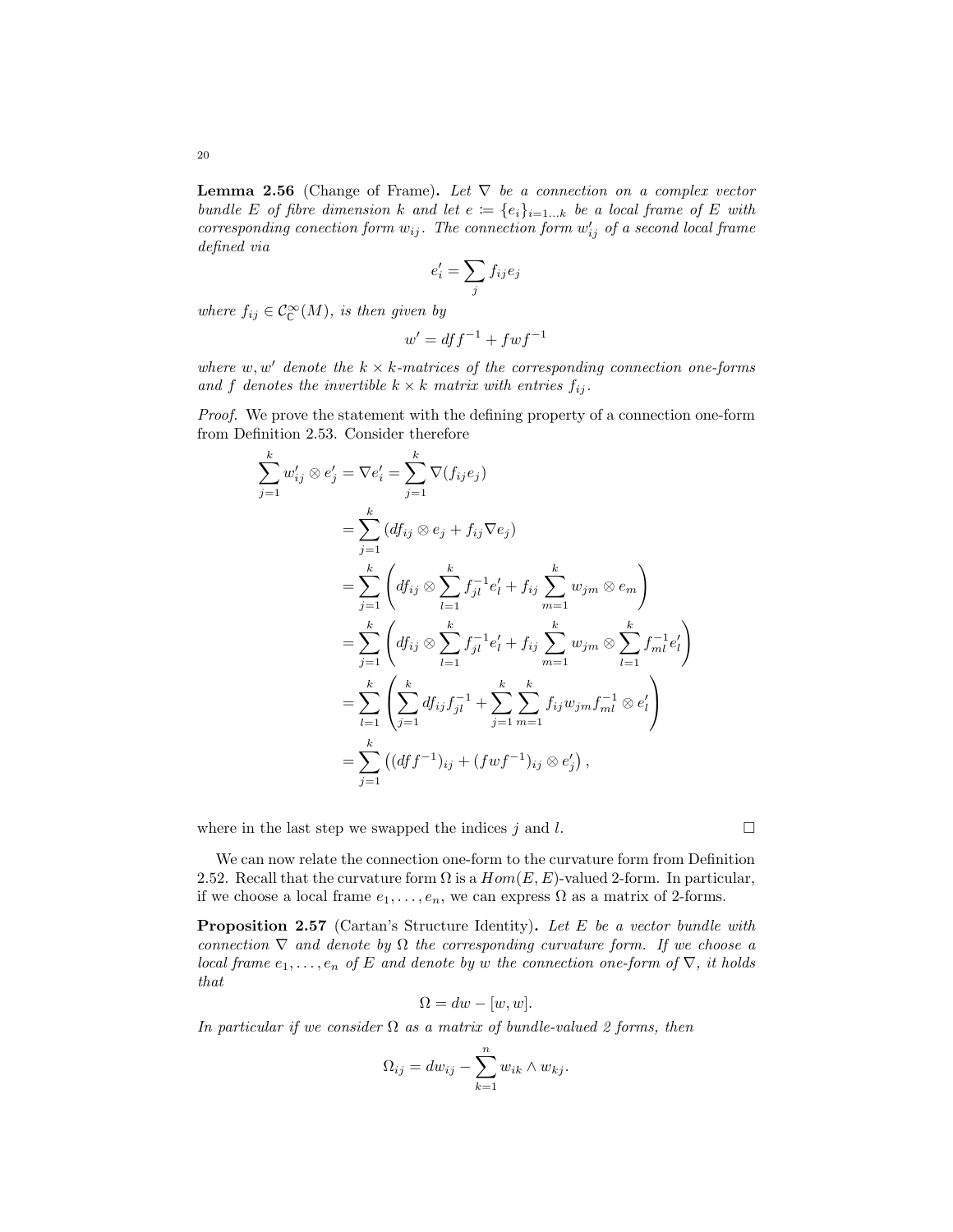*Proof.* It suffices to show the result for any section  $e_i$ . Consider therefore

$$
\Omega(e_i) = \nabla^1 \circ \nabla e_i
$$
  
=  $\nabla^1 \left( \sum_j w_{ij} \otimes e_j \right)$   
=  $\sum_j dw_{ij} \otimes e_j - \sum_j w_{ij} \wedge \nabla e_j$   
=  $\sum_j dw_{ij} \otimes e_j - \sum_{j,k} w_{ij} \wedge w_{jk} e_k$ .

Thus the individual entries of  $\Omega$  are given by

$$
\Omega_{ij} = e_j^*(\Omega(e_i)) = dw_{ij} - \sum_{k=1}^n w_{ik} \wedge w_{kj}.
$$

<span id="page-21-0"></span>2.7. Complex Line Bundles. As we will see, in the formalism of prequantization, quantum states will eventually be described by sections in a complex vector bundle of dimension 1. Such a bundle is called a line bundle.

Definition 2.58 (Line Bundle). A (complex) line bundle is a one-dimensional (complex) vector bundle.

As we will only consider complex line bundles in the following, we will simply refer to them as line bundles.

We will see that most of the concepts discussed so far become more trivial if we consider line bundles.

Remark 2.59 (Transition Functions). The transition functions of a line bundle  $\pi: L \to M$  over some trivialization  $U_i$  are now functions

$$
c_{ij} \colon U_i \cap U_j \to \mathbb{C}^*
$$

and two line bundles  $L, L'$  that trivialize over the same open covering  $U_i$  with corresponding transition functions  $c_{ij}, c'_{ij}$  are isomorphic if and only if there exist functions  $h_i: U_i \to \mathbb{C}^*$ , such that for all  $x \in M$ 

$$
c'_{ij}(x) = h_i^{-1}(x)c_{ij}(x)h_j(x).
$$

Remark 2.60 (Connection and Curvature Form). On line bundles the connection 1-form as defined in [2.53](#page-19-0) is now simply a one-form. Note that any non-vanishing section s in a line bundle already defines a local frame and hence has an associated connection 1-form  $w$  defined by

$$
\nabla s = w \otimes s.
$$

Cartan's Structure Identity [2.57](#page-20-0) simplifies to

$$
\Omega = dw.
$$

**Lemma 2.61.** Let L be a line bundle with a connection  $\nabla$  and denote by  $\Omega$  the corresponding curvature form. Then for all  $X, Y \in \mathcal{X}(M), s \in \Gamma(L)$ 

$$
\Omega(X,Y)s = \nabla_X \nabla_Y s - \nabla_Y \nabla_X s - \nabla_{[X,Y]} s.
$$

 $\Box$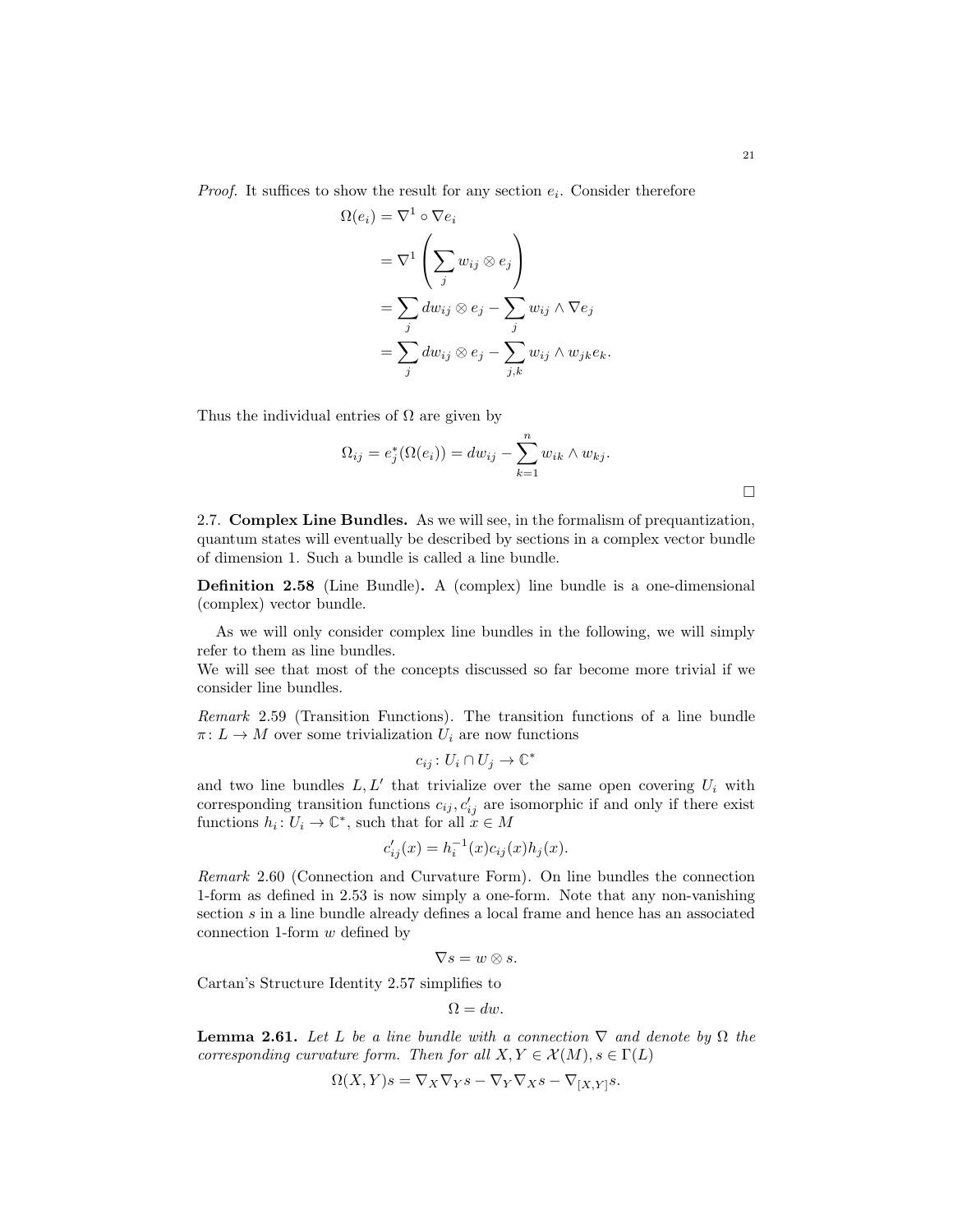Proof. We prove the statement locally. Consider a local non-vanishing section s and denote by w the corresponding connection 1-form. Then

$$
\nabla_X \nabla_Y s = \nabla_X w(Y)s = X(w(Y))s + w(Y) \nabla_X s = X(w(Y))s + w(Y)w(X)s
$$
  
\n
$$
\nabla_Y \nabla_X s = \nabla_Y w(X)s = Y(w(X))s + w(X) \nabla_Y s = Y(w(X))s + w(Y)w(X)s
$$
  
\n
$$
\nabla_{[X,Y]} s = w([X,Y])s
$$

and thus

$$
\nabla_X \nabla_Y s - \nabla_Y \nabla_X s - \nabla_{[X,Y]} s = X(w(Y))s - Y(w(X))s - w([X,Y])s
$$
  
= dw(X,Y)s.

Note that since line bundles are one-dimensional, any non-vanishing section determines a local frame and by choosing a particular section, one can thus relate arbitrary sections with functions on the base manifold. Given some trivialization, we can always pick out so-called unit sections.

**Definition 2.62** (Unit Section). Let  $\pi: E \to M$  be a line bundle and let  $(U, \varphi)$  be a vector bundle chart

$$
\varphi \colon \pi^{-1}(U) \to U \times \mathbb{C}.
$$

Then the unit section of  $(U, \varphi)$  is the section

$$
s \colon M \to E, \quad x \mapsto \varphi^{-1}(x, 1).
$$

Lemma 2.63. Any trivialization of a line bundle is completely determined by its unit sections.

*Proof.* Let  $(U_i, \varphi_i)$  be a trivialization of a line bundle  $\pi: L \to M$  and denote by  $s_i$ the corresponding unit sections. Then each  $s_i$  is in particular non-vanishing and thus defines a local frame for L. We can thus recover the original trivialization

$$
\varphi_i \colon \pi^{-1}(U_i) \to U_i \times \mathbb{C}, \quad zs_i(x) \mapsto (x, z).
$$

The following will play a central role in deriving the prequantization procedure.

Remark 2.64. Let  $\pi: L \to M$  be an arbitrary line bundle with connection  $\nabla$  and let  $s: M \to L$  be a section in M. Let  $\{U_i, \varphi_i\}$  be a trivialization of E and denote by  $s_i$  the corresponding unit sections and by  $w_i$  the corresponding connection 1-form. Then locally we can write  $s|_{U_i} = \psi_i s_i$  for some functions  $\psi_i : U_i \to \mathbb{C}$  and hence for any  $X \in \mathcal{X}(M)$ 

<span id="page-22-0"></span>
$$
\nabla_X(s) = \nabla_X(\psi_i s_i)
$$
  
=  $X(\psi_i)s_i + \psi_i \nabla_X(s_i)$   
=  $X(\psi_i)s_i + \psi_i w_i(X)s_i$   
=  $(X(\psi) + w_i(X)\psi_i)s_i$ ,

hence if we identify a section s with its corresponding function  $\psi_i$  for some unit section  $s_i$ , the covariant derivative acts on these functions via

$$
(2.65) \t\t \nabla_X : \psi \mapsto X(\psi) + w_i(X)
$$

One might wonder how the functions  $\psi_i$  and the corresponding connection one forms of unit sections transform under a change in trivialization.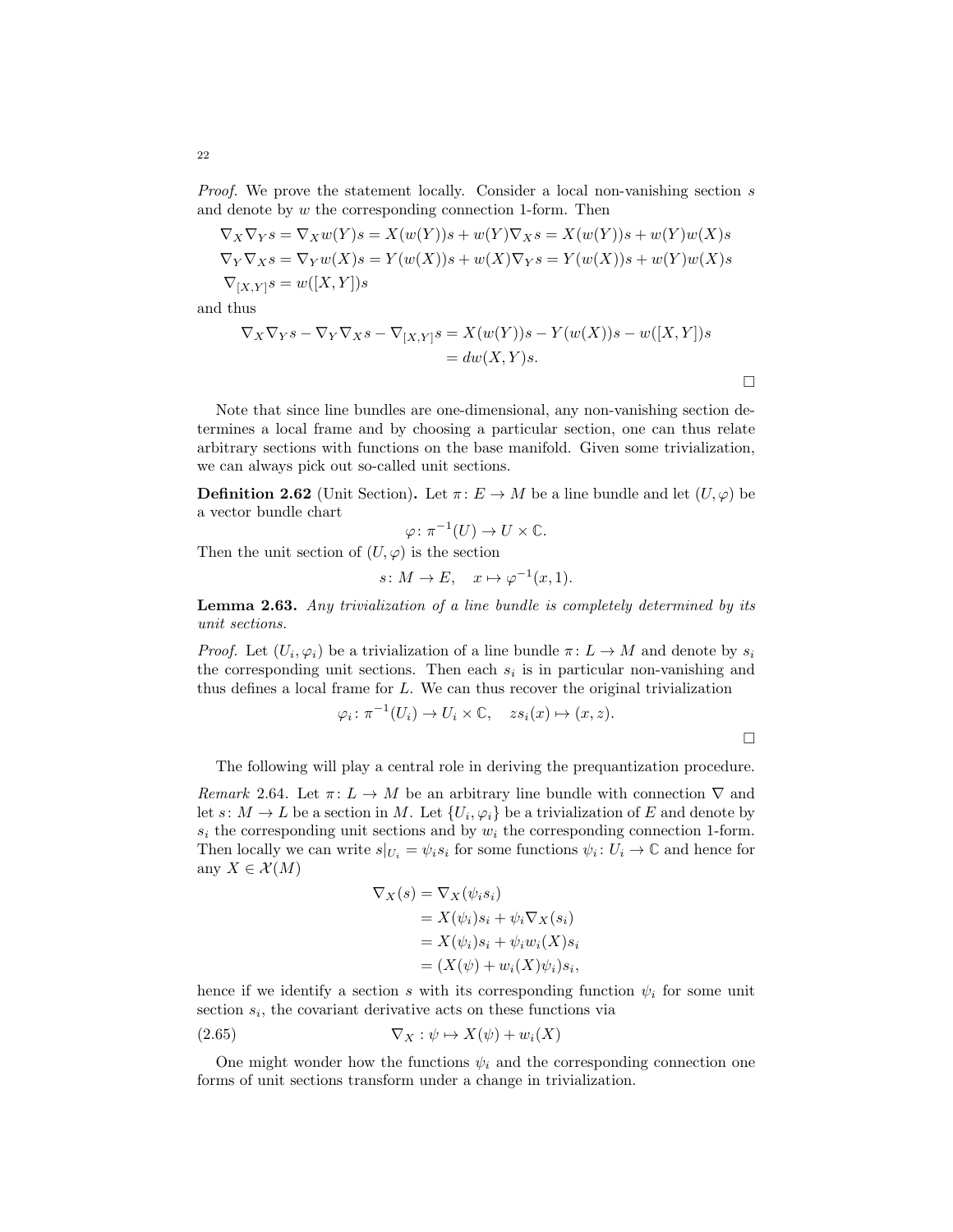<span id="page-23-0"></span>**Lemma 2.66** (Change of Trivialization). Let  $\pi: L \to M$  be an arbitrary line bundle with connection  $\nabla$  and let  $\{U_i, \varphi_i\}$  be a trivialization with corresponding transition functions  $c_{ij}: U_{ij} \to \mathbb{C}^*$  and unit sections  $s_i: U_i \to L$ .

i) For any section  $s = \psi_i s_i = \psi_j s_j$  of L defined on  $U_{ij}$ , the corresponding functions transform via

$$
\psi_i = c_{ij}\psi_j.
$$

ii) The corresponding connection 1-forms  $w_i, w_j$  (defined on  $U_{ij}$ ) transform via

$$
w_i = w_j + \frac{dc_{ji}}{c_{ji}}.
$$

Proof. i) This follows immediately from the transformation of the unit sections

$$
s_i(x) = \varphi_i^{-1}(x, 1) = \varphi_j^{-1} \circ \varphi_j \circ \varphi_i^{-1}(x, 1) = c_{ji}(x)s_j(x)
$$
  
\n
$$
\implies \psi_i s_i = c_{ij}\psi_j s_i = \psi_j s_j
$$

ii) Note that this is just a special case of Lemma [2.56.](#page-20-1) In particular, it follows from the definition of the connection one-form and

$$
\nabla s_i = \nabla c_{ji} s_j = dc_{ji} \otimes s_j + c_{ji} \nabla s_j = (dc_{ji} + c_{ji} w_j) \otimes s_j = \left(\frac{dc_{ji}}{c_{ji}} + w_j\right) \otimes s_i.
$$

In fact, every family of one-forms that satisfy the conditions of Lemma [2.66](#page-23-0) can be used to construct a connection.

<span id="page-23-1"></span>**Lemma 2.67.** Let  $\pi: L \to M$  be a line bundle with a trivialization  $\{U_i, \varphi_i\}$  and corresponding transition functions  $c_{ij}$ . If there exists a family of one-forms  $w_i$ defined on  $U_i$ , such that

$$
w_i = w_j + \frac{dc_{ji}}{c_{ji}} \quad in \ U_{ij} \coloneqq U_i \cap U_j,
$$

then there exists a connection  $\nabla$  on L, such that the connection one-forms of the unit sections  $s_i$  are given by  $w_i$ .

Proof. We use the defining property of a connection one-form to define a covariant derivative operator. In particular, if  $s$  is any section in  $L$  we can locally write  $s = f_i s_i$  for some  $f_i \in C^{\infty}_\mathbb{C}(U_i)$ . Then for any  $X \in \mathcal{X}(M)$ , we define locally

$$
\nabla_X s \coloneqq (X(f_i) + f_i w_i(X))s_i.
$$

To see that the expression is well-defined consider another unit section  $s_i$ . Then it holds that (compare Lemma [2.66\)](#page-23-0)

$$
s_i = c_{ji}s_j \quad f_i = c_{ij}f_j
$$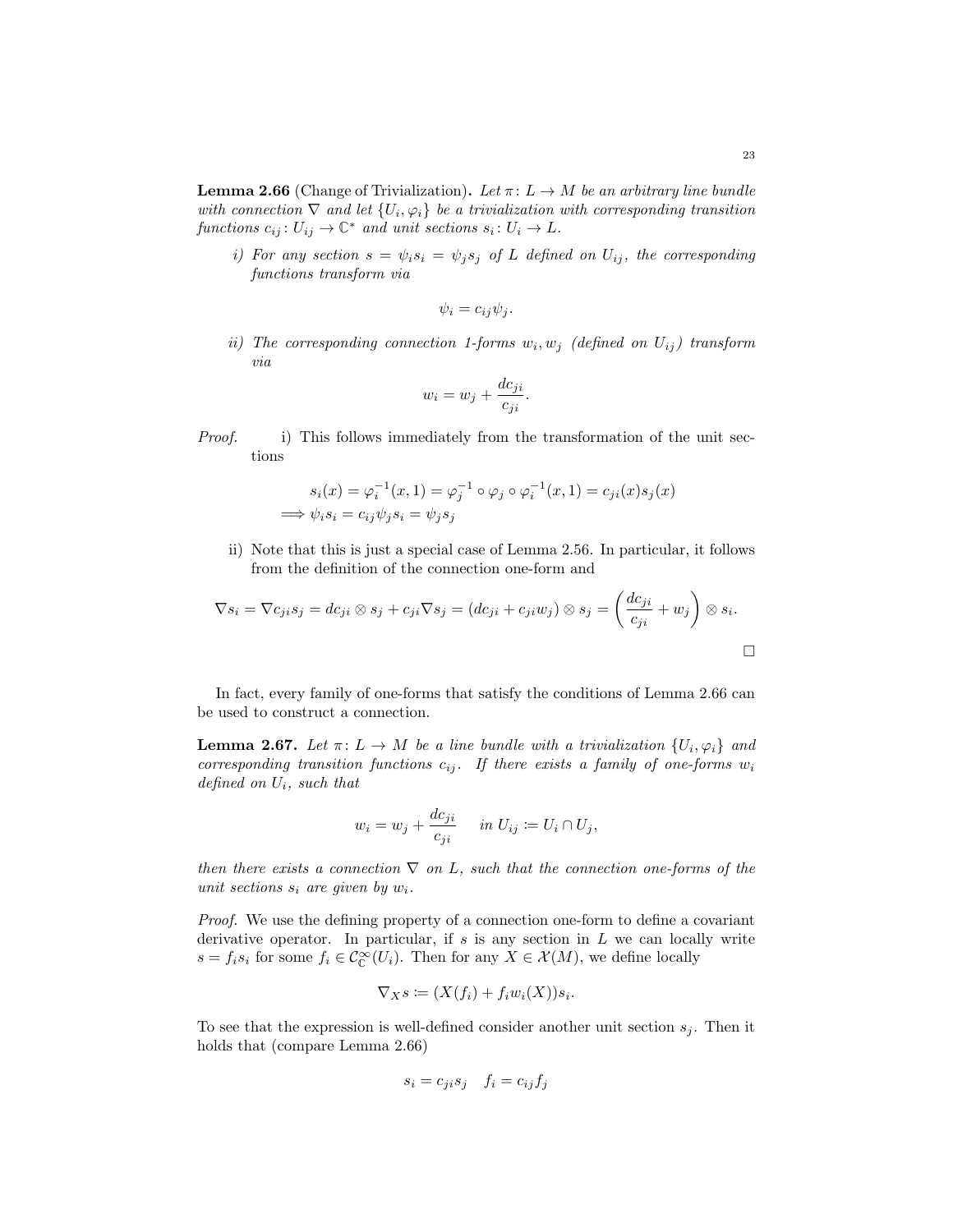and hence

$$
(X(f_i) + f_i w_i(X))s_i = \left(X(c_{ij}f_j) + c_{ij}f_j\left(w_j(X) + \frac{dc_{ji}(X)}{c_{ji}}\right)\right)c_{ji}s_j
$$
  
=  $X(f_j)s_j + X(c_{ij})c_{ji}f_js_j + w_j(X)f_js_j + c_{ij}dc_{ji}(X)f_js_j$   
=  $(X(f_j) + f_jw_j(X))s_j + (X(c_{ij})c_{ji} + X(c_{ji})c_{ij})f_js_j$   
=  $(X(f_j) + f_jw_j(X))s_j + (X(c_{ij}c_{ji}))f_js_j$   
=  $(X(f_j) + f_jw_j(X))s_j$ 

where in the last line the last term vanished since  $c_{ij} c_{ji} = 1$ . It's clear that the operator  $\nabla$  defined in this way is linear in the argument of s and  $\mathcal{C}^{\infty}$ -linear in the argument of X. It remains to check the Leibniz property. Let  $s = f_i s_i$  be any section and let  $s' := gs$  for some function  $g \in C^{\infty}(M)$ . Then locally

$$
\nabla_X(s') = (X(gf_i) + gf_i w_i(X))s_i
$$
  
=  $X(g)f_is_i + g(X(f_i) + f_i w_i(X))s_i$   
=  $X(g)s' + g\nabla_X(s)$ 

and thus  $\nabla$  defined as above is in fact a valid connection.

Let us consider now line bundles with a hermitian structure.

**Definition 2.68** (Hermitian Connection). Let  $\pi: E \to M$  be a complex line bundle with a hermitian structure h. A connection  $\nabla$  on E is called hermitian with respect to h if for all  $X \in \mathcal{X}(M)$  and all  $s, s' \in \Gamma(E)$ 

$$
X(h(s, s')) = h(\nabla_X s, s') + h(s, \nabla_X s').
$$

**Lemma 2.69.** Let L be a line bundle with hermitian structure h and connection  $\nabla$ . If  $\nabla$  is hermitian with respect to h, the corresponding curvature form  $\Omega$  is purely imaginary.

*Proof.* Consider a local frame  $(U_i, s_i)$  of L and denote by  $w_i$  the corresponding connection one-forms. For any vector field  $X$  defined in  $U_i$ 

$$
X(h(s_i, s_i)) = h(\nabla_X s_i, s_i) + h(s_i, \nabla_X s_i) = (w_i(X) + w_i(X))h(s_i, s_i)
$$
  
\n
$$
\implies w_i + \overline{w_i} = \frac{dh(s_i, s_i)}{h(s_i, s_i)}
$$
  
\n
$$
\implies \Omega + \overline{\Omega} = d(w_i + \overline{w_i}) = 0.
$$

This proves the statement locally, but since  $U_i$  was arbitrary, it holds globally as well.  $\Box$ 

A hermitian structure  $h$  on  $L$  further allows us to choose a specific trivialization that is normalized with respect to h.

Definition 2.70 (Normalized Trivialization). Let L be a line bundle with hermitian structure h and a compatible connection  $\nabla$ . A trivialization  $\{U_i, \varphi_i\}$  of L is normalized if the corresponding unit sections  $s_i$  satisfy

$$
h(s_i, s_i) = 1.
$$

We can always go from an arbitrary trivialization  $\{U_i, \varphi_i\}$  to a normalized one  $\{U'_i,\varphi'_i\}$  by normalizing the corresponding bundle charts

$$
\varphi_i \to \varphi' \coloneqq \sqrt{h(s_i, s_i)} \varphi_i.
$$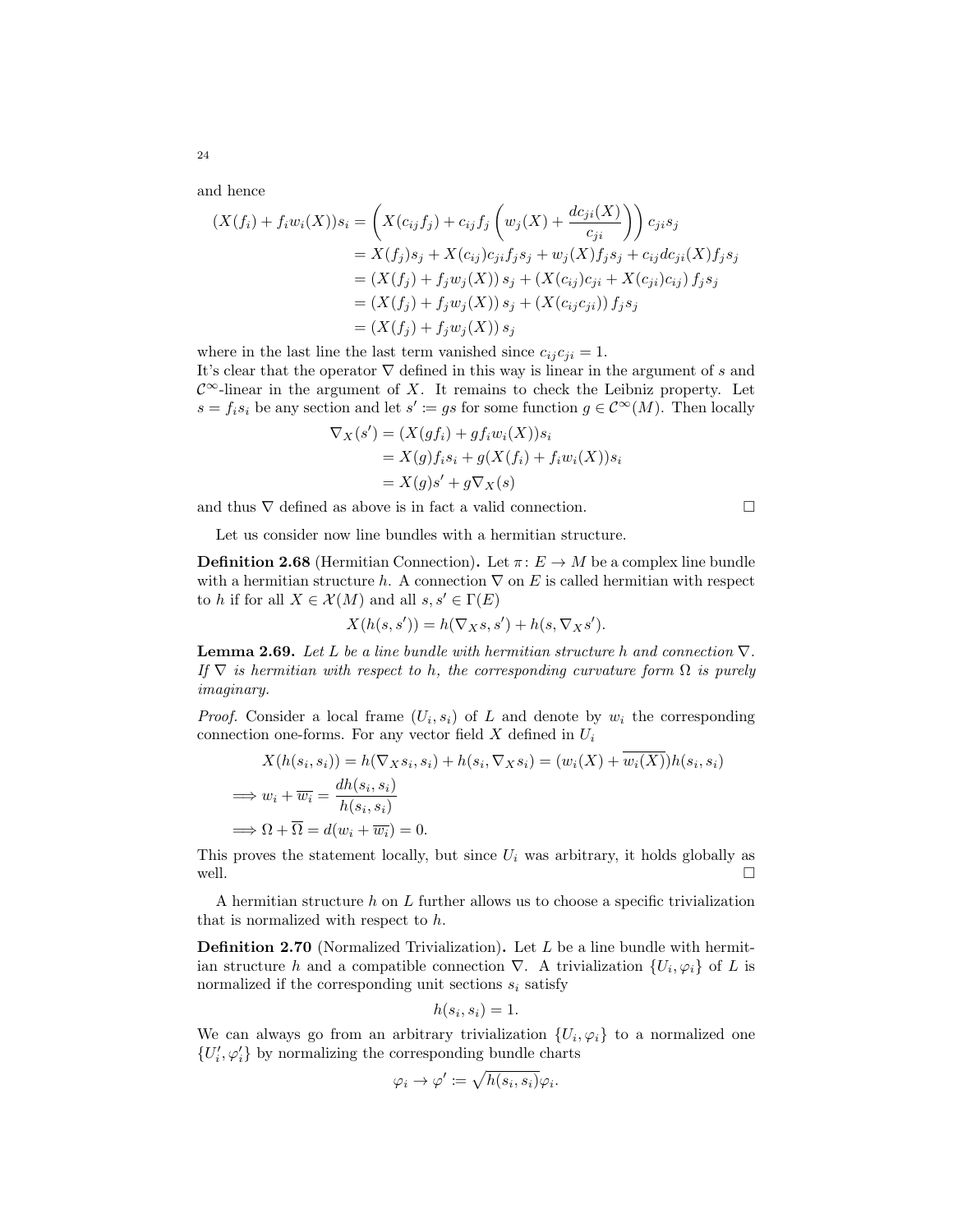<span id="page-25-0"></span>**Lemma 2.71.** For a normalized trivialization of a line bundle L equipped with some hermitian structure h, the corresponding transition functions  $c_{ij}$  fulfil  $|c_{ij}| = 1$ . If L is further equipped with a compatible connection  $\nabla$ , the corresponding connection 1-forms are purely imaginary.

Conversely if there exists a trivialization of L with transition functions  $c_{ij}$ , such that  $|c_{ij}| = 1$  and unit sections  $s_i$ , such that the corresponding connection 1-forms are purely imaginary, then there exists a hermitian structure on  $L$  that is compatible with  $\nabla$ .

*Proof.* Let  $(U_i, \varphi_i)$  be a normalized trivialization. Then

$$
h(s_i, s_i) = 1 = h(s_j, s_j) = h(c_{ij}s_i, c_{ij}s_i) = |c_{ij}|^2 h(s_i, s_i)
$$
  
\n
$$
\implies |c_{ij}| = 1.
$$

Denote now by  $w_i$  the corresponding connection 1-forms. For any vector field X on M we have

$$
0 = X(h(s_i, s_i))
$$
  
=  $h(\nabla_X s_i, s_i) + h(s_i, \nabla_X s_i)$   
=  $h(w_i(X)s_i, s_i) + h(s_i, w_i(X)s_i)$   
=  $w_i(X) + \overline{w_i(X)}$ 

and hence  $w_i(X)$  is purely imaginary.

For the converse, let  $(U_i, \varphi_i)$  be a trivialization, such that the connection 1-forms  $w_i$  of the corresponding unit sections  $s_i$  are purely imaginary. Let  $v_1, v_2 \in L_x$  be two arbitrary elements in a fibre of L. Then we can always write  $v_1 = z_1 s_i(x), v_2 =$  $z_2s_i(x)$  for some i and uniquely defined  $z_1, z_2 \in \mathbb{C}$ . We can use this to define a hermitian structure on L

$$
h_x(z_1s_i(x), z_2, s_i(x)) \coloneqq z_1 \overline{z_2}.
$$

To see that h is well defined, consider another unit section  $s_i$ . Then

$$
h_x(v_1, v_2) = h_x(z_1s_i(x), z_2s_i(x))
$$
  
= 
$$
h_x(z_1c_{ji}(x)s_j(x), z_2c_{ji}(x)s_j(x))
$$
  
= 
$$
z_1\overline{z_2}|c_{ji}(x)|^2
$$
  
= 
$$
z_1\overline{z_2}.
$$

The smoothness of  $h$  follows from the smoothness of the unit sections and  $h$  is clearly symmetric sesquilinear and positive definite on each fibre of  $L$ .

Remark 2.72. Note that different conventions in the prefactor of the connection form, as described in Remark [2.55](#page-19-2) can lead to a similar statement, where the connection 1-forms are real forms.

Remark 2.73. With Lemma [2.71](#page-25-0) we can deduce that the transition functions for normalized trivializations can be written as  $c_{ij}(x) = e^{if_{ij}}$  for some real functions  $f_{ij} \in \mathcal{C}^{\infty}(M)$ . Then the transformations in Lemma [2.66](#page-23-0) become

<span id="page-25-1"></span>(2.74) 
$$
\psi_i = e^{i f_{ij}} \psi_j \qquad w_i = w_j + \frac{d \exp\{i f_{ji}\}}{\exp\{i f_{ji}\}} = w_j + i df_{ji}.
$$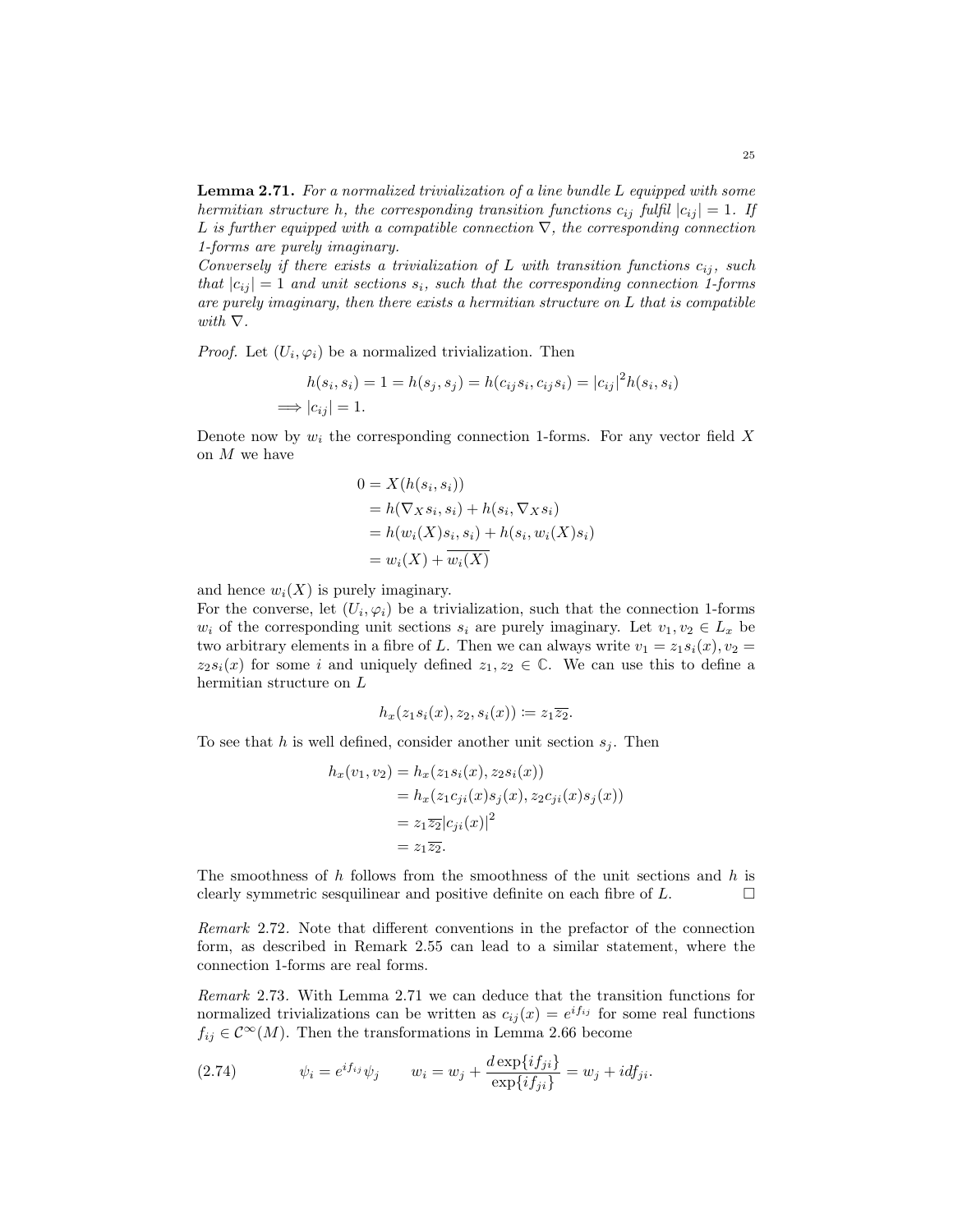In the following we will try to classify the different connections a line bundle can exhibit and how they are related when they carry the same curvature or are compatible with a hermitian structure.

**Proposition 2.75** (Connections on a Line Bundle). Let  $\pi: L \to M$  be a line bundle with hermitian structure h and let  $\nabla, \nabla'$  be two connections on L. Then the following hold

i)  $\nabla$  and  $\nabla'$  differ by an element in  $\Omega^1_{\mathbb{C}}(M)$ 

 $\nabla - \nabla' = \lambda$  for some  $\lambda \in \Omega^1_{\mathbb{C}}(M)$ 

ii) If  $\nabla$  and  $\nabla'$  are further both compatible with h, they differ by a purely imaginary one-form on M

$$
\nabla - \nabla' = \lambda \quad \text{ for some } \lambda \in \Omega^1_i(M)
$$

iii) If  $\nabla$  and  $\nabla'$  further have the same curvature form  $\Omega$ , they differ by a closed purely imaginary one-form on M

 $\nabla - \nabla' = d\mu$  for some  $\lambda \in \Omega_i^1(M)$  where  $d\lambda = 0$ .

*Proof.* i) To begin with consider two arbitrary connections  $\nabla$ ,  $\nabla'$ . Let s be a local frame of L defined on some  $U \subseteq M$  and denote by  $w, w'$  the corresponding connection 1-forms. Then for any  $X \in \mathcal{X}(U)$  and any local section fs, where  $f \in \mathcal{C}^{\infty}(U)$ 

$$
\nabla_X(f s) - \nabla'_X(f s) = f \nabla_X s - f \nabla'_X s
$$

$$
= f w(X) s - f w'(X) s
$$

$$
= (w - w')(X) fs
$$

$$
\implies \nabla - \nabla' = w - w' \in \Omega^1_{\mathbb{C}}(U).
$$

Since  $U$  was arbitrary, the statements holds globally as well. Consider now an arbitrary one-form  $\lambda \in \Omega^1_{\mathbb{C}}(M)$ . Then for any connection  $\nabla$  on  $L$ 

$$
\nabla'_Xs\coloneqq \nabla_Xs+\lambda(X)s
$$

is clearly linear in the arguments of X and s and  $\mathcal{C}^{\infty}$ -linear in the argument of X. Furthermore

$$
\nabla'_X(fs) = \nabla_X(fs) + \lambda(X)fs
$$
  
=  $X(f)s + f(\nabla_X s + \lambda(X)s)$   
=  $X(f)s + f\nabla'_X s$ 

and hence  $\nabla'$  is another connection on L.

ii) Consider now two connections  $\nabla, \nabla'$  that are both compatible with some hermitian structure h on L and let  $\lambda \in \Omega^1_{\mathbb{C}}(M)$ , such that  $\nabla' = \nabla + \lambda$ . Then for any vector field  $X \in \mathcal{X}(M)$  and any arbitray section  $s \in \Gamma(L)$ 

$$
0 = X(h(s, s)) - X(h(s, s))
$$
  
=  $h(\nabla'_X s, s) + h(s, \nabla'_X s) - h(\nabla_X s, s) - h(s, \nabla_X s)$   
=  $h(\lambda(X), s) + h(s, \lambda(X)s)$   
=  $h(s, s)(\lambda + \overline{\lambda})(X)$ 

and hence  $\lambda$  is purely imaginary.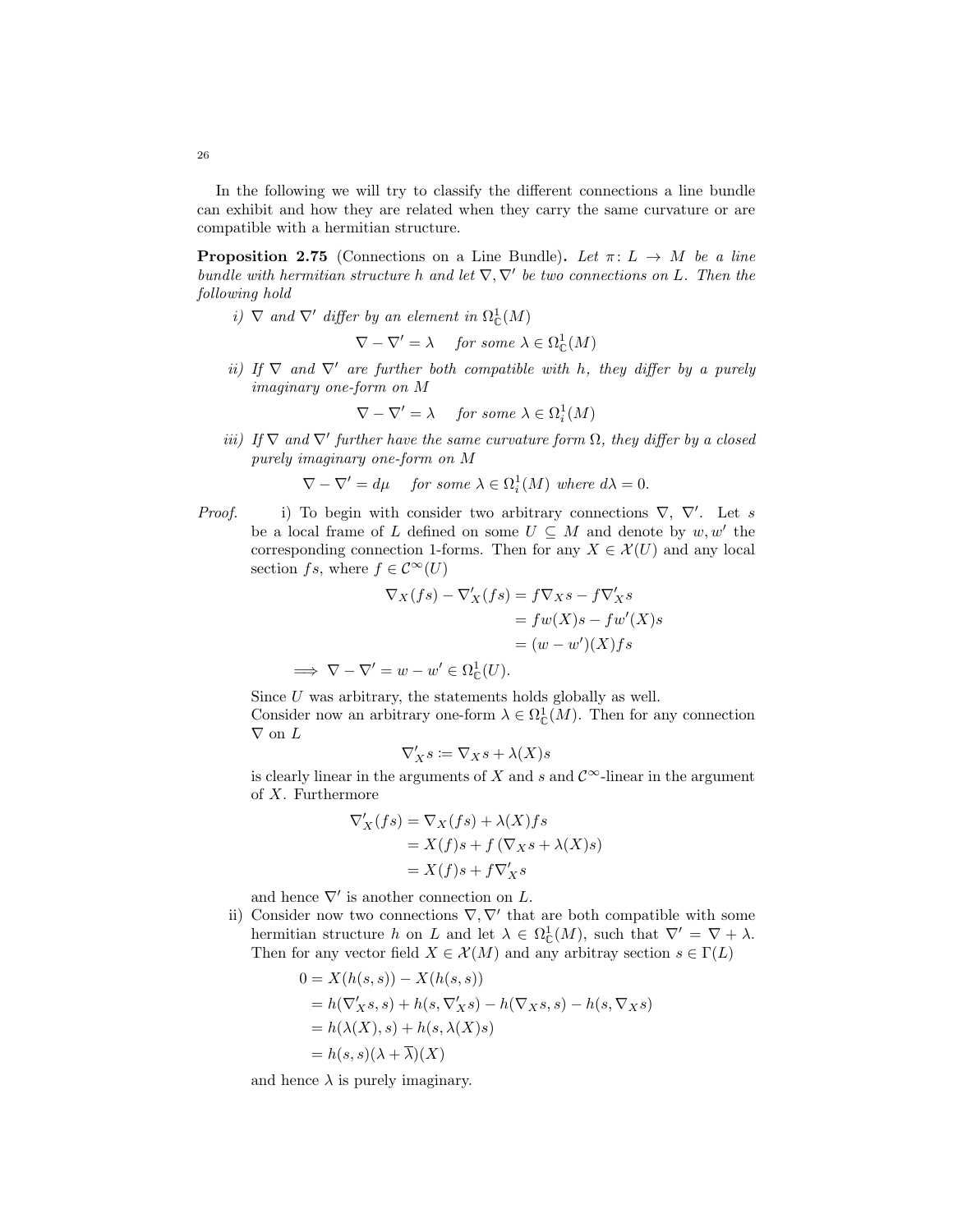iii) Let  $\nabla, \nabla'$  be two connections on L with the same curvature  $\Omega$  that are both compatible with respect to some hermitian structure h and let  $\lambda \in \Omega_i^1(M)$ , such that  $\nabla' = \nabla + \lambda$ . Then for any local frame s of L and the corresponding connection 1-forms w, w', it holds that  $\lambda = w' - w$  (see proof of i)) and thus

$$
0 = \Omega - \Omega = dw' - dw = d\lambda.
$$

$$
\Box
$$

# 3. Prequantization

<span id="page-27-1"></span><span id="page-27-0"></span>3.1. Dirac's Quantum Conditions. The goal of geometric quantization is to assign to every classical system described by a symplectic manifold  $(M, \omega)$  a separable Hilbert space H and to every classical observable f in a subalgebra  $\mathcal{Q}(M)$  of  $\mathcal{C}^{\infty}(M)$ , a quantum observable  $O_f \in \mathcal{O}(\mathcal{H})$ .

To begin with, we review the quantization conditions based on the different aspects of classical and quantum mechanical systems discussed in section [1](#page-3-0) as listed in [\[1\]](#page-37-5).

# Quantization Conditions

1.) Linearity

The assignment  $f \mapsto O_f$  is linear

$$
O_{f+g} = O_f + O_g \qquad O_{\lambda f} = \lambda O_f, \quad \lambda \in \mathbb{C}.
$$

2.) Identity Operator

If we denote by 1 the constant function of value 1 on  $M$ , then 1 induces the identity operator  $\mathbb{1}$  on  $\mathcal{H}$ 

$$
O_1=\mathbb{1}.
$$

#### 3.) Commutation Relations

The assignment  $f \mapsto O_f$  is a Lie algebra homomorphism with respect to the Poisson bracket  $\{\cdot,\cdot\}$  on M and the commutator  $[\cdot,\cdot]$  on H up to a constant  $i\hbar$ 

$$
[O_f, O_g] = i\hbar O_{\{f,g\}}.
$$

# 4.) Position and Momentum Operators

For Euclidean space  $M = \mathbb{R}^n$  equipped with the standard symplectic form  $\omega$  and canonical coordinates  $q_i, p_i$ , we recover the Hilbert space  $\mathcal{H} = L^2(\mathbb{R}^n)$ with standard position and momentum operators  $O_{q_i}, O_{p_i}$  defined by

$$
O_{q_i}(|\psi\rangle) = q_i |\psi\rangle \qquad O_{p_i}(|\psi\rangle) = -i\hbar \frac{\partial |\psi\rangle}{\partial q_i}.
$$

# 5.) Functoriality

For two symplectic manifolds  $(M_1, \omega_1), (M_2, \omega_2)$  with a symplectomorphism  $\varphi: M_1 \to M_2$ , there should exist a unitary operator  $U_{\varphi}$  between the corresponding Hilbert spaces  $\mathcal{H}_1, \mathcal{H}_2$ , such that

$$
f \in \mathcal{Q}(M_2) \implies f \circ \varphi \in \mathcal{Q}(M_1)
$$

$$
O_{f \circ \varphi} = U_{\varphi}^{\dagger} O_f U_{\varphi}
$$

**Definition 3.1** (Quantization). Let  $(M, \omega)$  be a classical mechanical system and  $\mathcal{Q}(M)$  a subalgebra of  $\mathcal{C}^{\infty}(M)$ . A separable Hilbert space H together with an assignment

$$
Q\colon \mathcal{Q}(M)\to \mathcal{O}(\mathcal{H})
$$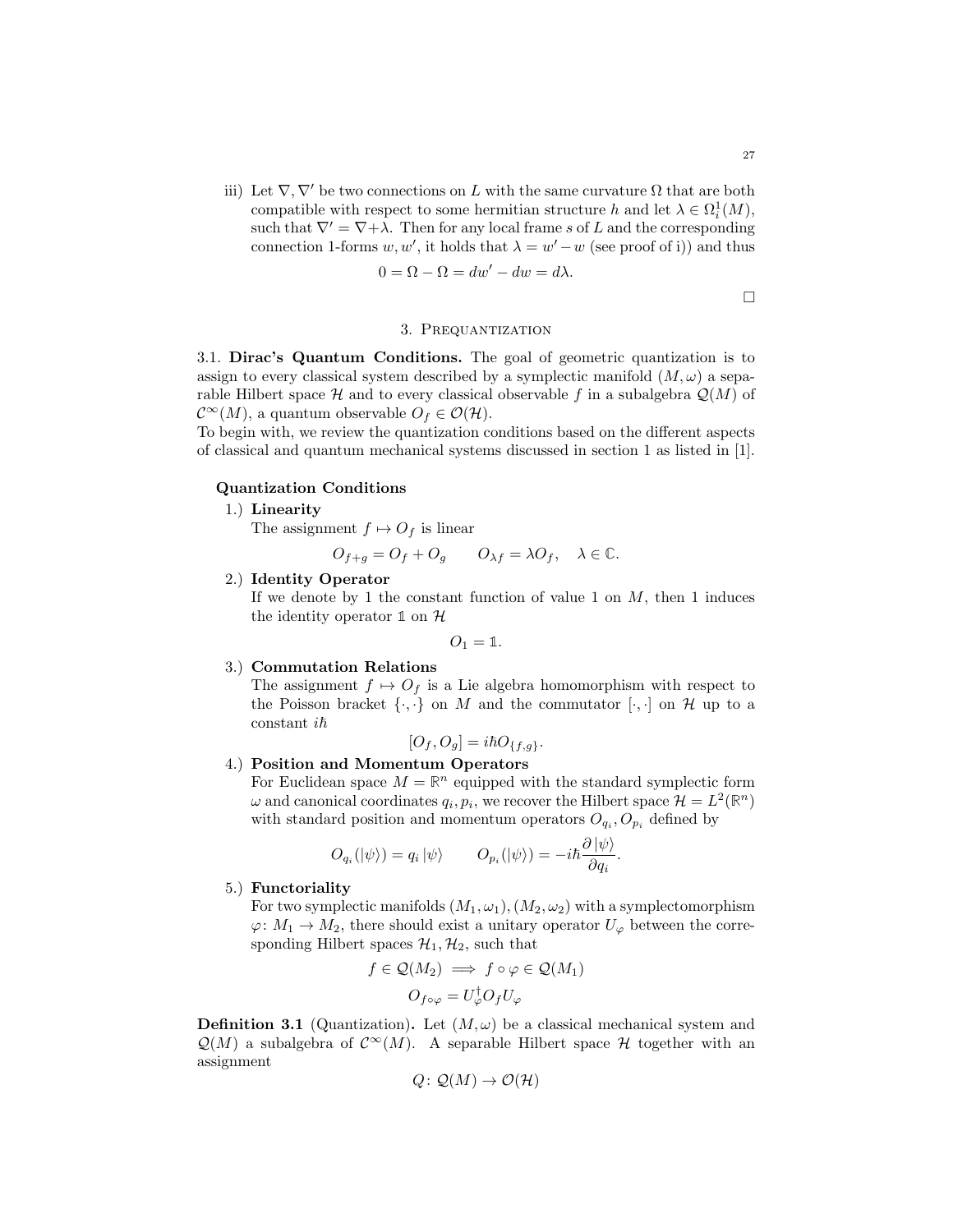satisfying the conditions stated above is called a quantization of the system represented by  $M$ .

Instead of Postulates 4 and 5 one often finds an irreducibility postulate which is based on the preservation of symmetries when quantizing a classical system.

#### 6.) Irreducibility Postulate

For every complete set of observables  $\{f_i\}$  of M, the corresponding quantum operators  $Q_{f_i}$  form a complete set of quantum observables for  $H$ .

In the description of prequantization, however, we will only be concerned with the conditions 1.)-3.). These are the conditions for quantization originally posed by Dirac and we will refer to them from now on as Q1)-Q3).

<span id="page-28-0"></span>3.2. Prequantum Bundles. In the description of prequantization we largely follow the procedure described in [\[17\]](#page-38-4) and [\[3\]](#page-37-4), [\[15\]](#page-38-5) in more detail.

#### Step 1:

For any classical observable  $f \in \mathcal{C}^{\infty}(M)$ , the symplectic structure of M already allows us to assign to f an operator, namely the Hamiltonian vector field  $X_f$  acting itself on smooth functions on M. We obtain a Hilbert space by only considering the square integrable functions on  $M$ , where  $M$  is equipped with the natural volume form induced by  $\omega$ , the Liouville volume form

$$
\Lambda_{\omega} \coloneqq (-1)^{\frac{1}{2}n(n-1)} \frac{1}{n!} \omega^n
$$

.

Hence, a first approach for prequantization would be to map

$$
(M,\omega) \to \mathcal{H}_M := L^2(M,\Lambda_\omega) \qquad f \in \mathcal{C}^\infty(M) \mapsto -i\hbar X_f.
$$

The assignment is clearly linear and satisfies the commutation relations, since  $f \mapsto$  $X_f$  is a Lie algebra homomorphism and thus

$$
[Q_f,Q_g]=[-i\hbar X_f,-i\hbar X_g]=(-i\hbar)^2X_{\{f,g\}}=-i\hbar Q_{\{f,g\}}.
$$

However, one can easily see, that quantum condition Q2) is violated. In particular, if f is constant, the corresponding Hamiltonian vector field  $X_f$  vanishes everywhere and hence  $Q_1 = 0$ .

Step 2: To account for the vanishing operator of the constant function, we slightly adapt the previous assignment to

$$
f \in \mathcal{C}^{\infty}(M) \mapsto -i\hbar X_f + f
$$

where in a slight abuse of notation f acts on elements of  $\mathcal H$  by multiplication, i.e.

$$
Q_f(\psi) = -i\hbar X_f(\psi) + f\psi \quad \text{ for all } \psi \in \mathcal{H}.
$$

While the assignment is still linear and now satisfies Q2), we lose the Lie algebra homomorphism property. To see this, consider for  $f, g \in C^{\infty}(M)$ ,  $\psi \in \mathcal{H}$ 

$$
[X_f, g](\psi) = X_f(g\psi) - gX_f(\psi) = X_f(g)\psi
$$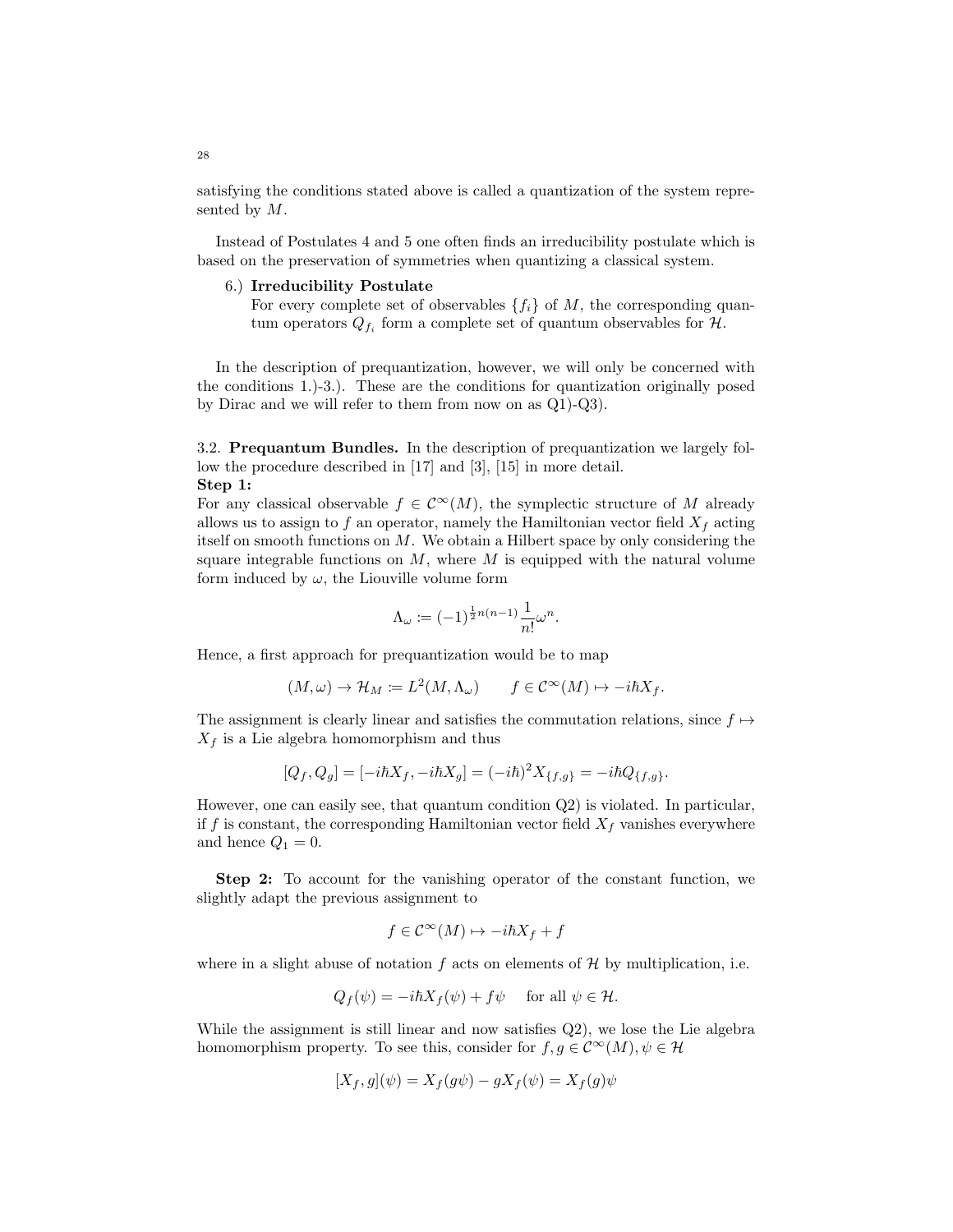and therefore

$$
[Q_f, Q_g] = [-i\hbar X_f + f, -i\hbar X_g + g]
$$
  
=  $(-i\hbar)^2 [X_f, X_g] - i\hbar ([X_f, g] + [f, X_g]) + [f, g]$   
=  $-i\hbar (-i\hbar X_{\{f, g\}} + X_f(g) - X_g(f))$   
=  $-i\hbar (-i\hbar X_{\{f, g\}} + 2\{f, g\})$   
=  $-i\hbar Q_{\{f, g\}} - i\hbar \{f, g\}.$ 

#### Step 3:

Finally, to correct for the unwanted term in Step 2 of the construction, we introduce a symplectic potential  $\theta$  of  $\omega$  and define the assignment as

<span id="page-29-0"></span>(3.2) 
$$
f \in \mathcal{C}^{\infty}(M) \mapsto Q_f = -i\hbar X_f - \theta(X_f) + f = -i\hbar (X_f - \frac{i}{\hbar}\theta(X_f)) + f
$$

Linearity is preserved and since  $X_f$  vanishes for  $f = 1$ , Q2) is satisfied as well. We can easily check the homomorphism property

$$
[Q_f, Q_g] = [-i\hbar X_f - \theta(X_f) + f, -i\hbar X_g - \theta(X_g) + g]
$$
  
\n
$$
= [-i\hbar X_f + f, -i\hbar X_g + g] - [\theta(X_f), -i\hbar X_g] - [-i\hbar X_f, \theta(X_g)]
$$
  
\n
$$
= -i\hbar (-i\hbar X_{\{f,g\}} + 2\{f,g\} - [\theta(X_f), X_g] - [X_f, \theta(X_g)])
$$
  
\n
$$
= -i\hbar (-i\hbar X_{\{f,g\}} + 2\{f,g\} + X_g(\theta(X_f)) - X_f(\theta(X_g)))
$$
  
\n
$$
= -i\hbar (-i\hbar X_{\{f,g\}} + 2\{f,g\} + d(i_{X_f}\theta)(X_g) - d(i_{X_g}\theta)(X_f))
$$
  
\n
$$
= -i\hbar (-i\hbar X_{\{f,g\}} + \{f,g\} - \theta(X_{\{f,g\}}))
$$
  
\n
$$
= -i\hbar Q_{\{f,g\}}.
$$

# Introduction of Line Bundles

While the above construction satisfies all the original quantum conditions, the introduction of some symplectic potential  $\theta$  means that the assignment is dependent on the choice of  $\theta$ . Furthermore for a general symplectic manifold  $(M, \omega)$  there might not exist a global symplectic potential and hence the above construction is only valid locally. To further investigate this dependence we consider how a change in symplectic potential affects the induced quantum operator.

Let  $\theta$  and  $\theta'$  be two symplectic potentials of  $\omega$  that are both defined on some open  $U \subseteq M$ . Without loss of generalization, we can assume that U is contractible. Due to the Lemma of Poincaré,  $\theta$  and  $\theta'$  then differ by an exact one-form on U

$$
\theta - \theta' = d\lambda
$$
 for some  $\lambda \in C^{\infty}(U)$ .

Thus, the difference in the corresponding quantum operators is given by

<span id="page-29-1"></span>
$$
Q_f - Q'_f = -d\lambda(X_f) = -X_f(\lambda).
$$

We can account for this term when allowing for changes in the functions  $\psi$  by some complex phase

(3.3) 
$$
\theta \to \theta' = \theta + d\lambda \qquad \psi \to \psi' = e^{\frac{i}{\hbar}\lambda}\psi.
$$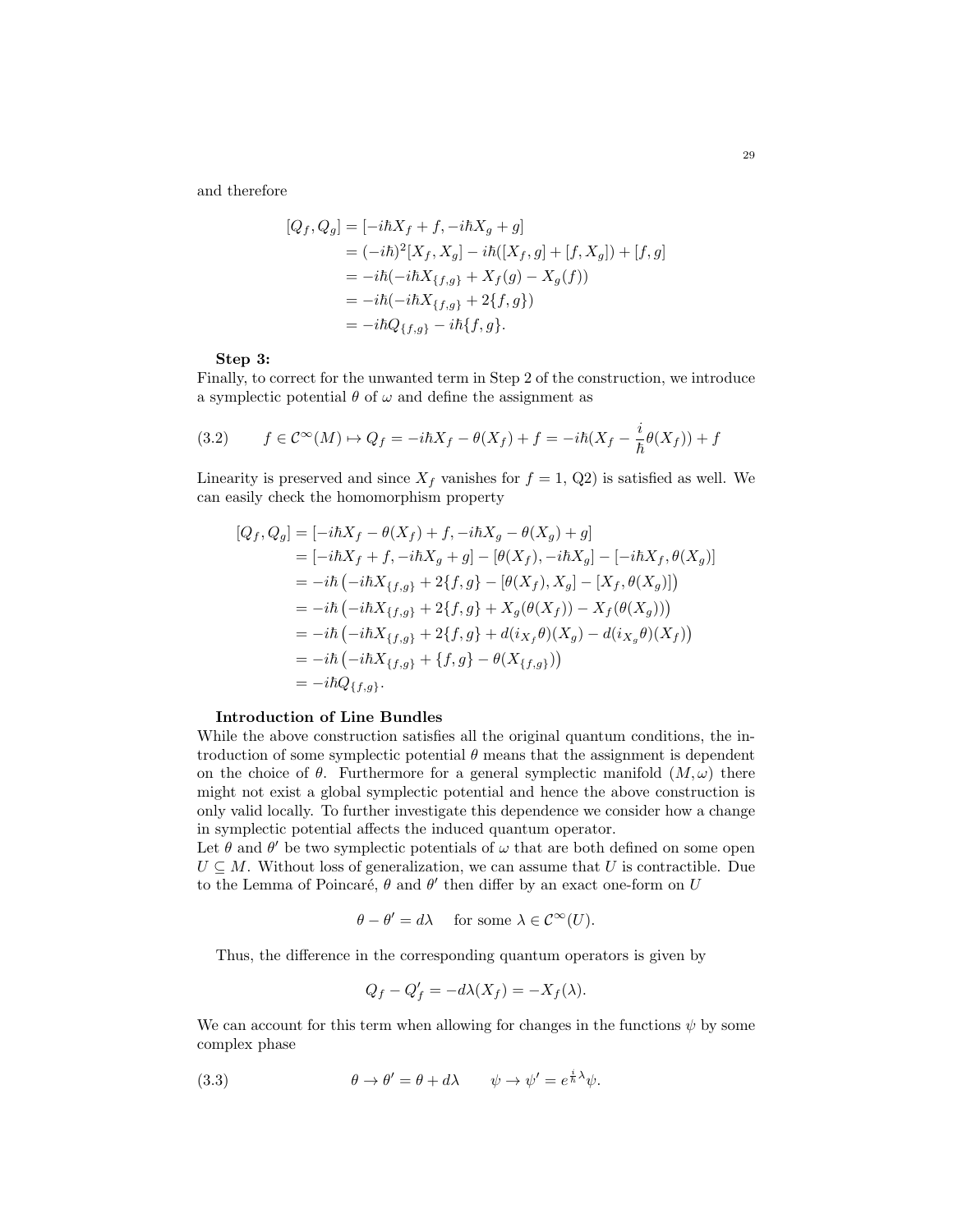$$
\implies Q'_f(\psi') = -i\hbar X_f(e^{\frac{i}{\hbar}\lambda}\psi) - (\theta(X_f) + X_f(\lambda) - f)e^{\frac{i}{\hbar}\lambda}\psi
$$
  
\n
$$
= -i\hbar(e^{-\frac{i}{\hbar}\lambda}X_f(\psi) + \psi X_f(e^{\frac{i}{\hbar}\lambda})) - (\theta(X_f) + X_f(\lambda) - f)e^{\frac{i}{\hbar}\lambda}\psi
$$
  
\n
$$
= e^{\frac{i}{\hbar}\lambda} \left( -i\hbar \left(X_f(\psi) + \frac{i}{\hbar}\psi X_f(\lambda) \right) - (\theta(X_f) + X_f(\lambda) - f)\psi \right)
$$
  
\n
$$
= e^{\frac{i}{\hbar}\lambda} (-i\hbar X_f(\psi) - (\theta(X_f) - f)\psi)
$$
  
\n
$$
= e^{\frac{i}{\hbar}\lambda}Q_f(\psi)
$$

By comparing [3.2](#page-29-0) with [2.65](#page-22-0) and [3.3](#page-29-1) with [2.74,](#page-25-1) one can see that a possible way to model prequantization is by considering sections of a hermitian line bundle and the action of a covariant derivative, such that for corresponding connection one-forms  $w_i$  and symplectic potentials  $\theta_i$ , we have

$$
w_i = -\frac{i}{h}\theta_i.
$$

The curvature form and the symplectic form allow us to make this precise in a global way, which motivates the following definition.

<span id="page-30-0"></span>Definition 3.4 (Prequantum Bundle). A symplectic manifold is called quantizable if there exists a line bundle  $\pi: L \to M$  equipped with a hermitian structure h and a compatible connection  $\nabla$ , such that the corresponding curvature  $\Omega$  is given by

$$
\Omega=-\frac{i}{\hbar}\omega.
$$

In this case, we call  $(L, \pi, M, h, \nabla)$  or in a slight abuse notation just L a prequantum bundle.

Remark 3.5. Note that as in Remark [2.55](#page-19-2) different conventions lead to different prefactors in Definition [3.4.](#page-30-0) The resulting integrality conditions discussed in the next subsection, however, do not change.

<span id="page-30-1"></span>**Lemma 3.6.** Let  $L$  be a line bundle with hermitian structure  $h$  and denote by  $\Gamma(L)_C$  the set of sections in L with compact support. Then h defines an inner product on  $\Gamma(L)_C$  via

$$
\langle \psi_1 | \psi_2 \rangle \coloneqq \int_M h(\psi_1, \psi_2) \Lambda_\omega.
$$

We are now in a position to describe the full prequantization procedure of a prequantizable symplectic manifold.

<span id="page-30-2"></span>**Proposition 3.7.** Let  $(L, \pi, M, h, \nabla)$  be a prequantum bundle. Let H be the completion of the inner product space of compactly supported sections  $\Gamma_C(L)$  in L, equipped with the inner product defined in Lemma [3.6](#page-30-1) and define an assignment

$$
Q: \mathcal{C}^{\infty}(M) \to \mathcal{O}(\mathcal{H}), \quad f \mapsto Q_f = -i\hbar \nabla_{X_f} + f.
$$

Then the tuple  $(\mathcal{H}, Q)$  satisfies all of Dirac's Quantum Conditions  $Q_1$ )- $Q_3$ ) specified in [3.1](#page-27-1) and we call it a prequantization of the classical system  $(M, \omega)$ .

*Proof.* Linearity of the given map is obvious. For the identity function  $f = 1$ , the corresponding Hamiltonian vector field  $X_f$  vanishes and hence we recover the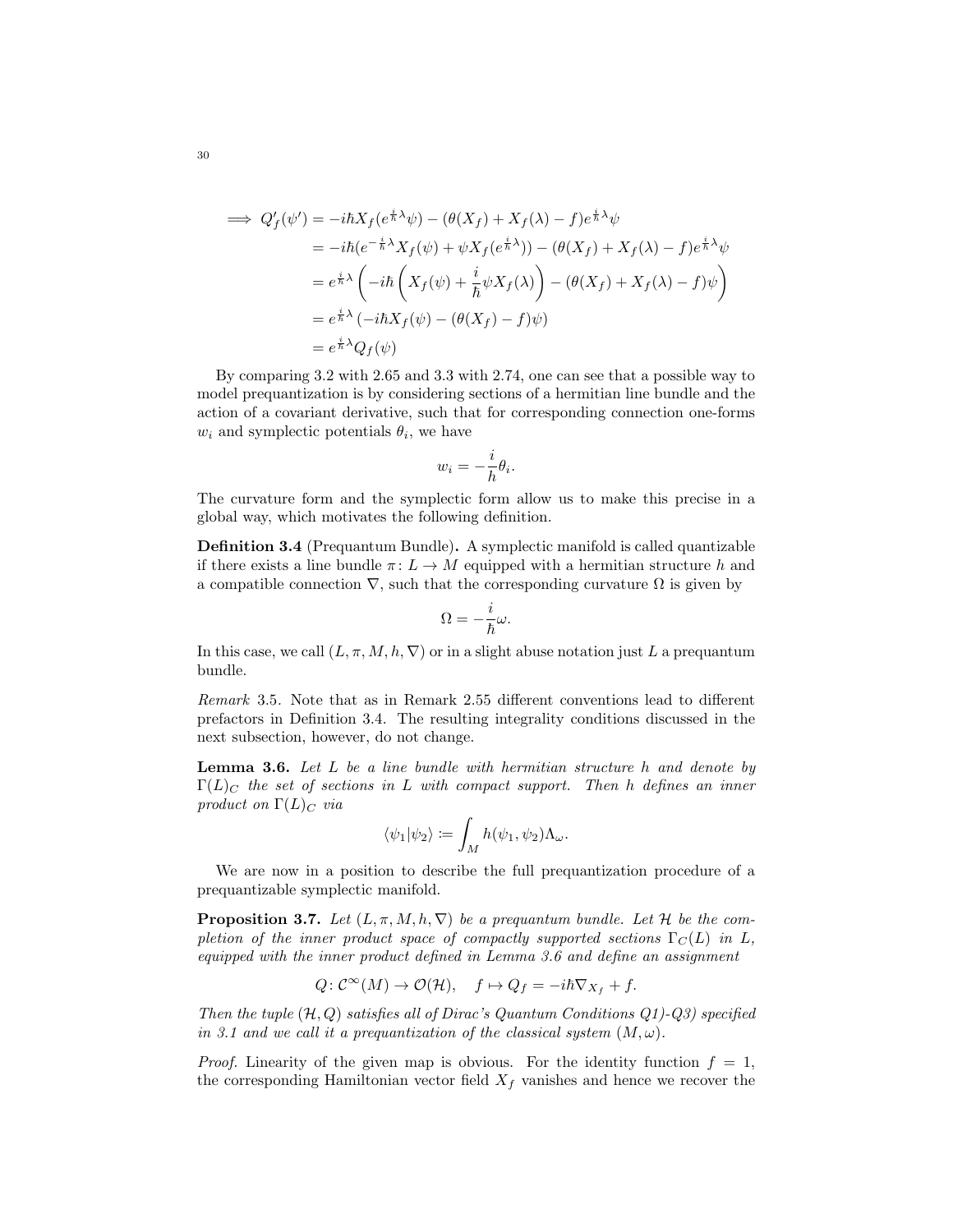identity operator  $Q_1 = \mathbb{1}$ . Lastly, the commutation relations are satisfied

$$
[Q_f.Q_g] = [-i\hbar \nabla_{X_f} + f, -i\hbar \nabla_{X_g} + g]
$$
  
\n
$$
= (-i\hbar)^2 (\nabla_{X_f} \nabla_{X_g} - \nabla_{X_g} \nabla_{X_g}) - i\hbar (\nabla X_f g + f \nabla X_g - \nabla_{X_g} f - g \nabla_{X_f})
$$
  
\n
$$
= (-i\hbar)^2 (\Omega(X_f, X_g) + \nabla_{[X_f, X_g]}) - i\hbar(X_f(g) + g \nabla X_f + f \nabla_{X_g} - X_g(f) - f \nabla_{X_g} - g \nabla_{X_f})
$$
  
\n
$$
= -i\hbar(-i\hbar \nabla_{X_{\{f, g\}}} + \{f, g\}) - i\hbar(-i\hbar \Omega(X_f, X_g) - \{f, g\})
$$
  
\n
$$
= -i\hbar(-i\hbar \nabla_{X_{\{f, g\}}} + \{f, g\})
$$
  
\n
$$
= -i\hbar Q_{\{f, g\}}.
$$

<span id="page-31-0"></span>3.3. Integrality Conditions. In this subsection, we will discuss under which circumstances a symplectic manifold  $(M, \omega)$  is prequantizable. We present two different integrality conditions (cf. [\[17\]](#page-38-4)).

<span id="page-31-1"></span>**Proposition 3.8** (Weil's Integrality Condition). Let  $(M, \omega)$  be a symplectic manifold. If  $\omega$  is prequantizable, the integral of  $\omega$  over a closed (i.e. compact and without boundary) oriented 2-surface in M is an integral multiple of  $2\pi\hbar$ .

Before we begin the proof, we will need the following Lemma, the proof of which was adapted from [\[11\]](#page-38-6).

<span id="page-31-2"></span>**Lemma 3.9.** Let  $\pi: L \to M$  be a line bundle with connection  $\nabla$  and corresponding curvature  $\Omega$ . Let  $\Sigma$  be a compact submanifold of M, such that its boundary  $\delta \Sigma = \gamma$ is a loop in M. Then

$$
hol(\gamma, \nabla) = exp\left(-\int_{\Sigma} \Omega\right).
$$

*Proof.* Consider first the case where  $\Sigma$  is contained in some  $U \subseteq M$ , such that there exists a local non-vanishing section  $s$  in  $U$  and denote by  $w$  the corresponding connection 1-form. Let  $\delta$  be a parallel section along  $\gamma$ , i.e.

$$
\nabla_{\dot{\gamma}}\delta=0.
$$

Assume that  $\gamma$  is parametrized by the unit interval [0, 1]. Then we can write  $\delta(t) = f(\gamma(t))s(\gamma(t))$  for some complex-valued function  $f: \gamma([0,1]) \to \mathbb{C}$ . The above then yields

$$
0 = \nabla_{\dot{\gamma}} f s = \dot{\gamma}(f) s + f \nabla_{\dot{\gamma}} s = \dot{\gamma}(f) s + f w(\dot{\gamma}) s = (\dot{\gamma}(f) + f w(\dot{\gamma})) s
$$
  
\n
$$
\implies \frac{d}{dt} (f(\gamma(t)) = -f(\gamma(t)) w(\dot{\gamma}(t)) \qquad \forall t \in [0, 1]
$$
  
\n
$$
\implies f(\gamma(t)) = \exp\left(-\int_0^t dt w(\dot{\gamma}(t))\right) f(\gamma(0)) = \exp\left(-\int_{\gamma} w\right) f(\gamma(0)).
$$

Using Stoke's Theorem, we can then deduce that

$$
\text{hol}(\nabla, \gamma) = \exp\left(-\int_{\gamma} w\right) = \exp\left(-\int_{\Sigma} \Omega\right).
$$

For the general case, due to the compactness of  $\Sigma$ , we can find a triangulation of Σ, such that each triangle is contained in some  $U ⊆ M$  with a local non-vanishing section defined on U. Then we obtain the general result by composition of the holonomies of all triangles, since the paths along all inner edges of the triangulation cancel.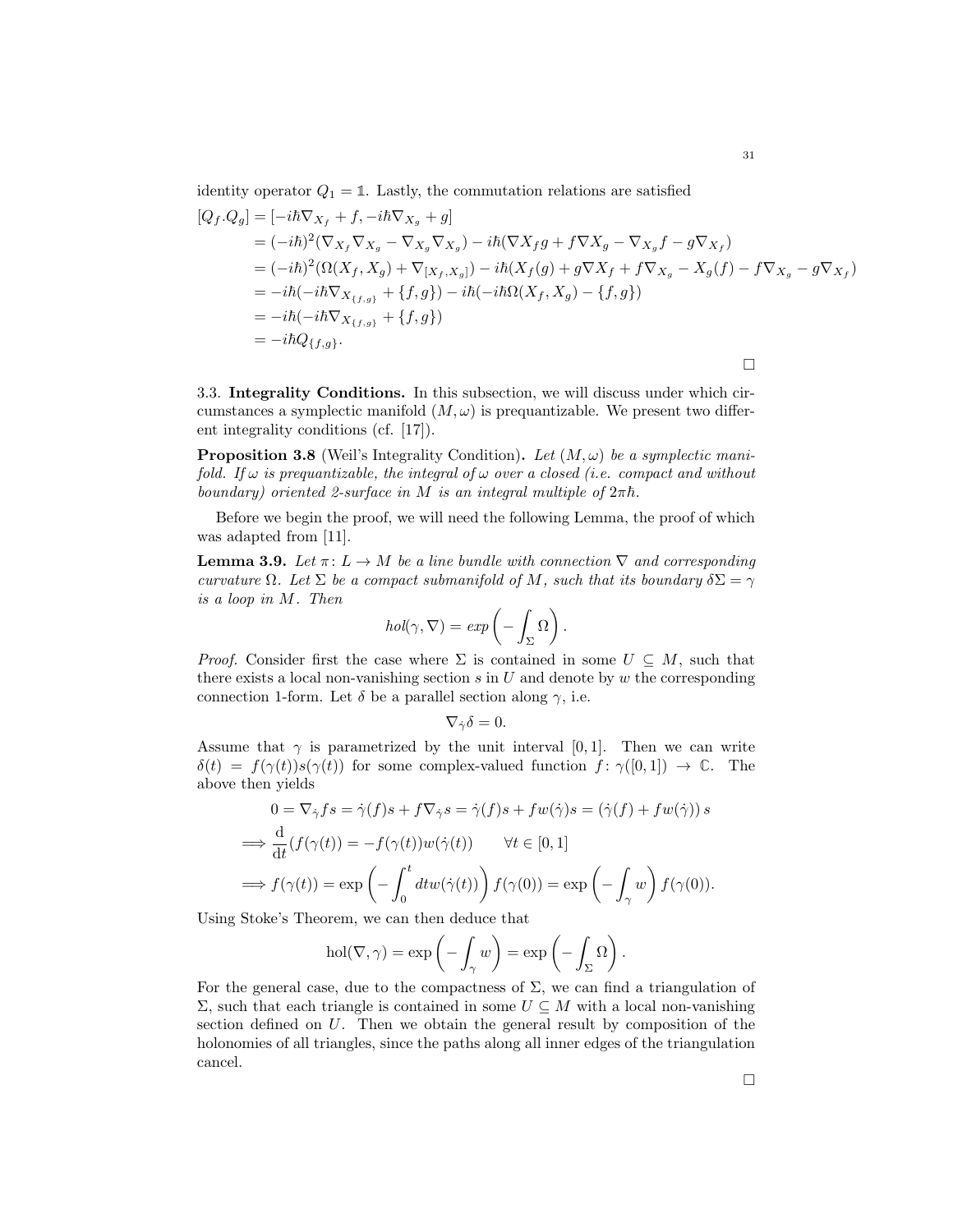We can now prove the original statement from Proposition [3.8.](#page-31-1)

*Proof.* If  $\omega$  is prequantizable, there exists some line bundle  $\pi: L \to M$  with connection  $\nabla$ , such that the corresponding curvature is given by  $\Omega = \frac{i}{\hbar}\omega$ . Consider any closed oriented 2-surface D in M. There exists a loop  $\gamma \subseteq D$  that splits D into two separate surfaces  $\Sigma_1$  and  $\Sigma_2$ , such that the boundaries are given by  $\gamma$  and the reversed curve  $\gamma^-$ , respectively (keeping in mind the orientations of  $\Sigma_1, \Sigma_2$ ), so

$$
\partial \Sigma_1 = \gamma \quad \partial \Sigma_2 = \gamma^-.
$$

Then due to Lemma [3.9,](#page-31-2) we can deduce that

$$
1 = hol(\nabla, \gamma) hol(\nabla, \gamma^{-}) = exp\left(-\int_{\Sigma_1} \Omega\right) exp\left(-\int_{\Sigma_2} \Omega\right) = exp\left(-\int_D \Omega\right)
$$
  

$$
\implies \frac{1}{2\pi i} \int_D \Omega \in \mathbb{Z} \implies \frac{1}{2\pi \hbar} \int_D \omega \in \mathbb{Z}.
$$

If M is simply connected, Weil's Integrality Condition is also sufficient.

<span id="page-32-0"></span>**Proposition 3.10.** Let  $(M, \omega)$  be a symplectic manifold and simply connected. If the integral of  $\omega$  over any closed oriented 2-surface in M is an integral multiple of  $2\pi\hbar$ ,  $\omega$  is prequantizable.

For a proof of Proposition [3.10,](#page-32-0) see [\[17\]](#page-38-4).

In the general case, we obtain a different integrality condition that is necessary and sufficient.

**Proposition 3.11.** Let  $(M, \omega)$  be a symplectic manifold.  $(M, \omega)$  is prequantizable if and only if the class of  $\frac{\omega}{2\pi\hbar}$  in  $\hat{H}^2(M,\mathbb{R})$  under the identification of the deRham isomorphy lies in the image of  $\hat{H}^2(M,\mathbb{Z})$ .

*Proof.* To begin with, consider what it means for  $\left[\frac{\omega}{2\pi\hbar}\right]$  to lie in the image of  $\hat{H}^2(M,\mathbb{Z})$ . We can identify the deRham cohomology class of an arbitrary closed 2-form  $\Theta$  with an element in the Cech cohomology via the following construction. Choose a contractible cover  $U_i$ , i.e. a cover  $U_i$  where arbitrary intersections of the sets  $U_i$  are again contractible and denote these intersections by

$$
U_{ij} := U_i \cap U_j, \qquad U_{ijk} := U_i \cap U_j \cap U_k,
$$

and so on. Since  $\Theta$  is closed, according to the Poincaré Lemma there exist local one-forms  $\theta_i$  defined on each  $U_i$ , such that

$$
d\theta_i = \Theta \text{ on } U_i.
$$

On each  $U_{ij}$ ,  $\theta_i$  and  $\theta_j$  differ by a closed one-form  $\theta_i - \theta_j$ . Since we are dealing with a contractible cover, there further exist functions  $f_{ji}$  defined on each  $U_{ij}$ , such that

$$
df_{ij} = \theta_i - \theta_j
$$
 on  $U_{ij}$ .

The functions  $g_{ijk} := f_{ij} + f_{ik} - f_{jk}$  are constant on each  $U_{ijk}$ , since

$$
d(f_{ji} + f_{ik} - f_{jk}) = \theta_i - \theta_j + \theta_k - \theta_i - \theta_k + \theta_j = 0.
$$

Thus the family  $\{U_{ijk}, g_{ijk}\}\$  defines a 2-cochain and an element in  $\check{H}^2(M, \mathbb{R})$ . One can show that this assignment in fact defines an isomorphism between the deRham cohomology  $H^2_{dR}(M,\mathbb{R})$  and the Čech cohomology  $\check{H}^2(M,\mathbb{R})$ .

Taking into account this construction of the deRham isomorphism (as described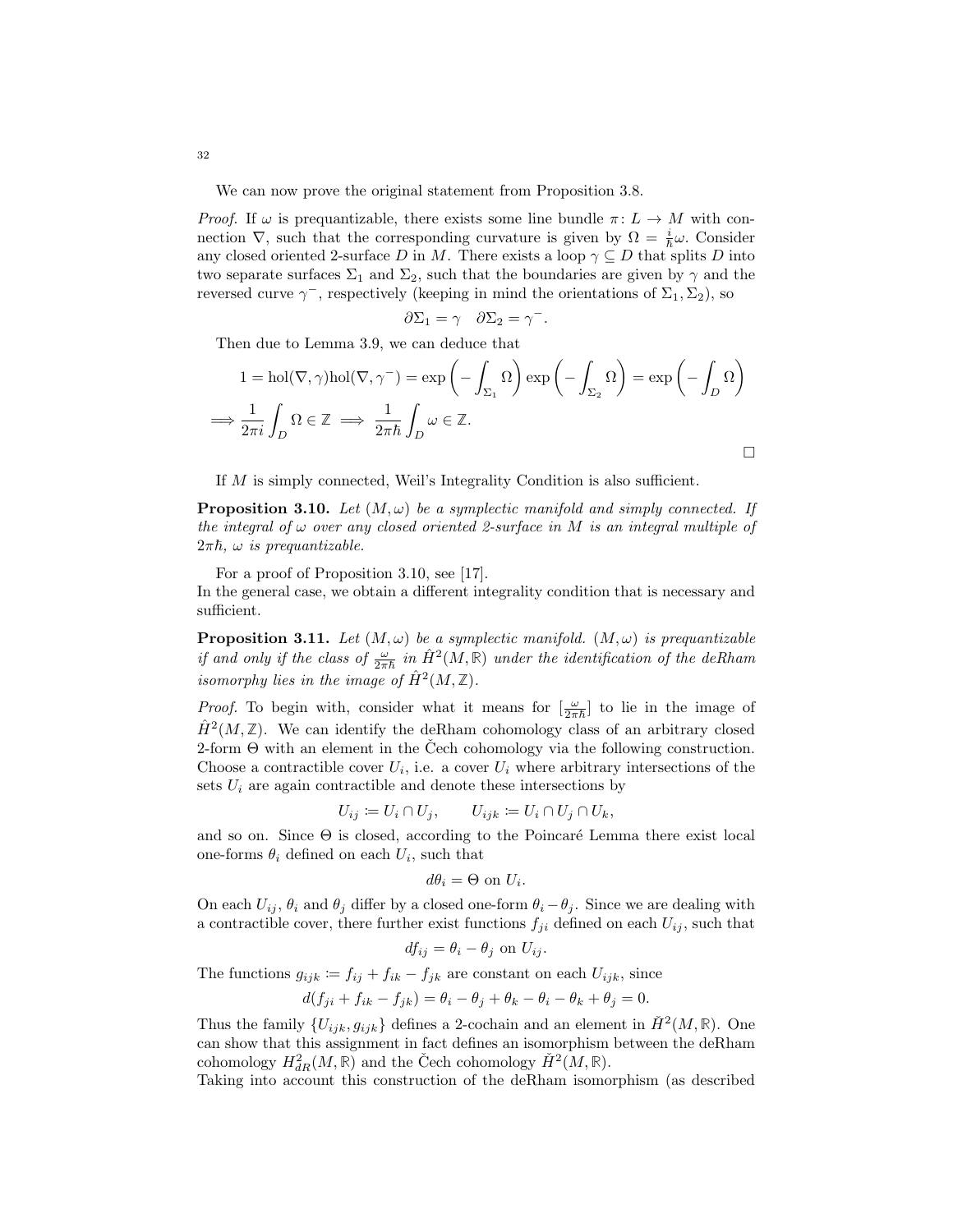also in [\[3\]](#page-37-4)), the statement is equivalent to the existence of a contractible cover  $\{U_i\}$ with corresponding symplectic potentials  $\theta_i$  and a family of functions  $f_{ij}$  defined on  $U_{ij} \coloneqq U_i \cap U_j$ , such that

i) 
$$
\theta_i - \theta_j = df_{ji}
$$
 on  $U_{ij}$   
\nii)  $\frac{1}{2\pi\hbar}(f_{ji} + f_{ik} - f_{jk}) \in \mathbb{Z}$  on  $U_{ijk} := U_i \cap U_j \cap U_k$ .  
\n $\forall$ 

Assume that  $\{U_i, \theta_i\}$  is a family of symplectic potentials with functions  $f_{ij}$  defined on  $U_{ij}$  as above. Define

$$
c_{ij} \coloneqq \exp(\frac{i}{\hbar}f_{ij}).
$$

Choosing  $i = j = k$  yields  $c_{ii} = 1$  and thus

i)  $c_{ij}c_{jk} = \exp(\frac{i}{\hbar}(f_{ij} + f_{jk})) = \exp(\frac{i}{\hbar}(f_{ik} + 2\pi\hbar n)) = c_{ik}$  (for some  $n \in \mathbb{Z}$ ) ii)  $c_{ij} c_{ji} = c_{ii} = 1$ .

The  $c_{ij}$  fulfil the cocycle conditions from Lemma [2.19](#page-12-0) and can be used to define a line bundle  $L$  on  $M$ . Furthermore

$$
\frac{dc_{ji}}{c_{ji}} = \frac{i}{\hbar} df_{ji} = \frac{i}{\hbar} (\theta_i - \theta_j)
$$

and using [2.67,](#page-23-1) we can thus equip L with a connection  $\nabla$ , such that the corresponding connection forms on  $U_i$  are given by  $w_i = \frac{i}{\hbar} \theta_i$ . But then in particular the curvature of  $\nabla$  is given (locally) by

$$
\Omega = dw_i = \frac{i}{\hbar} d\theta_i = \frac{i}{\hbar} \omega,
$$

as required. Lastly, the symplectic potentials and the functions  $f_{ij}$  are real, which means the connection one-forms are purely imaginary and  $|c_{ij}| = 1$ . Using Lemma [2.71,](#page-25-0) L can then be equipped with a hermitian structure compatible with  $\nabla$ .

"⇒"

Let  $(M, \omega)$  be a prequantizable manifold. Then there exists a line bundle  $\pi: L \to$ M on M equipped with a hermitian structure h and a compatible connection  $\nabla$ , such that the corresponding curvature is given by  $\Omega = \frac{i}{\hbar}\omega$ . Let  $(U_i, \varphi_i)$  be some trivialization of L on a contractible cover  $U_i$  and denote by  $w_i$  the connection oneforms of the corresponding unit sections  $s_i$ . Since  $dw_i = dw_j$  and all  $U_{ij} = U_i \cap U_j$ are contractible, we can find functions  $f_{ji}$  defined on  $U_{ij}$ , such that

$$
df_{ji} = w_i - w_j = \frac{dc_{ji}}{c_{ji}} \implies f_{ji} = \log c_{ji}
$$

using the Lemma of Poincaré. Then, due to the cocycle condition

$$
c_{ji}c_{ik} = c_{jk} \implies \log c_{ji} + \log c_{ik} - \log c_{jk} \in 2\pi i \mathbb{Z}
$$

$$
\implies f_{ji} + f_{ik} - f_{jk} \in 2\pi i \mathbb{Z}
$$

$$
\implies \frac{1}{2\pi i} (f_{ji} + f_{ik} - f_{jk}) \in \mathbb{Z}.
$$

If we define the symplectic potentials  $\theta_i := -i\hbar w_i$  and  $\hat{f}_{ji} := -i\hbar f_{ji}$ , then it follows that

$$
\theta_i - \theta_j = d\hat{f}_{ji}, \qquad \frac{1}{2\pi\hbar} \left( \hat{f}_{ji} + \hat{f}_{ik} - \hat{f}_{jk} \right) \in \mathbb{Z}
$$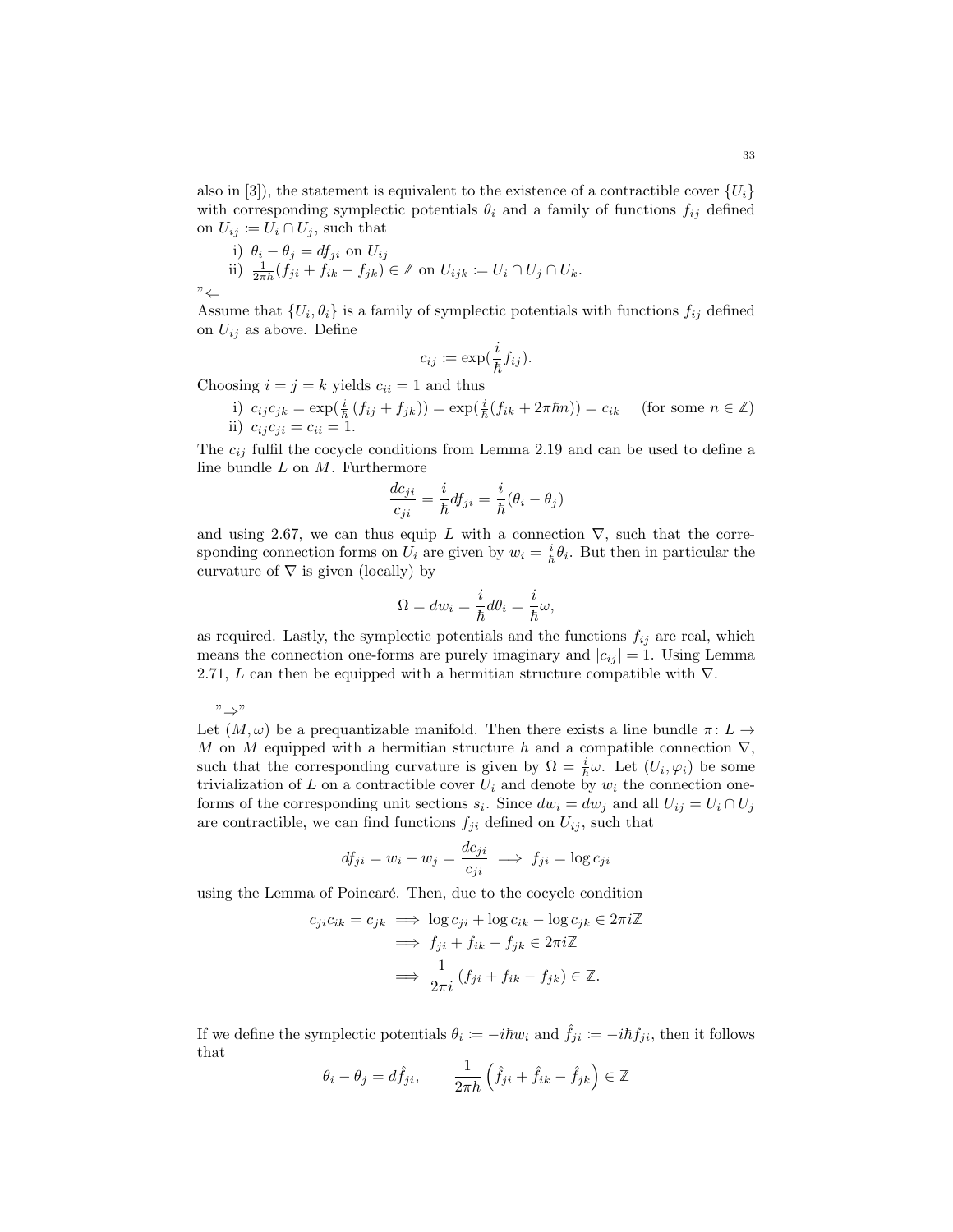and hence  $\left[\frac{1}{2\pi\hbar}\omega\right]$ ∈ **Z**.

<span id="page-34-0"></span>3.4. Examples. Before we consider the more complete procedure of geometric quantization, we will illustrate the shortcomings of prequantization at the fundamental example of an arbitrary cotangent bundle.

Example 3.12 (Free Particle). Consider a configuration space Q and the symplectic manifold given by the cotangent bundle  $T^*Q$  of  $Q$  equipped with the canonical symplectic form  $\omega$ . Denote by  $\theta$  the canonical one-form. Then  $\theta$  is a global symplectic potential and  $T^*Q$  is prequantizable with the trivial bundle  $L = M \times \mathbb{C}$ . Sections in  $L$  can be identified with complex-valued functions on  $M$  and we can equip  $L$  with the connection

$$
\nabla_X f \coloneqq X(f) - \frac{i}{\hbar} \theta(X) f.
$$

Equivalently, we can define the constant function  $s = 1$  as a global frame of L and define  $\nabla$  as the connection such that s carries the connection one-form  $w_i = \frac{i}{\hbar}\theta$ . Either way, the curvature of the corresponding connection satisfies  $\Omega = \frac{i}{\hbar}\omega$ . We can now extend an arbitrary coordinate system  $q_i$  of  $Q$  to a canonical coordinate

system  $q_i, p^j$  on  $T^*Q$ . Using the prequantization assignment from proposition [3.7,](#page-30-2) we obtain the quantized operators

$$
Q_{q_i} = -i\hbar \nabla_{X_{q_i}} + q_i = i\hbar \frac{\partial}{\partial p^i} + q_i
$$
  

$$
Q_{p^j} = -i\hbar \nabla_{X_{p^j}} + p^j = -i\hbar \frac{\partial}{\partial q_j}.
$$

Clearly, we don't recover the standard quantum operators for position and momentum as specified in quantization conditions of subsection [1.4.](#page-7-0) Note that in particular our quantum operators  $Q_{q_i}$  depend on the momenta  $p^j$ , which should not be the case.

# 4. Quantization

<span id="page-34-1"></span>As we'ven seen in the last subsection [3.4,](#page-34-0) the prequantization procedure fails to produce the correct quantizations for elementary systems, such as the harmonic oscillator. Intuitively, the problem that arises lies in the fact, that the prequantum states at a certain point in time depend on too many variables. The idea of geometric quantization is therefore to limit the Hilbert space constructed in the method of prequantization by introducing polarizations and only considering polarized sections. In doing so, one also has to limit the set of prequantum operators and therefore also the set of quantizable classical operators to be consistent with the restriction of the original Hilbert space. We will see that in the general case new problems arise, however, when dealing exclusively with Kähler polarizations, the described method aleady yields correctly quantized systems for a number of elementary examples. This section offer a short overview of the basics for holomorphic quantization.

<span id="page-34-2"></span>4.1. Polarized Sections. We begin with the definition of polarized sections.

<span id="page-34-3"></span>**Definition 4.1** (Polarized Section). Let  $(L, \pi, M, h, \nabla)$  be a prequantum bundle and let P be a strongly integrable polarization of M. A section s in L is called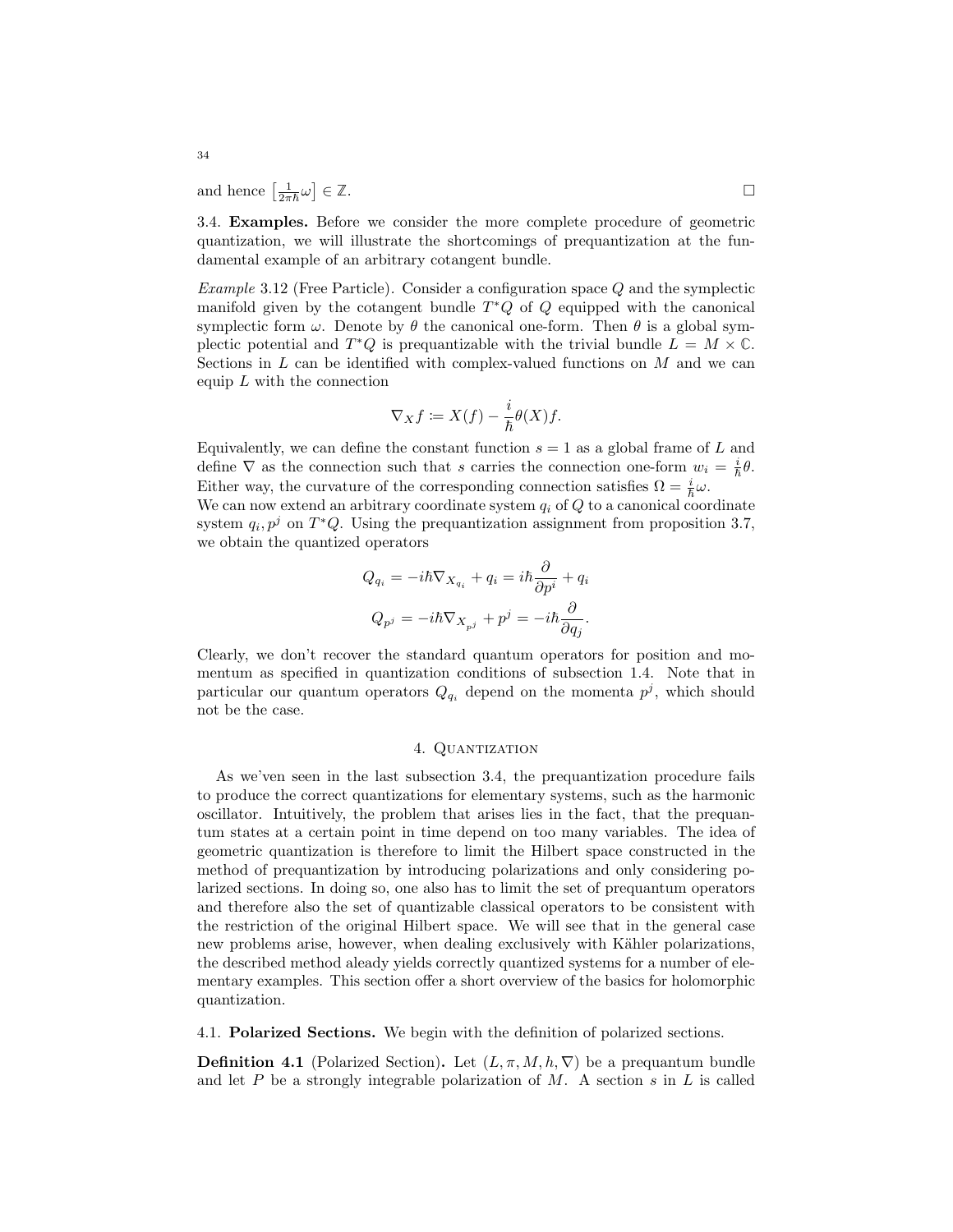polarized with respect to P if

$$
\nabla_X s = 0 \quad \forall X \subseteq P.
$$

We denote the set of sections in L that are polarized with respect to P by  $\Gamma_P(L)$ .

The quantization procedure follows immediately from this definition.

<span id="page-35-1"></span>**Definition 4.2** (Quantum States). Let  $(M, \omega)$  be a symplectic manifold with a strongly integrable polarization P and let  $(L, \pi, M, h, \nabla)$  be a prequantum bundle on  $M$ . Then we define the space of quantum states under the polarization  $P$  as the set of sections  $\Gamma_P(L)$  that are polarized with respect to P.

Before we consider the problems that arise with this new definition, let us try to relate it to the idea that the states should be dependent on less variables than before. To do so, we need the following Lemma as can be found in [\[17\]](#page-38-4).

<span id="page-35-0"></span>**Lemma 4.3.** Let  $P$  be a strongly integrable polarization on a symplectic manifold  $(M, \omega)$ . For any  $x \in M$ , there exists a neighborhood U and real coordinates

 ${x_1, \ldots, x_{n-l}, y_1, \ldots, y_{n-l}, u_1, \ldots, u_l, v_1, \ldots, v_l}$ 

with complex coordinates  $\{z_1, \ldots z_l\}$  defined as  $z_k := u_k + iv_k$ , such that P is spanned in U by

$$
\frac{\partial}{\partial x_j}, j \in \{1, \dots, n-l\} \quad \frac{\partial}{\partial \overline{z}_k}, k \in \{1, \dots, l\}
$$

and the isotropic distribution  $D = P \cap \overline{P} \cap TM$  is spanned by

$$
\frac{\partial}{\partial x_j}, j \in \{1, \ldots, n-l\}.
$$

Consider now a section in a prequantum bundle  $(L, \pi, M, h, \nabla)$  that is polarized with respect to a strongly integrable polarization  $P$ . We know from [2.43,](#page-16-0) that  $P$ is admissible, hence locally there exists an adapted symplectic potential  $\theta$ . If we define  $w := \frac{i}{\hbar} \theta$ , then  $w_i$  is the connection one-form of a non-vanishing section s and we can again represent any section  $s' = \psi s$  by a complex function  $\psi$ . Let us now consider what condition Definition [4.1](#page-34-3) poses on these functions. For all  $X \subseteq P$ 

$$
0 = \nabla_X \psi s = (X(\psi) + \psi w(X))s = X(\psi)s
$$

since  $\theta$  is adapted to P and hence  $w(X) = \frac{i}{\hbar} \theta(X) = 0$ . From the previous Lemma [4.3,](#page-35-0) it follows that in these local coordinates, the functions  $\psi$  can only depend on the variables  $\{y_1, \ldots, y_{n-l}, \bar{z}_1, \ldots, \bar{z}_l\}$  which make up exactly half of the defining coordinates for M.

So while this construction theoretically resolves our problem of dependencies on too many variables, new issues arise. The main problem lies in the fact that in general the polarized sections are not square-integrable and thus do not form a Hilbert space. At the same time we cannot just restrict  $\Gamma_P(L)$  to the intersection with the original Hilbert space  $H$  of square-integrable section, since in a lot of cases  $\Gamma_P(L) \cap \mathcal{H} = \emptyset$ . To see this, consider for any real vector field  $X \subseteq D$  and  $s_1, s_2 \in \Gamma_P(L)$ 

$$
\nabla_X(h(s_1, s_2)) = h(\nabla_X s_1, s_2) + h(s_1, \nabla_X s_2) = 0.
$$

Thus, the function  $h(s_1, s_2)$  is constant on the leaves of the foliation of D and if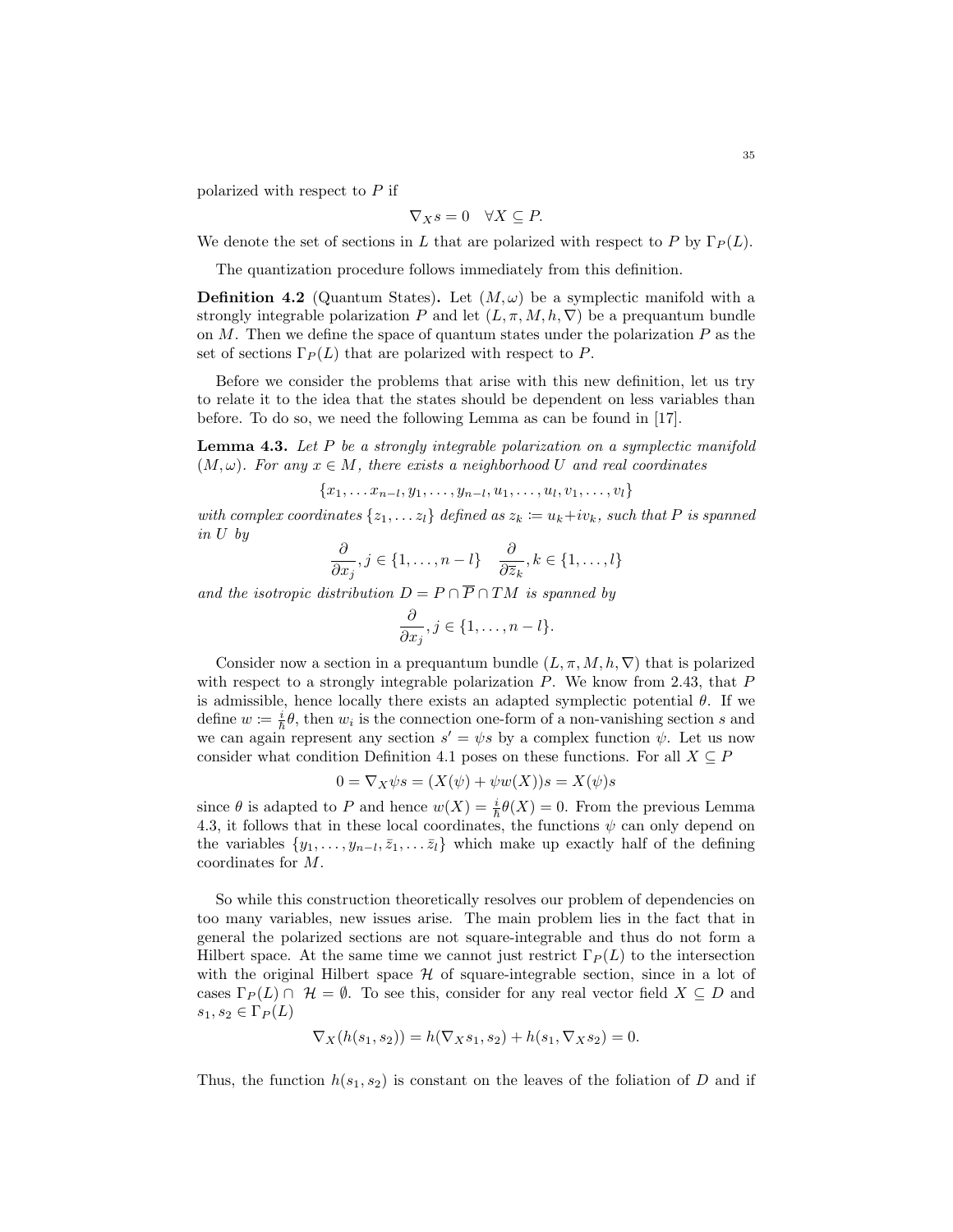possible we would like to integrate it in the quotient manifold  $\mathcal{D} := M/D$ . However, to do so we need to define a measure in  $\mathcal D$  and thus in the general case, quantization requires another extra step. There is one special case however, where this problem resolves itself, namely when we are dealing with Kähler polarizations. In that case  $P \cap \overline{P} = \emptyset$  and hence we obtain  $\mathcal{D} = M$ . The formalism obtained in this way is called holomorphic quantization and we will make it more precise in subsection [4.3.](#page-36-1) Before discussing it in more detail, however, we will consider the restrictions Definition [4.2](#page-35-1) puts on the set of classical observables that are quantizable.

<span id="page-36-0"></span>4.2. Quantum Operators. Under the new definition of the quantum Hilbert space  $H$  as described in subsection [4.1,](#page-34-2) the assignment of quantum operators to classical observables from the procedure of prequantization becomes invalid, because we need to make sure that  $\Gamma_P(L)$  is invariant under the action of the resulting operators, i.e. that polarized sections are mapped to polarized sections. As a result, we have to restrict the set of classical observables  $f \in C^{\infty}(M)$  that are quantizable. In the following let  $(L, \pi, M, h, \nabla)$  be a prequantum bundle on a symplectic manifold and let P be a strongly integrable polarization of M.

**Definition 4.4** (Quantizable Observable). A classical observable  $f \in C^{\infty}(M)$  is quantizable with respect to P if the corresponding quantum operator  $Q_f$  maps polarized sections to polarized sections

$$
s \in \Gamma_P(L) \implies Q_f(s) = -i\hbar \nabla_{X_f} s + fs \in \Gamma_P(L).
$$

One might pose the question under which circumstances a classical observable  $f$ is quantizable.

Proposition 4.5. A classical observable f is quantizable if and only if

- (1) the flow of  $X_f$  leaves P invariant, hence  $[X_f, X] \subseteq P \quad \forall X \subseteq P$ .
- (2) the corresponding quantum operator  $Q_f$  satisfies

$$
Q_f(\nabla_X s) = \nabla_X Q_f(s) \quad \forall X \subseteq P, s \in \Gamma_P(L).
$$

A proof can be found in [\[3\]](#page-37-4).

<span id="page-36-1"></span>4.3. Holomorphic Quantization. Let us now consider the case where we are dealing with a Kähler manifold, and specifically with  $P$  a Kähler polarization. We know by Proposition [2.46,](#page-16-1) that  $M$  can be equipped with a complex structure, such that the Kähler polarizations  $P, \overline{P}$  are exactly the holomorphic and antiholomorphic bundles on  $M$ . Furthermore, Proposition [2.47](#page-17-0) tells us, that there exist local symplectic potentials  $\theta$  and  $\bar{\theta}$  that are adapted to P and  $\bar{P}$ , respectively, given in local complex coordinates by

$$
\theta = i \sum_{j} \frac{\partial K}{\partial z_j} \qquad \overline{\theta} = -i \sum_{j} \frac{\partial K}{\partial \overline{z}_j}
$$

where K denotes a Kähler scalar, i.e. some function on  $M$ . If we define a connection one-form  $w := \frac{i}{\hbar} \theta$  and denote by s the corresponding local frame of L, then following the same logic as the discussion after Lemma [4.3,](#page-35-0) we can deduce that polarized sections can be represented as  $s' = \psi s$ , where  $\psi$  is a function on M, such that

$$
\frac{\partial \psi}{\partial z_j} = 0 \quad \forall j \qquad \text{or} \qquad \frac{\partial \psi}{\partial \overline{z}_j} = 0 \quad \forall j,
$$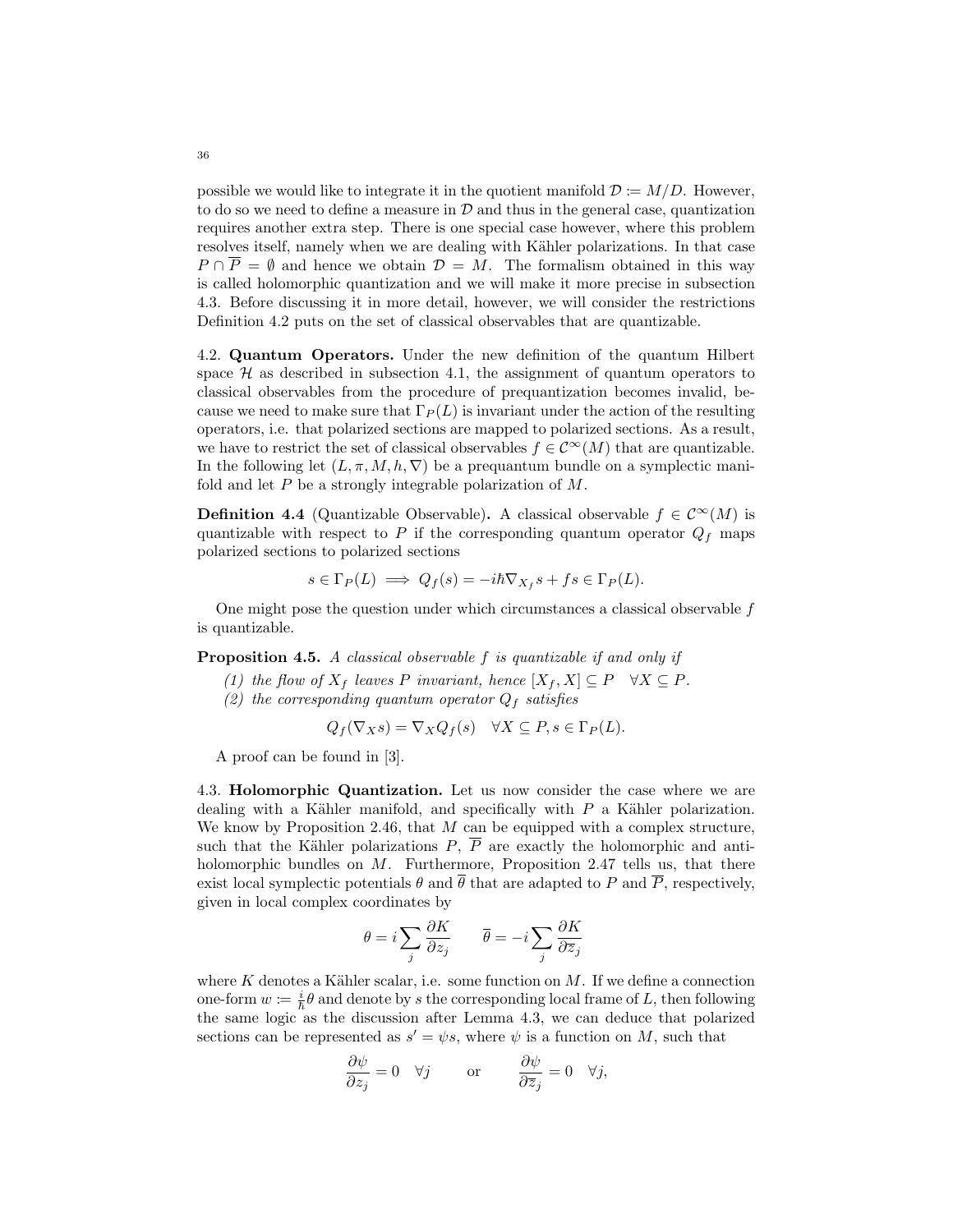#### REFERENCES 37

depending on whether we are considering the polarization P or  $\overline{P}$ , since they are spanned by  $\frac{\partial}{\partial z_j}$  and  $\frac{\partial}{\partial \overline{z_j}}$ , respectively. However, these are exactly the holomorphic and anti-holomorphic functions on  $M$ , which also motivates the name Holomorphic Quantization.

The main result then, which sets apart the case of Kähler manifolds from the more general cases is captured in the following proposition.

<span id="page-37-12"></span>**Proposition 4.6.** Let  $(L, \pi, M, h, \nabla)$  be a prequantum bundle and P a Kähler polarization on M. Denote by  $H$  the Hilbert space of square-integrable sections that arises from the prequantization procedure. Then the set of holomorphic squareintegrable sections  $\Gamma_P(L) \cap \mathcal{H}$  is a closed subspace of H. In particular  $\Gamma_P(L)$  is a Hilbert space.

A proof of [4.6](#page-37-12) can be found in [\[3\]](#page-37-4).

<span id="page-37-0"></span>4.4. Outlook. While we have seen in the previous subsection that the procedure of geometric quantization as described up to this point can successfully applied when dealing with Kähler manifolds, some work remains to be done in the most general case. In particular we need to define a notion of integration in the quotient manifold  $D$  and this leads to the introduction of half-forms and the procedure of metaplectic correction (see [\[17\]](#page-38-4)[\[3\]](#page-37-4)). Unfortunately a full description of these methods would exceed the scope of this thesis.

#### <span id="page-37-1"></span>**REFERENCES**

- <span id="page-37-5"></span>[1] S. Twareque Ali and Miroslav Engliš. "Quantization Methods:" in: Reviews in Mathematical Physics 17.4 (Jan. 2005), pp. 391-490. DOI: [10 . 1142 /](https://doi.org/10.1142/S0129055X05002376) [S0129055X05002376](https://doi.org/10.1142/S0129055X05002376). arXiv: [math-ph/0405065 \[math-ph\]](https://arxiv.org/abs/math-ph/0405065).
- <span id="page-37-3"></span>[2] P.A.M. Dirac. The principles of quantum mechanics. 4th ed. International series of monographs on physics (Oxford, England). Clarendon Press, 1966.
- <span id="page-37-4"></span>[3] A. Echeverria-Enriquez et al. "Mathematical Foundations of Geometric Quantization". In:  $arXiv$  e-prints (Apr. 1999).  $arXiv$ : [math-ph/9904008 \[math-ph\]](https://arxiv.org/abs/math-ph/9904008).
- <span id="page-37-2"></span>Matthias R. Gaberdiel. Quantenmechanik. ETH Zürich, 2018.
- <span id="page-37-6"></span>[5] Hilbrand Johannes Groenewold. On the Principles of Elementary Quantum Mechanics. 1st ed. Springer Netherlands, 1946. isbn: 978-94-017-5719-5,978- 94-017-6065-2.
- <span id="page-37-7"></span>[6] P.R. Halmos. Finite-Dimensional Vector Spaces. Springer, 1974. isbn: 0-387- 90093-4,978-0387900933.
- <span id="page-37-8"></span>[7] Daniel Huybrechts. Complex Geometry: An Introduction. 1st ed. Universitext. Springer, 2004. isbn: 3540212906,9783540212904.
- <span id="page-37-10"></span>[8] Nilay Kumar. Notes on Integrability of Compley Structures. Northwestern University, Illinois. url: [https://math.northwestern.edu/~spoho/pdf/](https://math.northwestern.edu/~spoho/pdf/integrable_complex.pdf) [integrable\\_complex.pdf](https://math.northwestern.edu/~spoho/pdf/integrable_complex.pdf). (accessed: 01.10.2019).
- <span id="page-37-9"></span>[9] Will Merry. Differential Geometry - Lecture Notes. ETH Zürich, 2018. URL: [https : / / www . merry . io / courses / differential - geometry/](https://www.merry.io/courses/differential-geometry/). (accessed: 01.10.2019).
- <span id="page-37-11"></span>[10] James Morrow and Kunihiko Kodaira. Complex Manifolds (AMS Chelsea Publishing). American Mathematical Society, 2006. ISBN: 082184055X,9-78-0821-84055-9.